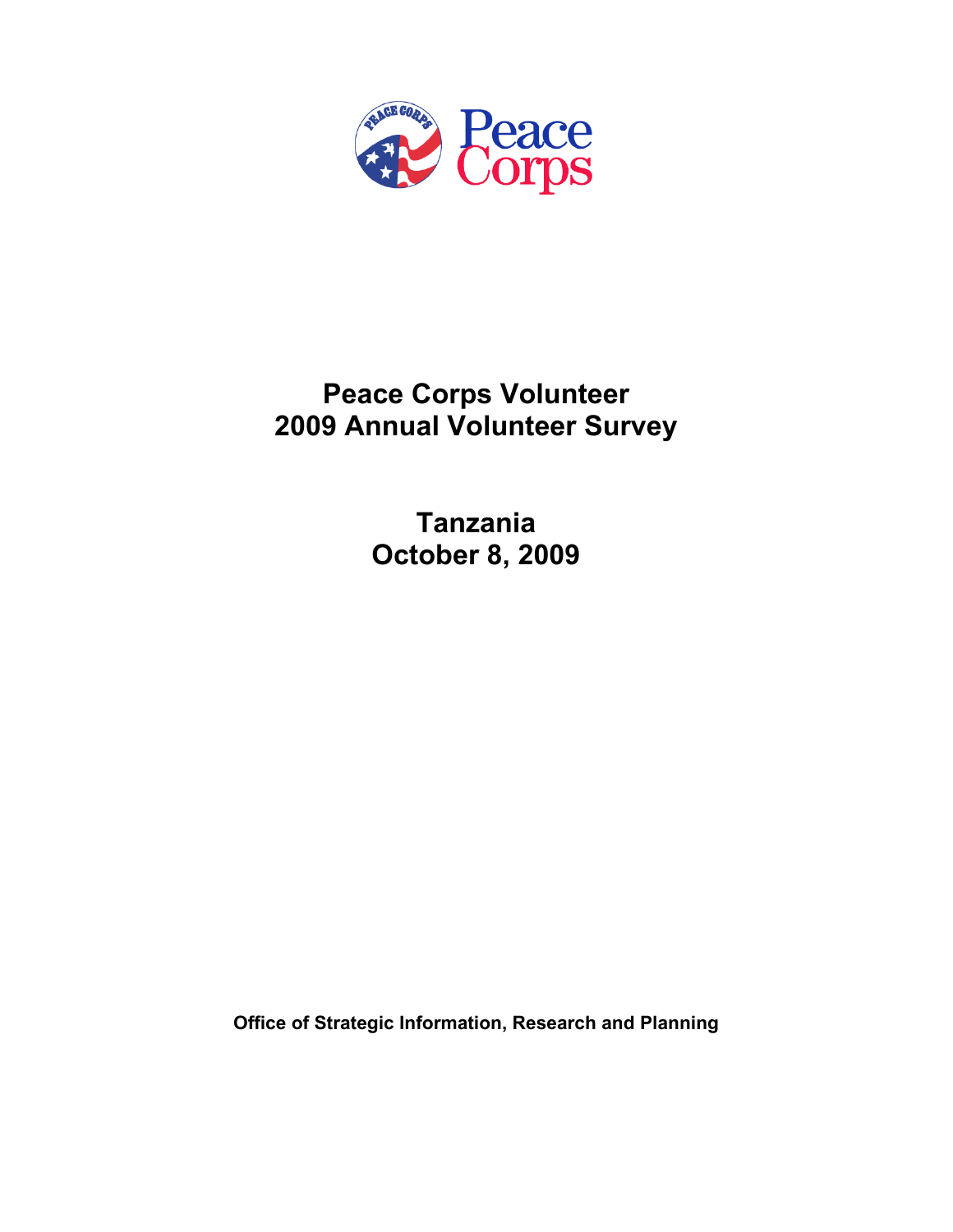# **Table of Contents**

| Introduction to the 2009 Annual Volunteer Survey Report 3 |     |
|-----------------------------------------------------------|-----|
| Overview of the Post's 2009 Volunteer Survey Respondents4 |     |
|                                                           |     |
|                                                           |     |
|                                                           |     |
|                                                           |     |
|                                                           |     |
|                                                           | .25 |
|                                                           |     |
|                                                           |     |
|                                                           |     |
| J. Overall Assessment of Peace Corps Service46            |     |
|                                                           |     |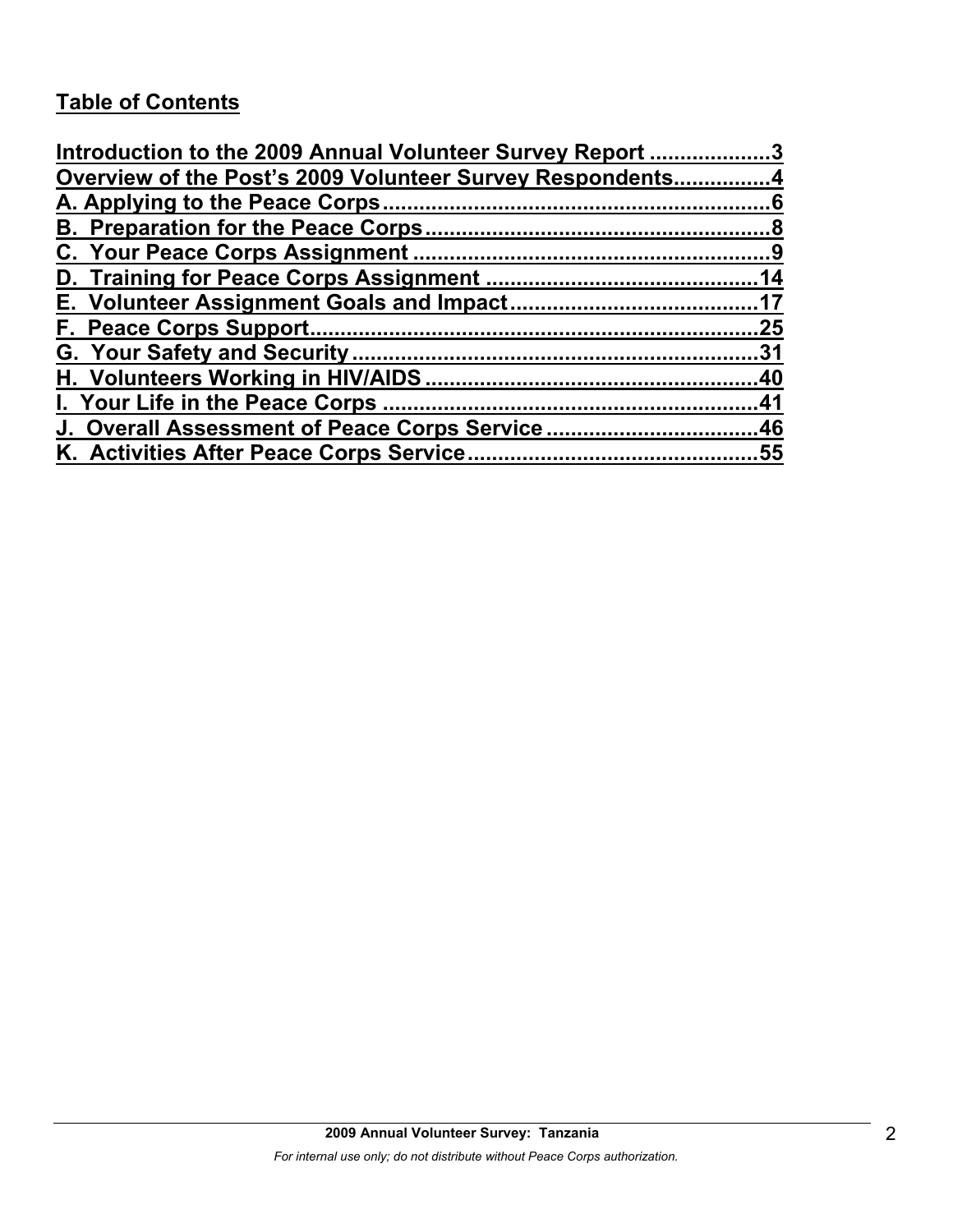# **Introduction to the 2009 Annual Volunteer Survey Report**

This country report contains the tables and charts from the Volunteers in your country who completed the 2009 Annual Volunteer Survey (AVS). The results provide a picture of the activities, experiences and views of Peace Corps Volunteers in 2009. The results show areas where Volunteers' needs are met and identify areas where improvements may be needed. The survey was fielded from May through August 2009.

A core set of questions was asked of all Volunteers. For the first time, Volunteers were also asked a series of questions relevant to their time in country:

- Volunteers in country 8 or less months were asked about applying to and preparing for the Peace Corps.
- Volunteers in country 18 or less months were asked about the effectiveness of their preservice training (PST).
- Volunteers in country 19 or more months were asked about their post-service plans, as well as the Peace Corps' resources for their post-service transition.

Tables and graphs are labeled by survey section and the survey question. The tables show the percent of post respondents that selected each choice and the total number of post respondents that answered the question. The number of responses for each question will vary, depending on:

- whether the question was asked of all Volunteers or only the Volunteers in-country a certain number of months and
- how many of the Volunteers who were "eligible" to answer the question did respond.

Most survey questions asked respondents to select only one from a set of choices. The percentages for the "select one" responses add up to 100 percent. Other questions asked Volunteers to "mark all that apply" in situations, for example, where it is likely that respondents are involved in more than one secondary activity. The percentages of the "mark all that apply" responses will total more than 100 percent; each percentage equals the number of respondents selecting that choice divided by the number of respondents who answered the question.

Posts are encouraged to compare these 2009 results with the 2006 and 2008 survey results to note trends and changes over time. Because questions are revised from one survey to the next, a crosswalk between the 2008 and 2009 questions is posted on the OSIRP intranet page under 2009 AVS Reports "Reference Documents." The earlier 2008 survey global, regional and post reports are also posted on the OSIRP Intranet page.

Volunteers' extensive narrative responses to the 29 open-ended questions on the survey are in the post's 2009 Annual Volunteer Survey Open Ended Reponses report. All Volunteers' narrative responses to key questions will be analyzed for global themes and presented in a later report.

The number of surveys for each post includes surveys submitted online by Volunteers and completed paper surveys sent to the Peace Corps headquarters for hand-entry into the online survey system. The final count may include mostly completed partial surveys added to the final dataset after the survey closed.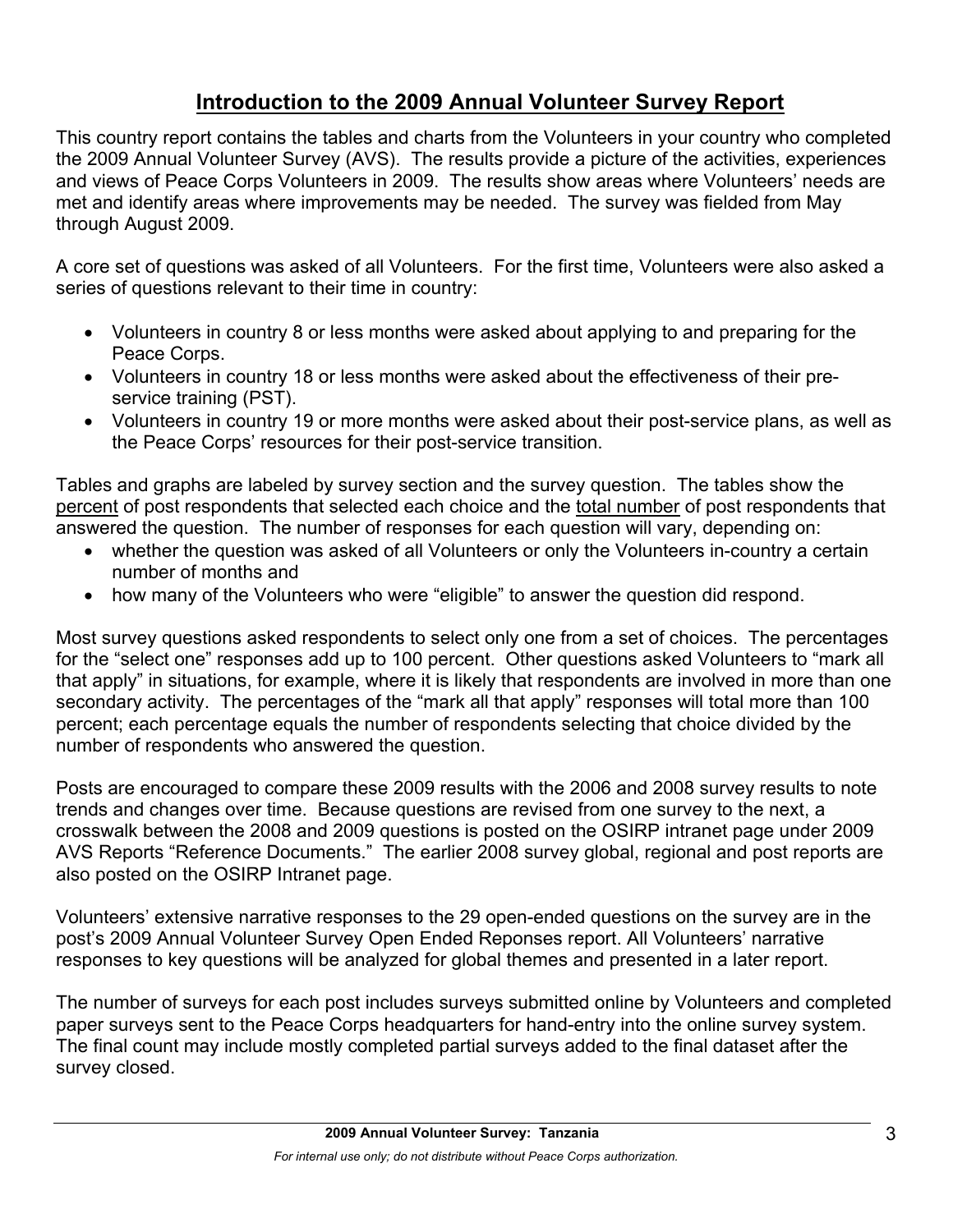## **Overview of the Post's 2009 Volunteer Survey Respondents**

This overview presents basic information about the characteristics of Volunteers who completed the 2009 Annual Volunteer Survey at post.

|            | 8 months or less |         | 9 to 18 months |         | 19 months or more |         | Total  |         |
|------------|------------------|---------|----------------|---------|-------------------|---------|--------|---------|
|            | Number           | Percent | Number         | Percent | Number            | Percent | Number | Percent |
| Months3grp |                  | 5%      | 38             | 41%     | 49                | 53%     | 92     | 100%    |

#### **Completed Surveys by Months in Country**

#### **L1: What is your age?**

|         | 20-29 | 30-49 | $50+$ | ™ota⊩ |
|---------|-------|-------|-------|-------|
| AGE3grp | 88%   | 5%    | $7\%$ | 86    |

#### **L2: What is your gender?**

|               | Female | Male | $\tau$ otal |
|---------------|--------|------|-------------|
| <b>GENDER</b> | 55%    | 45%  | 85          |

#### **Completed surveys by project.**

|                                    | Count | Column N % |
|------------------------------------|-------|------------|
| <b>EESARC</b>                      | 12    | 13%        |
| Secondary Education Math & Science | 53    | 59%        |
| School Health Education            | 14    | 16%        |
| Other. Please specify              | 11    | 12%        |
| Total                              | 90    | 100%       |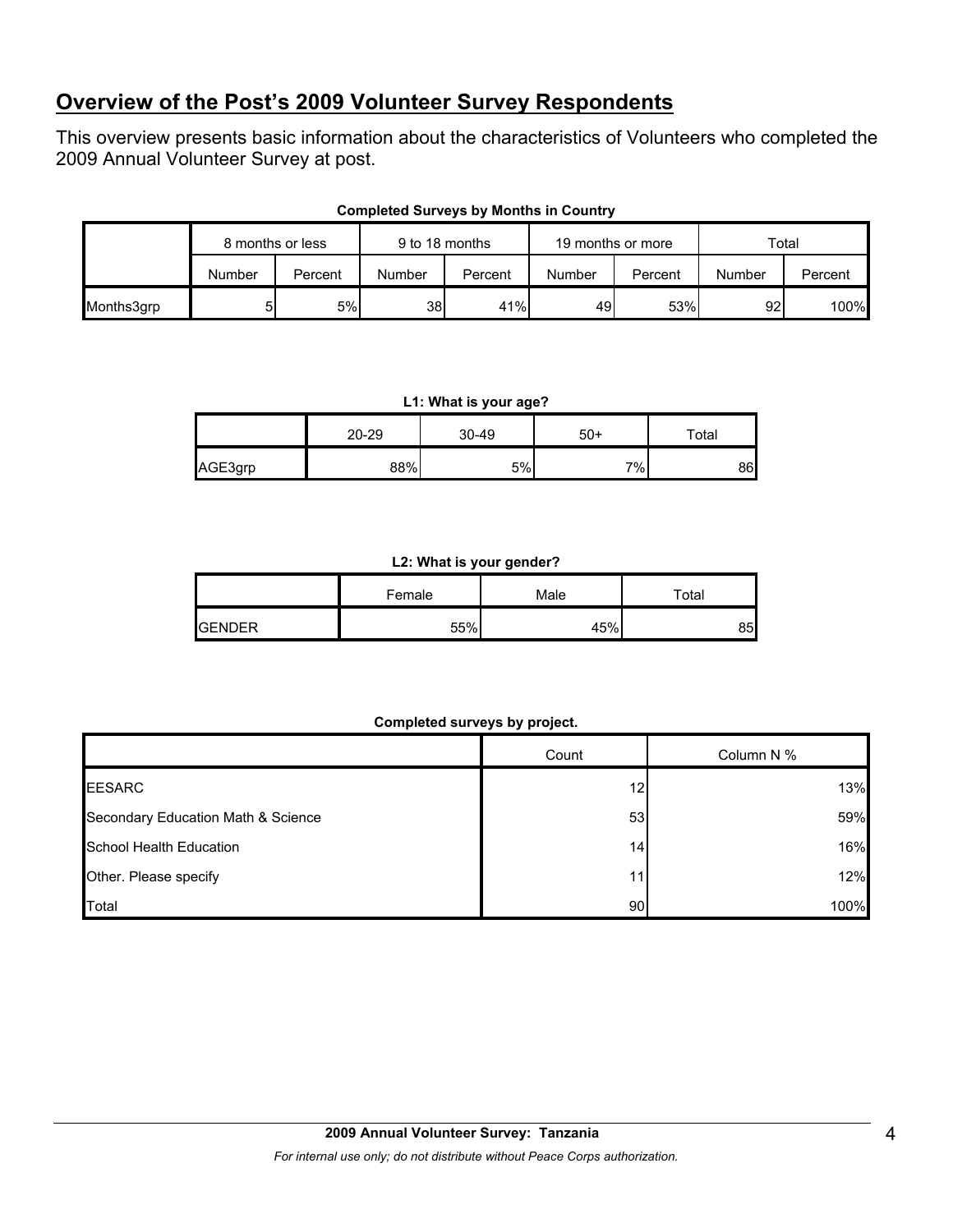|                |                                                 | Percent | Number         |
|----------------|-------------------------------------------------|---------|----------------|
| C <sub>2</sub> | Math/science teaching                           | 56%     | 51             |
|                | <b>HIV/AIDS</b>                                 | 19%     | 17             |
|                | Environmental education                         | 7%      | 6              |
|                | Health extension                                | $4\%$   | 4              |
|                | Other: Please specify                           | $3%$    | 3              |
|                | Information & communications technology (ICT)   | $3%$    | 3              |
|                | Teacher training                                | 2%      | 2              |
|                | Agroforestry                                    | 2%      | $\overline{a}$ |
|                | Agriculture/fish/livestock                      | 2%      | $\overline{a}$ |
|                | Community development                           | 1%      |                |
|                | Business education/advising                     |         |                |
|                | Urban & regional planning/municipal development |         |                |
|                | Youth development                               |         |                |
|                | Water sanitation                                |         |                |
|                | Forestry/parks                                  |         |                |
|                | Other education                                 |         |                |
|                | English teaching                                |         |                |
|                | NGO development                                 |         |                |
|                | Total                                           | 100%    | 91             |

#### **C2: Which best describes the focus of your primary assignment/work?**

#### **C2.TEXT: Which of the following initiatives does your primary work include? Other (specify)**

|                      |                                                | PERCENT | <b>NUMBER</b> |
|----------------------|------------------------------------------------|---------|---------------|
| C <sub>2</sub> .TEXT | Open-ended results. Non-responsive to request. |         |               |
|                      | Total                                          | 100%    | 92            |

*For internal use only; do not distribute without Peace Corps authorization.*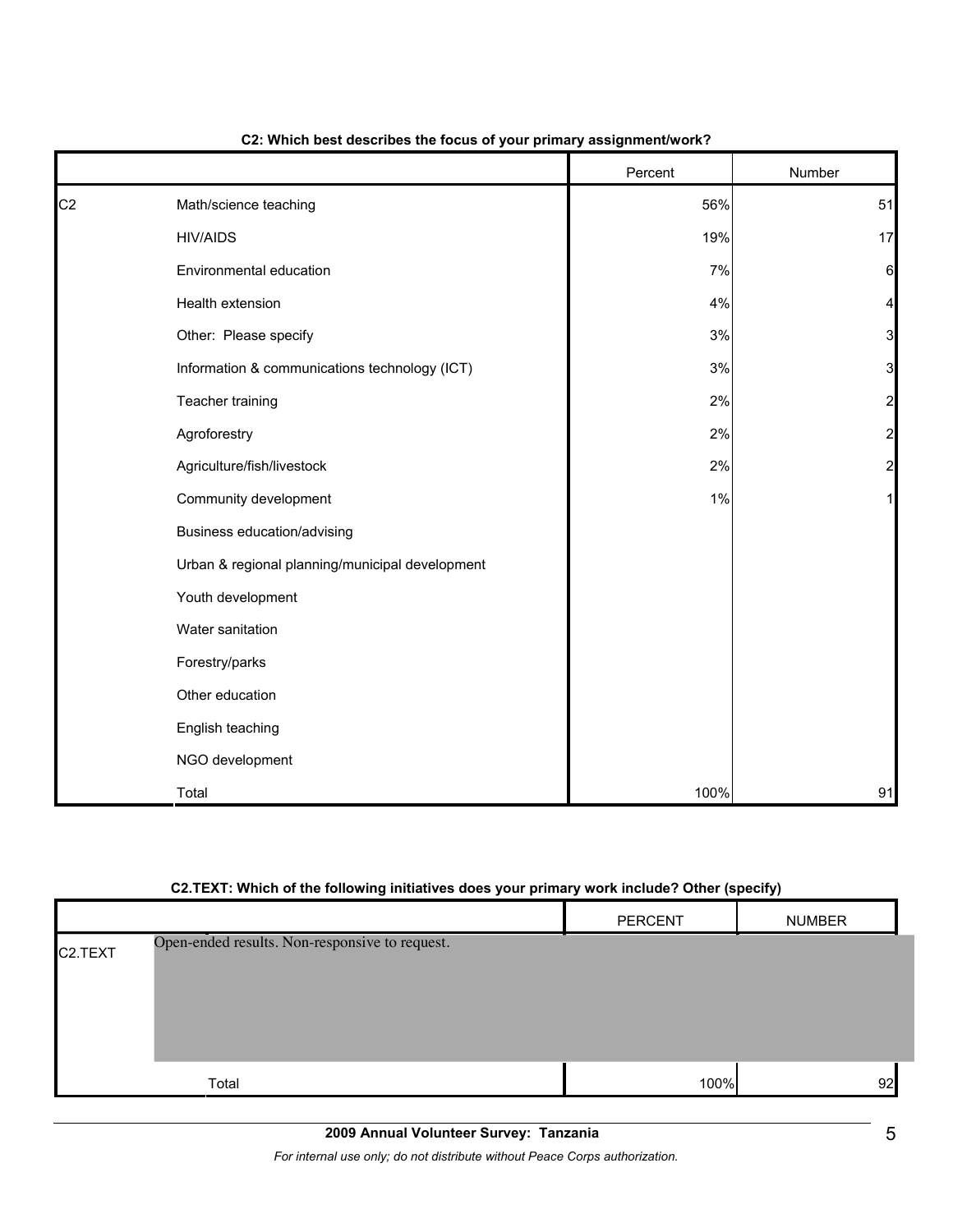# **A. Applying to the Peace Corps**

*This section reports Volunteers' motivations in applying and accepting a Peace Corps assignment.* 

|                             | Not Important | Somewhat important | Important | <b>NA</b> | Total           |
|-----------------------------|---------------|--------------------|-----------|-----------|-----------------|
| Different culture           |               | 60%                | 40%       |           | $5\overline{)}$ |
| Work experience             | 40%           | 40%                | 20%       |           | $5\overline{a}$ |
| Help others                 |               | 20%                | 80%       |           | $5\overline{a}$ |
| International experience    |               | 20%                | 80%       |           | $5\overline{a}$ |
| Language                    | 20%           | 40%                | 40%       |           | 5 <sub>l</sub>  |
| Personal growth             |               |                    | 100%      |           | $5\overline{a}$ |
| U. S. job market            | 80%           |                    | 20%       |           | $5\overline{a}$ |
| Serve my country            | 80%           | 20%                |           |           | $5\overline{a}$ |
| Travel/adventure            |               |                    | 100%      |           | $5\overline{a}$ |
| Other: Please specify below |               |                    |           | 100%      | 4               |

| A1: How important were the following factors in accepting a PC assignment? |  |
|----------------------------------------------------------------------------|--|
|----------------------------------------------------------------------------|--|

#### **A1\_OTHER: How important were the following factors in accepting a PC assignment? Other**

**(specify)**

|          |       | <b>PERCENT</b> | <b>NUMBER</b> |
|----------|-------|----------------|---------------|
| A1 OTHER |       | 100%           | 92            |
|          | Total | 100%           | 92            |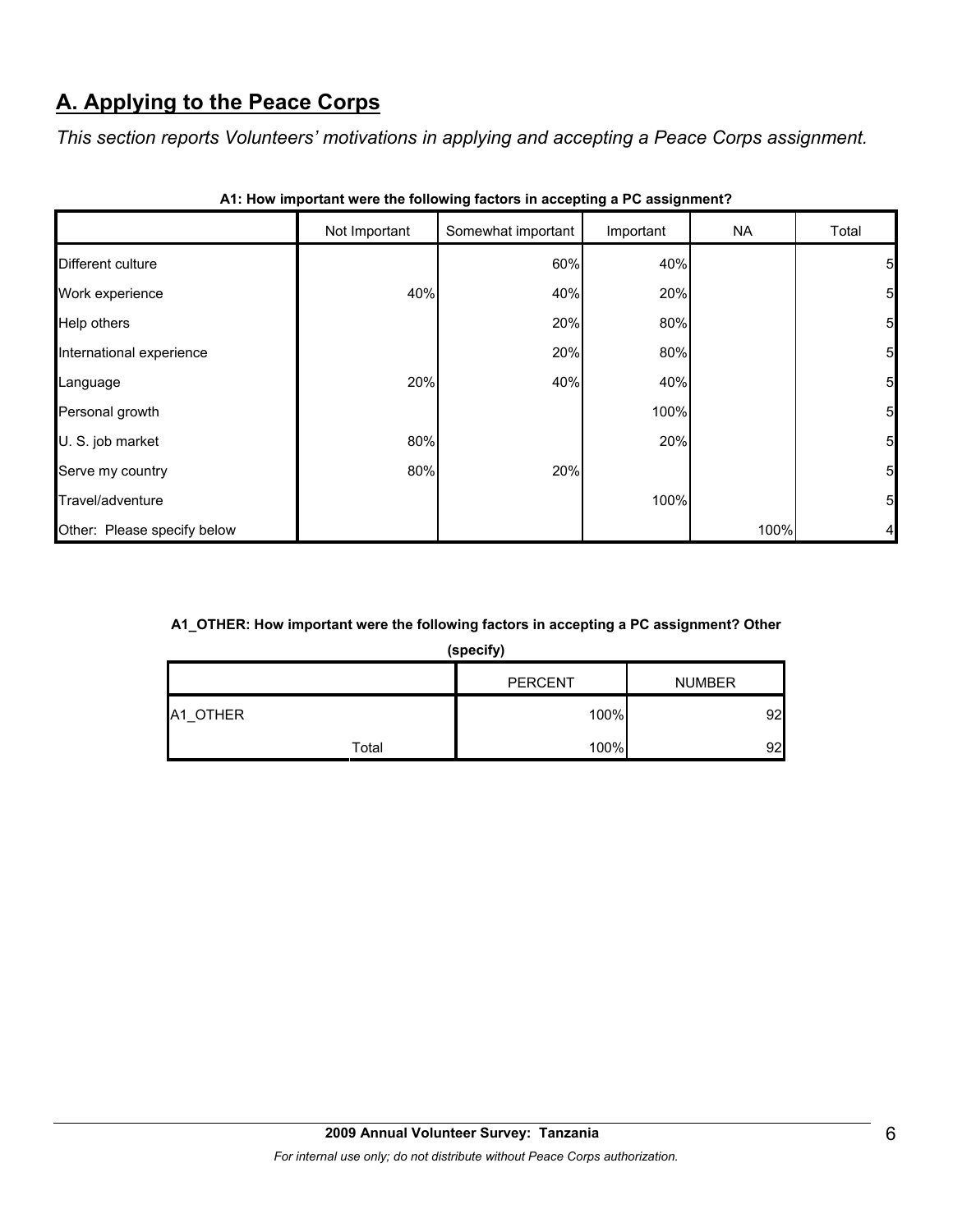|                                                                 |                                                                                              | PCV Responses | % Involved in<br>Initiative | <b>Total PCVs</b><br>Responding |
|-----------------------------------------------------------------|----------------------------------------------------------------------------------------------|---------------|-----------------------------|---------------------------------|
| What prompted you to apply to PC Personal interest in the Peace | Corps                                                                                        |               | 80%                         |                                 |
|                                                                 | Returned Peace Corps Volunteer<br>(e.g., someone you met or know<br>personally               | 3             | 60%                         |                                 |
|                                                                 | Peace Corps campus or<br>community information session                                       | 2             | 40%                         |                                 |
|                                                                 | Peace Corps website                                                                          | 2             | 40%                         |                                 |
|                                                                 | Article or book about the Peace<br>Corps                                                     |               | 20%                         |                                 |
|                                                                 | Other: Please specify                                                                        |               | 20%                         |                                 |
|                                                                 | Returned Peace Corps Volunteer<br>who spoke to your school or group<br>about the Peace Corps |               |                             |                                 |
|                                                                 | Peace Corps recruiter                                                                        |               |                             |                                 |
|                                                                 | Radio, TV, or print advertisement                                                            |               |                             |                                 |
|                                                                 | Peace Corps material in the mail                                                             |               |                             |                                 |
|                                                                 | Total                                                                                        |               |                             | 5                               |

#### **A2. What prompted you to apply to the PC? Mark all that apply.**

Percents may total to more than 100% since Volunteers were asked to "Mark all that apply."

#### **A2.OTHER.TEXT: What prompted you to apply to the PC? Other (specify)**

|               |                                                | <b>PERCENT</b> | <b>NUMBER</b> |  |
|---------------|------------------------------------------------|----------------|---------------|--|
| A2.OTHER.TEXT | Open-ended results. Not responsive to request. |                |               |  |
|               |                                                |                |               |  |
|               | Total                                          | 100%           | 92            |  |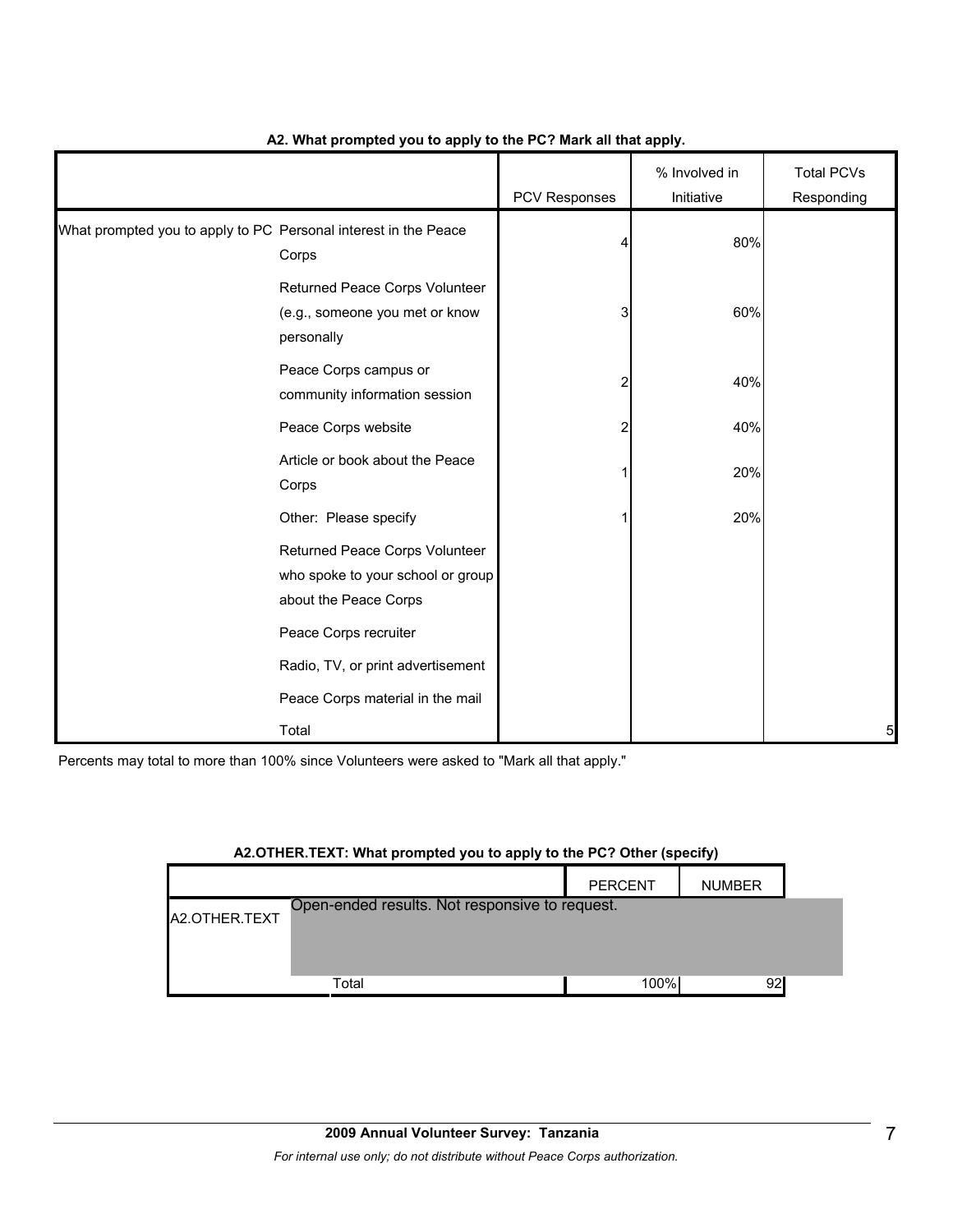### **B. Preparation for the Peace Corps**

*This section reports on Volunteers' assessment of the materials and information available before their service.* 

**B1: How useful was the information on the PC website in preparing you for the realities of living and working as a Volunteer?**

|                 |              |     |     |     |             | Don't know (did not |       |
|-----------------|--------------|-----|-----|-----|-------------|---------------------|-------|
|                 | Not at all 1 |     |     |     | Extremely 5 | access information) | Total |
| IB <sub>1</sub> |              | 20% | 60% | 20% |             |                     | 5     |

#### **B2: How useful were the PC materials about your country in helping you prepare for your service?**

|                |              |     |     |     |             | Don't know (did not |       |
|----------------|--------------|-----|-----|-----|-------------|---------------------|-------|
|                | Not at all 1 |     |     |     | Extremely 5 | access information) | Total |
| B <sub>2</sub> |              | 20% | 60% | 20% |             |                     | 5     |

**B3: How useful were the materials you received from the PC about your primary assignment in helping you prepare for your** 

|                | service?     |     |     |     |             |                     |       |  |  |
|----------------|--------------|-----|-----|-----|-------------|---------------------|-------|--|--|
|                |              |     |     |     |             | Don't know (did not |       |  |  |
|                | Not at all 1 |     |     |     | Extremely 5 | access information) | Total |  |  |
| B <sub>3</sub> |              | 60% | 20% | 20% |             |                     | 51    |  |  |

#### **B4: How useful were the materials you received from the PC regarding the need for flexibility in adapting to your work?**

|                |              |     |             | Don't know (did not |       |
|----------------|--------------|-----|-------------|---------------------|-------|
|                | Not at all 1 |     | Extremely 5 | access information) | Total |
| B <sub>4</sub> |              | 80% |             | 20%                 | 5     |

#### **B7: How prepared do you feel to meet the challenges of PC service?**

|                | Not at all 1 |     |     | Exceptionally<br>ັ | Total |
|----------------|--------------|-----|-----|--------------------|-------|
| B <sub>7</sub> |              | 20% | 80% |                    | 5     |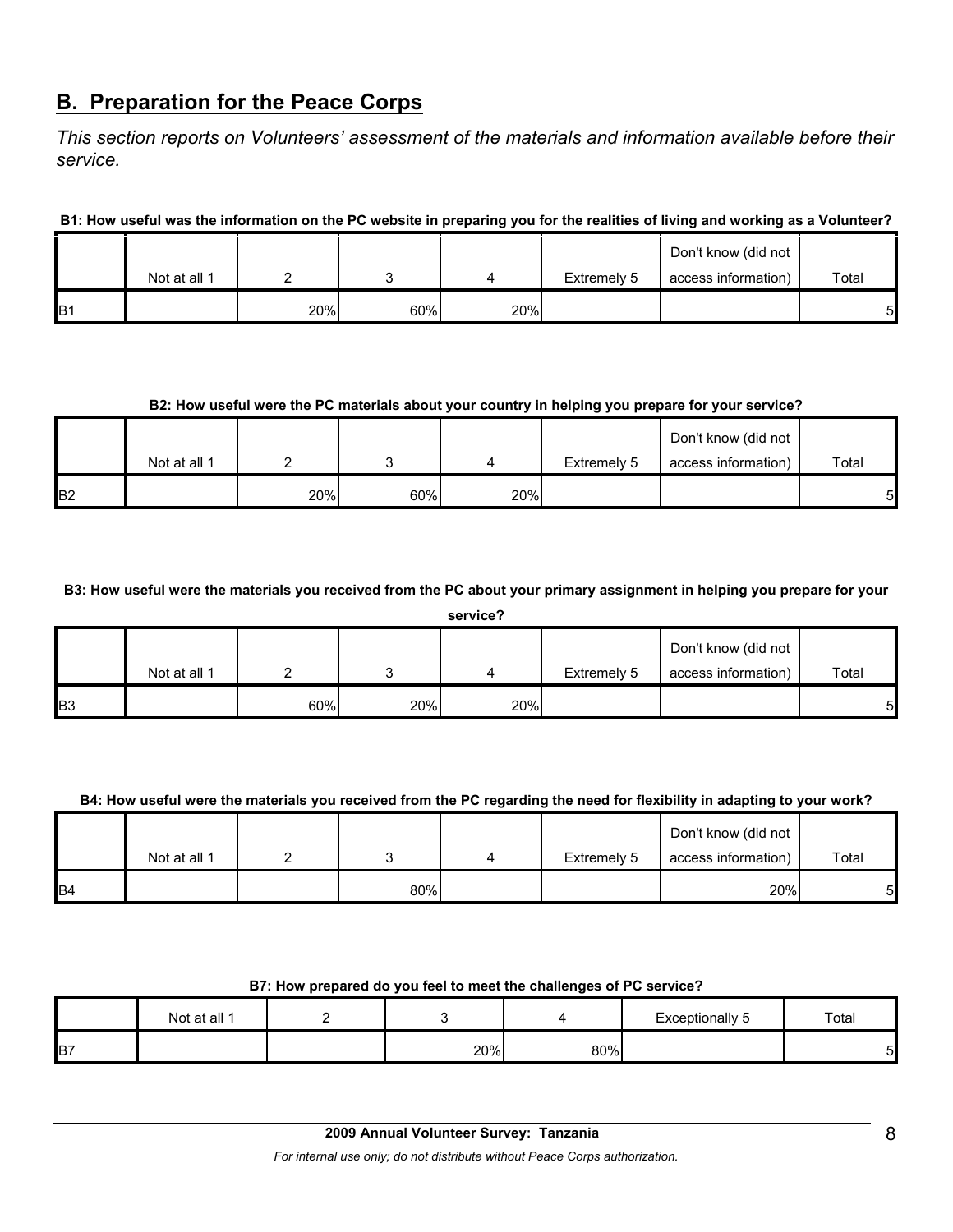# **C. Your Peace Corps Assignment**

*This section reports Volunteers' primary assignment work and secondary activities. The term "primary assignment" refers to the Volunteers' assignment which is part of an overall project plan designed by your host country partners and in-country Peace Corps staff.* 

|            |                                                                                         |               |                          | <b>Total PCVs</b> |
|------------|-----------------------------------------------------------------------------------------|---------------|--------------------------|-------------------|
|            |                                                                                         | PCV Responses | % Involved in Initiative | Responding        |
| \$C3PrmAct | Working with youth                                                                      | 55            | 60%                      |                   |
|            | Girls' education                                                                        | 50            | 54%                      |                   |
|            | <b>HIV/AIDS</b>                                                                         | 48            | 52%                      |                   |
|            | English teaching                                                                        | 34            | 37%                      |                   |
|            | Nutrition education                                                                     | 27            | 29%                      |                   |
|            | World Wise Schools/ Correspondence<br>Match                                             | 20            | 22%                      |                   |
|            | Information and communications<br>technology (ICT)                                      | 19            | 21%                      |                   |
|            | Income generation                                                                       | 17            | 18%                      |                   |
|            | Environment work                                                                        | 16            | 17%                      |                   |
|            | Sports/fitness                                                                          | 16            | 17%                      |                   |
|            | WID/GAD                                                                                 | 15            | 16%                      |                   |
|            | Working with NGO(s)                                                                     | 14            | 15%                      |                   |
|            | Working with special groups (e.g.,<br>disabled, elderly, ethnic minorities,<br>orphans) | 13            | 14%                      |                   |
|            | Other: Please specify                                                                   | 12            | 13%                      |                   |
|            | Natural resources management                                                            | 10            | 11%                      |                   |
|            | Library development                                                                     | 9             | 10%                      |                   |
|            | Child survival                                                                          | ſ             | 8%                       |                   |
|            | Community food security<br>(production/marketing)                                       | 7             | $8\%$                    |                   |
|            | Household food security                                                                 | 7             | $8\%$                    |                   |
|            | Literacy                                                                                | 7             | $8\%$                    |                   |

|  |  | C3: Which of the following activities does your primary assignment/work include? Mark all that apply. |
|--|--|-------------------------------------------------------------------------------------------------------|
|  |  |                                                                                                       |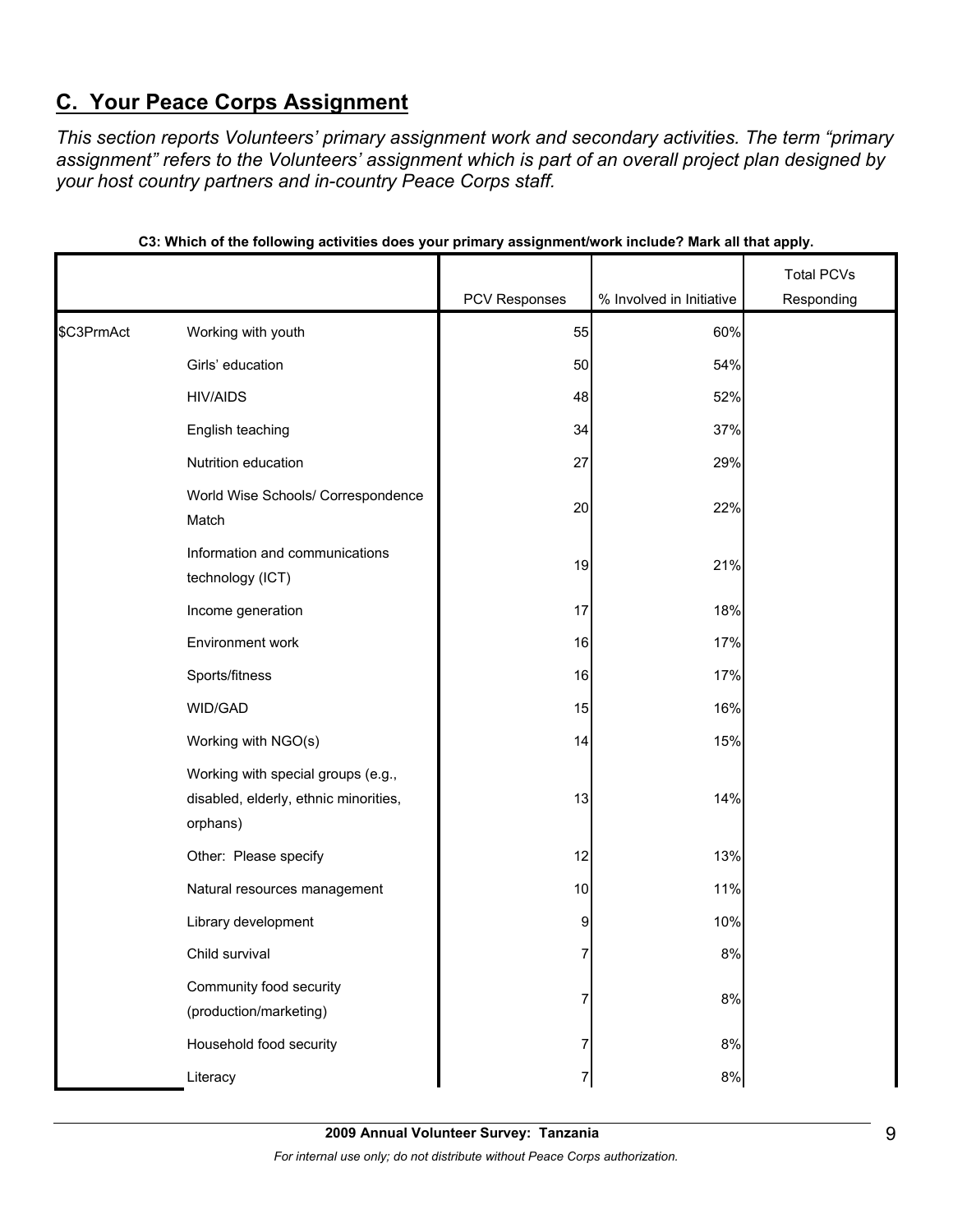| Water and sanitation                                   | 6 | 7%   |    |
|--------------------------------------------------------|---|------|----|
| Arts                                                   | 5 | $5%$ |    |
| Biodiversity conservation                              |   | 4%   |    |
| Rural development                                      |   | 4%   |    |
| Mobilize host country nationals (HCNs)<br>to volunteer | 3 | 3%   |    |
| <b>Business advertising</b>                            |   | 2%   |    |
| Microenterprise development                            |   | 1%   |    |
| Urban development/municipal<br>development             |   |      |    |
| Total                                                  |   |      | 92 |

Percents may total to more than 100% since Volunteers were asked to "Mark all that apply."

# Column N % Count Row N % C3.OTHER.TEXT  $\sf Total$  100% and the contract of the contract of the contract of the contract of the contract of the contract of the contract of the contract of the contract of the contract of the contract of the contract of the contract o Open-ended results. Non-responsive to request.

#### **C3: Which of the following activities does your primary assignment/work include? Other (specify)**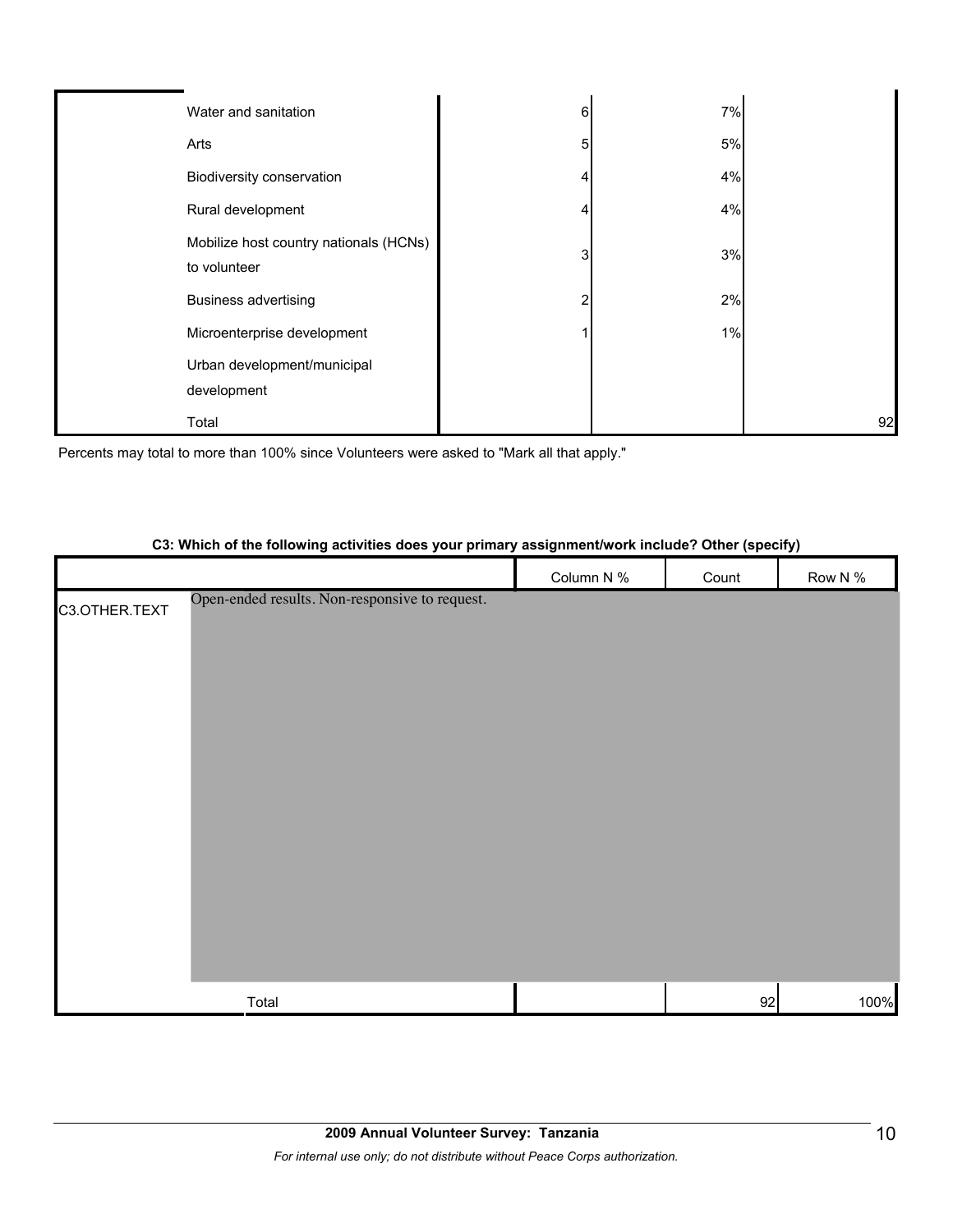**C4: Hours Spent on Primary Assignment During Average Work Week**

|           | None | I-10 hrs | 11-20 hrs | 21-30 hrs | 31-40 hrs | More than 40 hrs | Total |
|-----------|------|----------|-----------|-----------|-----------|------------------|-------|
| C4Hrs6grp |      | 14%      | 16%       | 16%       | 25%       | 27%              | 91    |

#### **C4: How many hours do you spend on your primary assignment during an average work week?**

|                | <b>All Volunteers</b> | Average | ∟owest reported | Highest reported | Did not answer |
|----------------|-----------------------|---------|-----------------|------------------|----------------|
| C <sub>4</sub> | 92                    | 32.4    |                 | 70.              |                |

#### **C5: Which of the following do your secondary activities (other than your primary assignment work) include? Mark all that**

|            |                                                                                         | apply.        |                          |                                 |
|------------|-----------------------------------------------------------------------------------------|---------------|--------------------------|---------------------------------|
|            |                                                                                         | PCV Responses | % Involved in Initiative | <b>Total PCVs</b><br>Responding |
| \$C5SecAct | <b>HIV/AIDS</b>                                                                         | 48            | 56%                      |                                 |
|            | English teaching                                                                        | 39            | 46%                      |                                 |
|            | Working with youth                                                                      | 35            | 41%                      |                                 |
|            | Girls' education                                                                        | 32            | 38%                      |                                 |
|            | Sports/fitness                                                                          | 27            | 32%                      |                                 |
|            | Nutrition education                                                                     | 25            | 29%                      |                                 |
|            | Income generation                                                                       | 18            | 21%                      |                                 |
|            | WID/GAD                                                                                 | 15            | 18%                      |                                 |
|            | Working with NGO(s)                                                                     | 15            | 18%                      |                                 |
|            | Information and communications<br>technology (ICT)                                      | 14            | 16%                      |                                 |
|            | Library development                                                                     | 14            | 16%                      |                                 |
|            | Working with special groups (e.g.,<br>disabled, elderly, ethnic minorities,<br>orphans) | 13            | 15%                      |                                 |
|            | World Wise Schools/ Correspondence<br>Match                                             | 12            | 14%                      |                                 |
|            | Arts                                                                                    | 11            | 13%                      |                                 |

**2009 Annual Volunteer Survey: Tanzania** 

*For internal use only; do not distribute without Peace Corps authorization.*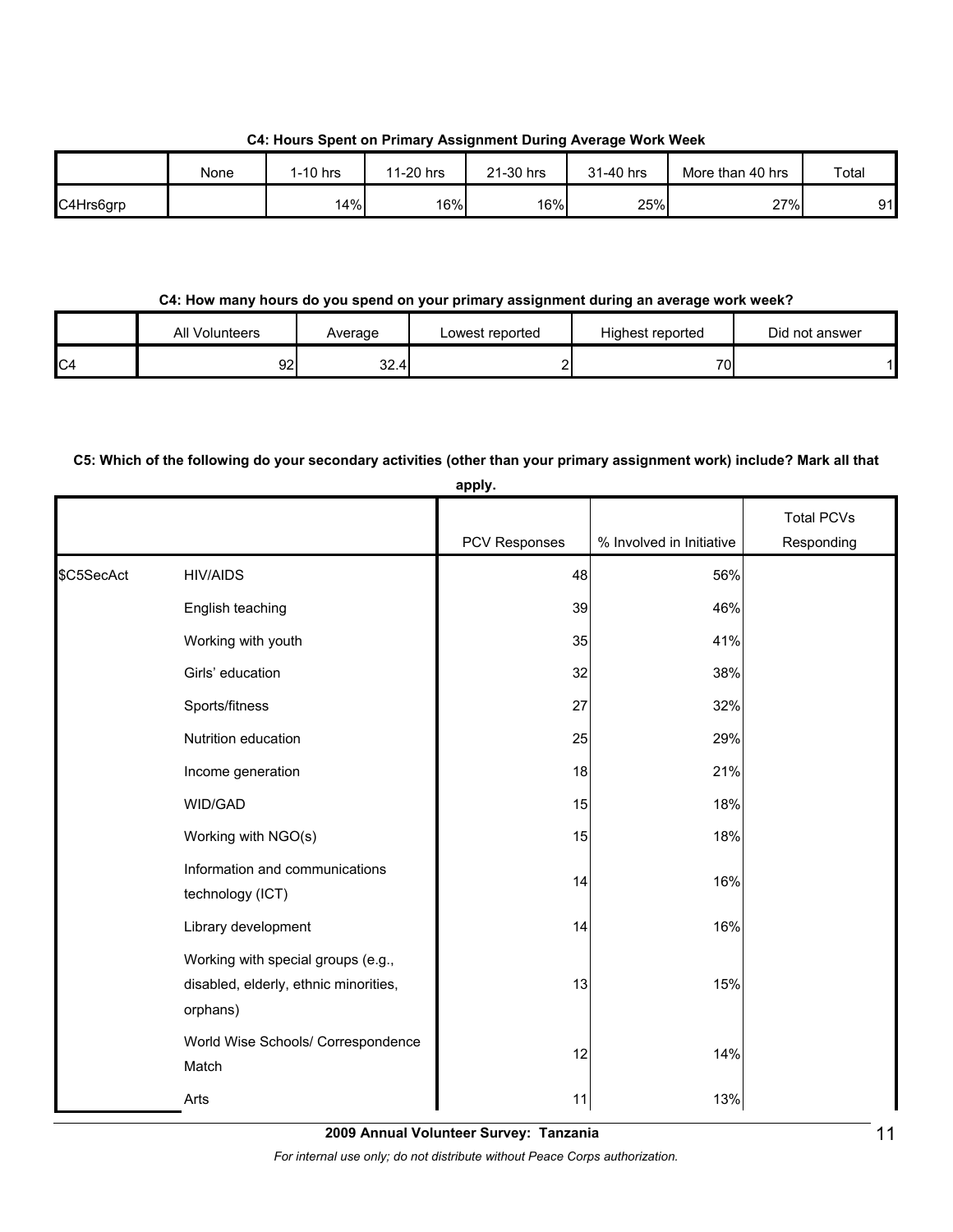| Environment work                                       | 11 | 13%  |    |
|--------------------------------------------------------|----|------|----|
| Literacy                                               | 11 | 13%  |    |
| Rural development                                      | 9  | 11%  |    |
| <b>Business advertising</b>                            |    | 8%   |    |
| Water and sanitation                                   |    | 8%   |    |
| Household food security                                | 5  | 6%   |    |
| Other: Please specify                                  | 5  | 6%   |    |
| Mobilize host country nationals (HCNs)<br>to volunteer | Δ  | $5%$ |    |
| Microenterprise development                            | 3  | 4%   |    |
| Natural resources management                           | 3  | 4%   |    |
| Biodiversity conservation                              | 2  | 2%   |    |
| Child survival                                         | 2  | 2%   |    |
| Community food security<br>(production/marketing)      | 2  | 2%   |    |
| Urban development/municipal<br>development             |    | 1%   |    |
| Total                                                  |    |      | 85 |

Percents may total to more than 100% since Volunteers were asked to "Mark all that apply."

#### **C5: Which of the following do your secondary activities include? Other (specify)**

|                                                              | Column N % | Count | Row N % |
|--------------------------------------------------------------|------------|-------|---------|
| C5.OTHER.TEXT Open-ended results. Non-responsive to request. |            |       |         |
|                                                              |            |       |         |
|                                                              |            |       |         |
|                                                              |            |       |         |
|                                                              |            |       |         |
|                                                              |            |       |         |
| Total                                                        |            | 92    | 100%    |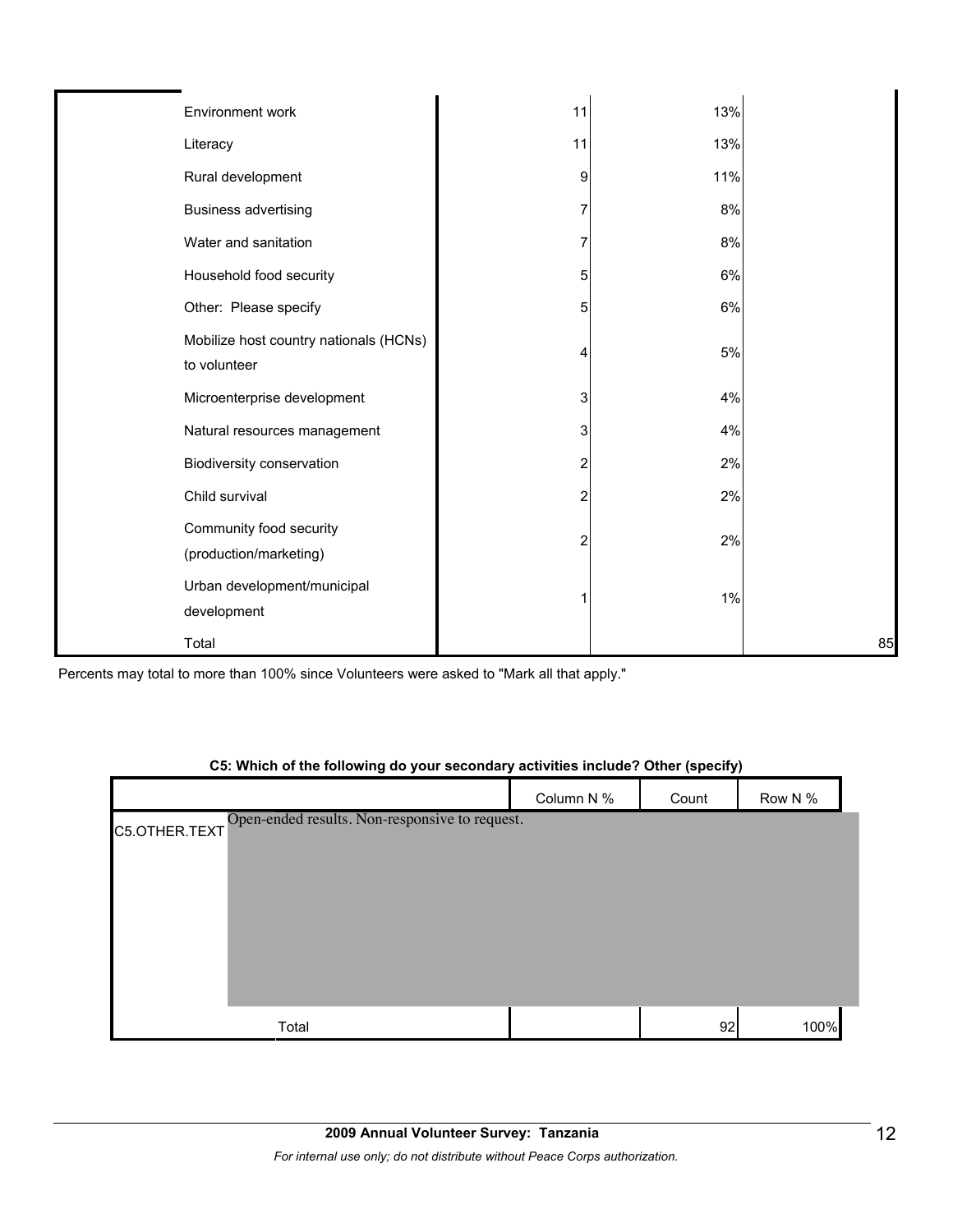#### **C5: No Secondary Activities**

|         |                                     | Percent | Number           |
|---------|-------------------------------------|---------|------------------|
| C5.NONE | No                                  | 93%     | 86               |
|         | Yes, I have no secondary activities | 7%      | $6 \blacksquare$ |
|         | Total                               | 100%    | 92               |

#### **C6: Hours Spent on Secondary Activities During Average Work Week**

|           | None | 1-10 hrs | 11-20 hrs | 21-30 hrs | 31-40 hrs | More than 40 hrs | Total |
|-----------|------|----------|-----------|-----------|-----------|------------------|-------|
| C6Hrs6grp |      | 72%      | 17%       | 6%        | 3%        | $1\%$            | 86    |

#### **C6. How many hours do you spend on secondary activities during an average work week?**

|     | All Volunteers | Average | Lowest reported | Highest reported | Did not answer |
|-----|----------------|---------|-----------------|------------------|----------------|
| IC6 | 92             | 10.61   |                 | 45               | 61             |

**C7: How personally satisfying is your--?**

|                              | Not at all 1 |     |     |     | Exceptionally 5 | Total |
|------------------------------|--------------|-----|-----|-----|-----------------|-------|
| Primary assignment           |              | 13% | 29% | 37% | 21%             | 92    |
| Secondary project/activities | 2%           | 16% | 24% | 42% | 17%             | 89    |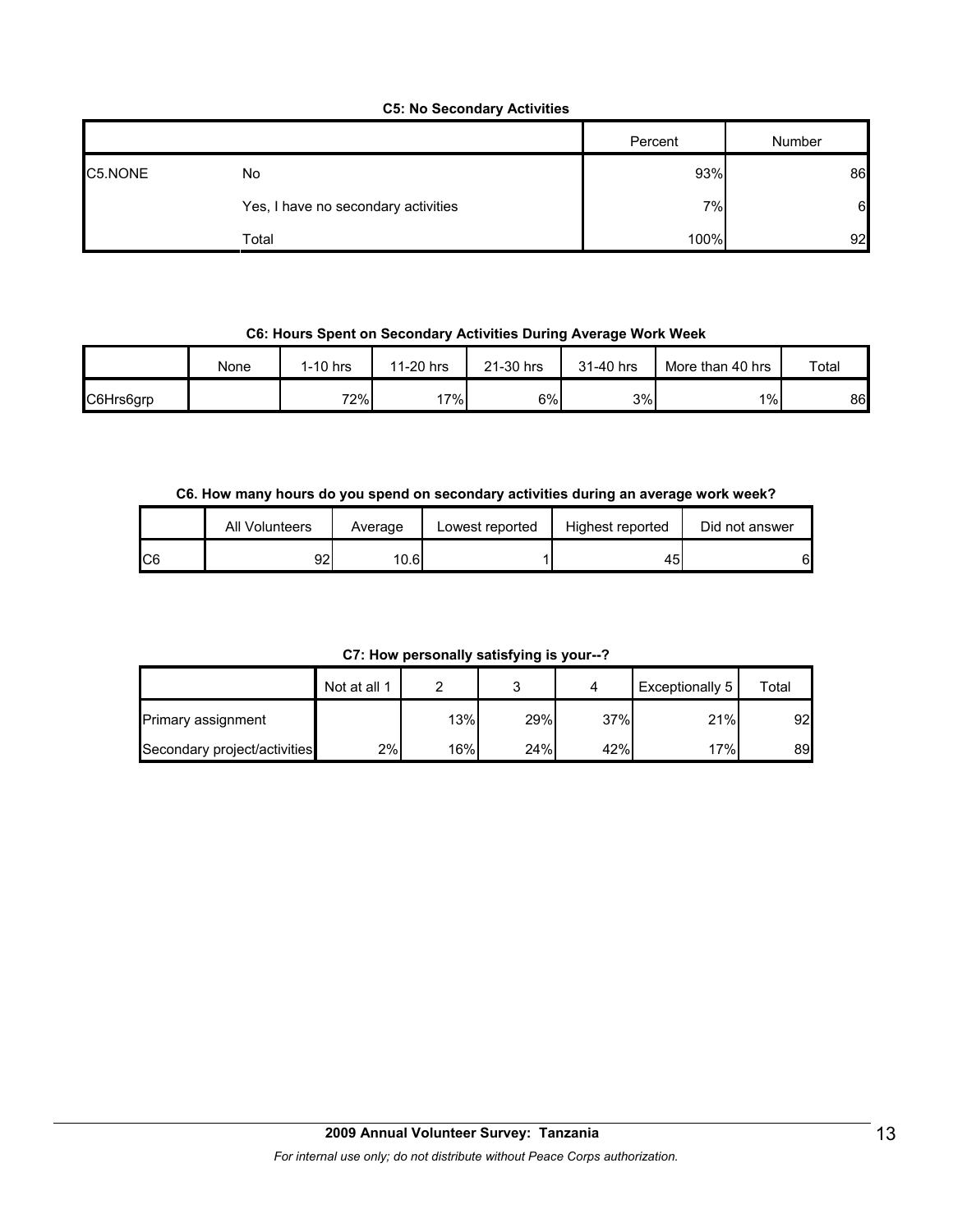# **D. Training for Peace Corps Assignment**

*This section reports Volunteers' assessments of the effectiveness of their Pre-Service Training and In-Service Training at post. In-Service Training (IST) includes: Reconnect; Technical IST; Mid-Service and Close of Service conferences; project management/leadership conferences; and other post-sponsored training sessions.* 

|                                                                       | Not effective | Poor | Adequate | Effective | Very Effective | NA/No training | Total |
|-----------------------------------------------------------------------|---------------|------|----------|-----------|----------------|----------------|-------|
| Manage cultural differences                                           |               | 2%   | 16%      | 53%       | 26%            | 2%             | 43    |
| Deal with adjustment issues                                           |               | 2%   | 21%      | 58%       | 16%            | 2%             | 43    |
| Work with<br>counterparts/community<br>partners                       | 2%            | 30%  | 44%      | 16%       |                | 7%             | 43    |
| Use language needed in<br>work and social interactions                |               | 5%   | 26%      | 33%       | 35%            | 2%             | 43    |
| Perform technical aspects of<br>your work                             | 9%            | 26%  | 30%      | 26%       | 7%             | 2%             | 43    |
| Work on your project goals<br>and objectives                          | 7%            | 7%   | 47%      | 30%       | 7%             | 2%             | 43    |
| Conduct a participatory<br>community needs<br>assessment (e.g., PACA) |               | 12%  | 42%      | 28%       | 16%            | 2%             | 43    |
| Monitor your project goals<br>and outcomes                            | 5%            | 21%  | 35%      | 35%       | 2%             | 2%             | 43    |
| Maintain your physical health                                         | 2%            | 5%   | 28%      | 35%       | 26%            | 5%             | 43    |
| Maintain your<br>mental/emotional health                              | 2%            | 12%  | 26%      | 40%       | 19%            | 2%             | 43    |
| Maintain your personal safety<br>and security                         |               | 2%   | 21%      | 44%       | 28%            | 5%             | 43    |

**D1: (PCVs at post 18 months or less) How effective was your Pre-Service Training (PST) in preparing you to--**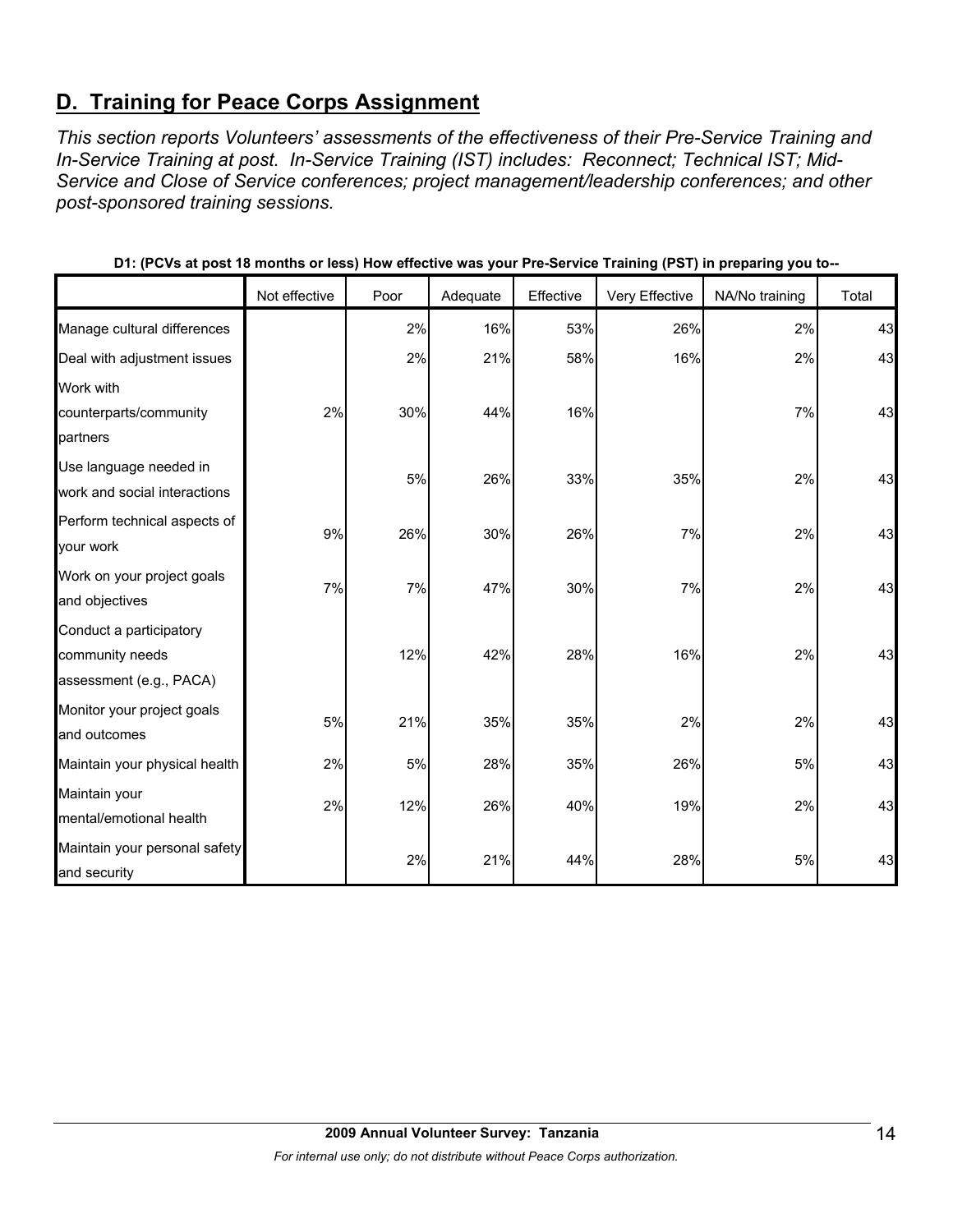|                                                                                          | Not effective | Poor | Adequate | Effective | Very Effective | NA/No training | Total |
|------------------------------------------------------------------------------------------|---------------|------|----------|-----------|----------------|----------------|-------|
| Manage cultural differences                                                              | 2%            | 10%  | 34%      | 37%       | 12%            | 4%             | 90    |
| Deal with adjustment issues                                                              | 2%            | 4%   | 40%      | 33%       | 16%            | 4%             | 90    |
| Build and strengthen working<br>relationships with<br>counterparts/community<br>partners |               | 10%  | 29%      | 42%       | 16%            | 3%             | 90    |
| Use language needed in<br>work and social interactions                                   | 2%            | 10%  | 38%      | 21%       | 21%            | 8%             | 90    |
| Perform technical aspects of<br>your work                                                | 2%            | 11%  | 40%      | 37%       | 8%             | 2%             | 90    |
| Work on your project goals<br>and objectives                                             | 1%            | 9%   | 33%      | 47%       | 9%             | 1%             | 90    |
| Conduct a participatory<br>community needs<br>assessment (e.g., PACA)                    | 4%            | 17%  | 29%      | 23%       | 7%             | 20%            | 90    |
| Monitor project goals and<br>outcomes                                                    | 3%            | 7%   | 39%      | 34%       | 10%            | 7%             | 90    |
| Maintain your physical health                                                            | 4%            | 4%   | 30%      | 38%       | 11%            | 11%            | 89    |
| Maintain your<br>mental/emotional health                                                 | 2%            | 8%   | 33%      | 33%       | 17%            | 7%             | 90    |
| Maintain your personal safety<br>and security                                            | 1%            | 4%   | 28%      | 41%       | 22%            | 3%             | 90    |

#### **D5: How effective was your In-Service Training (IST) in preparing you to--**

#### **D8: Did you have this skill before joining the Peace Corps?**

|                                               | No/ No answer | <b>Yes</b> | Total |
|-----------------------------------------------|---------------|------------|-------|
| Skills specific to my assignment              | 35            | 56         | 91    |
| Assessing community needs                     | 75            | 17.        | 92    |
| Organizing/implementing community activities  | 55            | 35         | 90    |
| Building capacity of local organizations      | 83            | 8          | 91    |
| Monitoring, reporting, and evaluating my work | 27            | 64         | 91    |
| Designing and implementing training sessions  | 57            | 34         | 91    |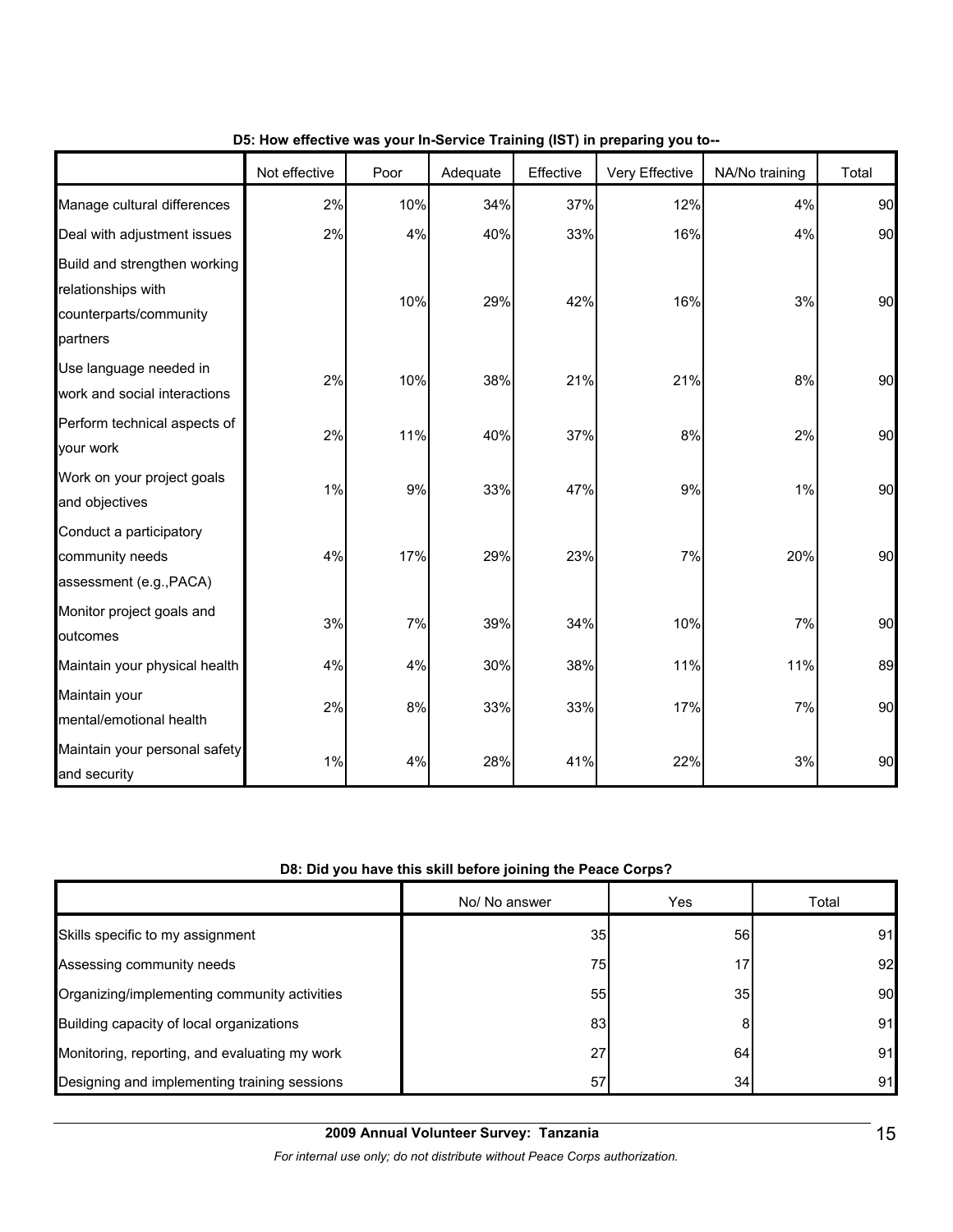|                                               | No/ No answer   | Yes | Total |
|-----------------------------------------------|-----------------|-----|-------|
| Skills specific to my assignment              |                 | 73  | 77    |
| Assessing community needs                     | 13              | 78  | 91    |
| Organizing/implementing community activities  | 23 <sub>l</sub> | 67  | 90    |
| Building capacity of local organizations      | 38              | 51  | 89    |
| Monitoring, reporting, and evaluating my work | 4               | 84  | 88    |
| Designing and implementing training sessions  | 22              | 65  | 87    |

#### **D8: Is the skill needed for your Peace Corps work?**

#### **D8: Have you had adequate Peace Corps training to acquire the skill?**

|                                                  | No/ No answer | Yes | Total |
|--------------------------------------------------|---------------|-----|-------|
| Skills specific to my assignment                 | 21            | 46  | 67    |
| Assessing community needs                        | 12            | 71  | 83    |
| Organizing/implementing community<br>activities  | 20            | 54  | 74    |
| Building capacity of local organizations         | 40            | 27  | 67    |
| Monitoring, reporting, and evaluating<br>my work | 10            | 62  | 72    |
| Designing and implementing training<br>sessions  | 26            | 45  | 71    |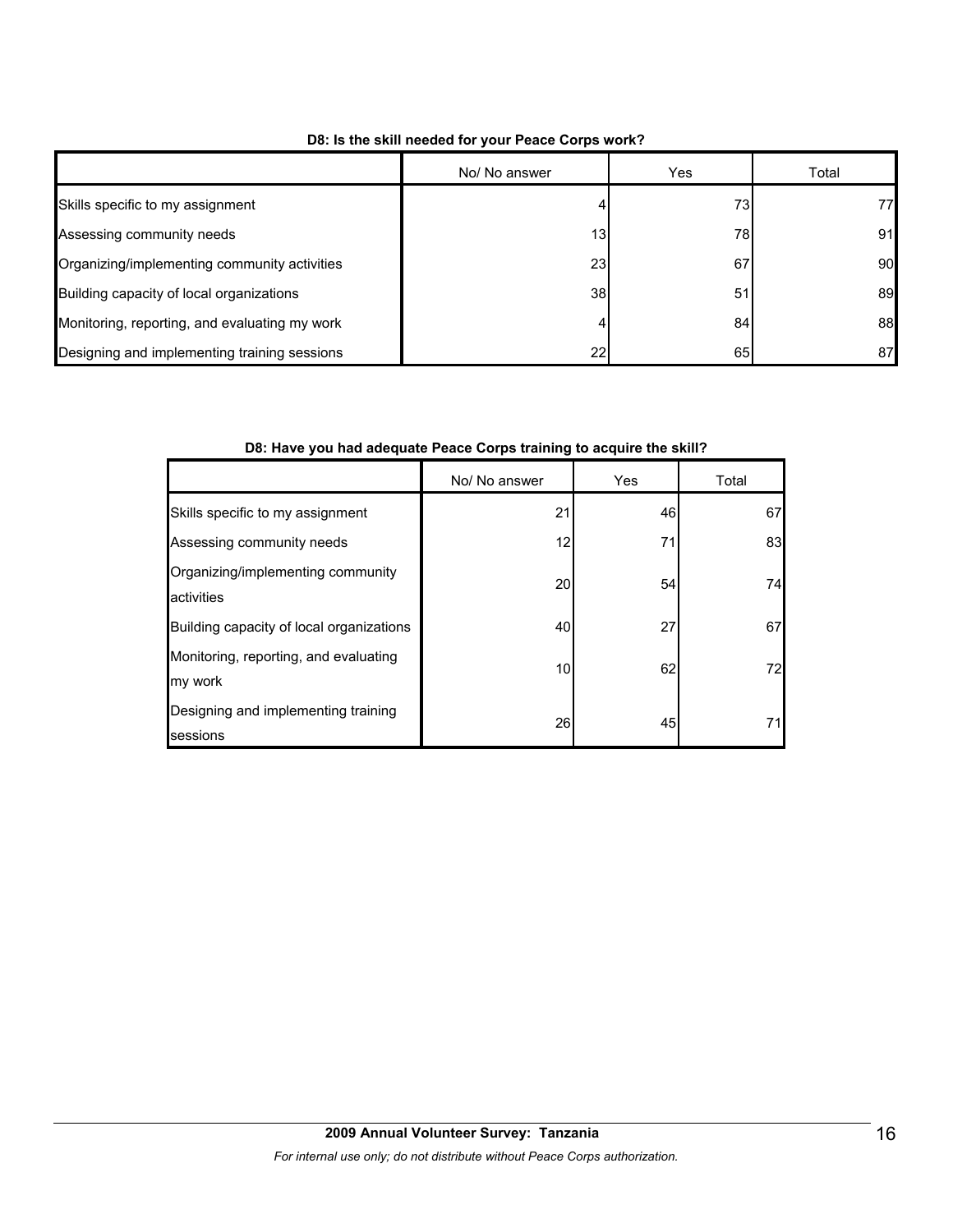# **E. Volunteer Assignment Goals and Impact**

*This section reports Volunteers' self-assessments of their impact on the individuals and organizations in the communities in which they serve. At the end of this section, Volunteers' third goal activities, participation in Coverdell World Wise School/Correspondence Match (CWWS/CM) and use of Peace Corps resources to support their work are reported in questions.* 

|                                                                                                       | Not at all 1 | $\overline{c}$ | 3   | 4   | <b>Exceptionally 5</b> | <b>NA</b> | Total |
|-------------------------------------------------------------------------------------------------------|--------------|----------------|-----|-----|------------------------|-----------|-------|
| Meets the objectives of the<br>project plan                                                           | 1%           | 4%             | 31% | 46% | 15%                    | 2%        | 91    |
| Builds local capacity for<br>sustainability                                                           | 3%           | 27%            | 31% | 29% | 9%                     | 1%        | 90    |
| Involves local people in<br>planning and implementing<br>activities                                   | 2%           | 10%            | 31% | 37% | 18%                    | 2%        | 91    |
| Complements other local<br>development activities                                                     | 9%           | 19%            | 32% | 27% | 8%                     | 5%        | 91    |
| Transfers skills to host country<br>individuals and organizations                                     | 1%           | 15%            | 27% | 38% | 18%                    |           | 91    |
| Mobilizes host country<br>nationals (HCNs) to volunteer                                               | 23%          | 31%            | 25% | 15% | 3%                     | 2%        | 91    |
| Helps promote a better<br>understanding of Americans<br>on the part of the peoples<br>served (goal 2) |              | 7%             | 14% | 42% | 37%                    |           | 90    |
| Helps promote a better<br>understanding of other<br>peoples on the part of<br>Americans (goal 3)      | 1%           | 5%             | 24% | 34% | 33%                    | 2%        | 91    |

**E1: To what extent does your Volunteer work assignment address the following?**

#### **E2: To what extent does your host community--?**

|                                          | Not at all 1 | ົ  | а.  | 4   | Exceptionally 5 | <b>NA</b> | Total |
|------------------------------------------|--------------|----|-----|-----|-----------------|-----------|-------|
| Need the assistance that you<br>provided |              | 8% | 12% | 27% | 53%             |           | 49    |
| Want the assistance that you<br>provided |              | 8% | 4%  | 29% | 57%             | 2%        | 49    |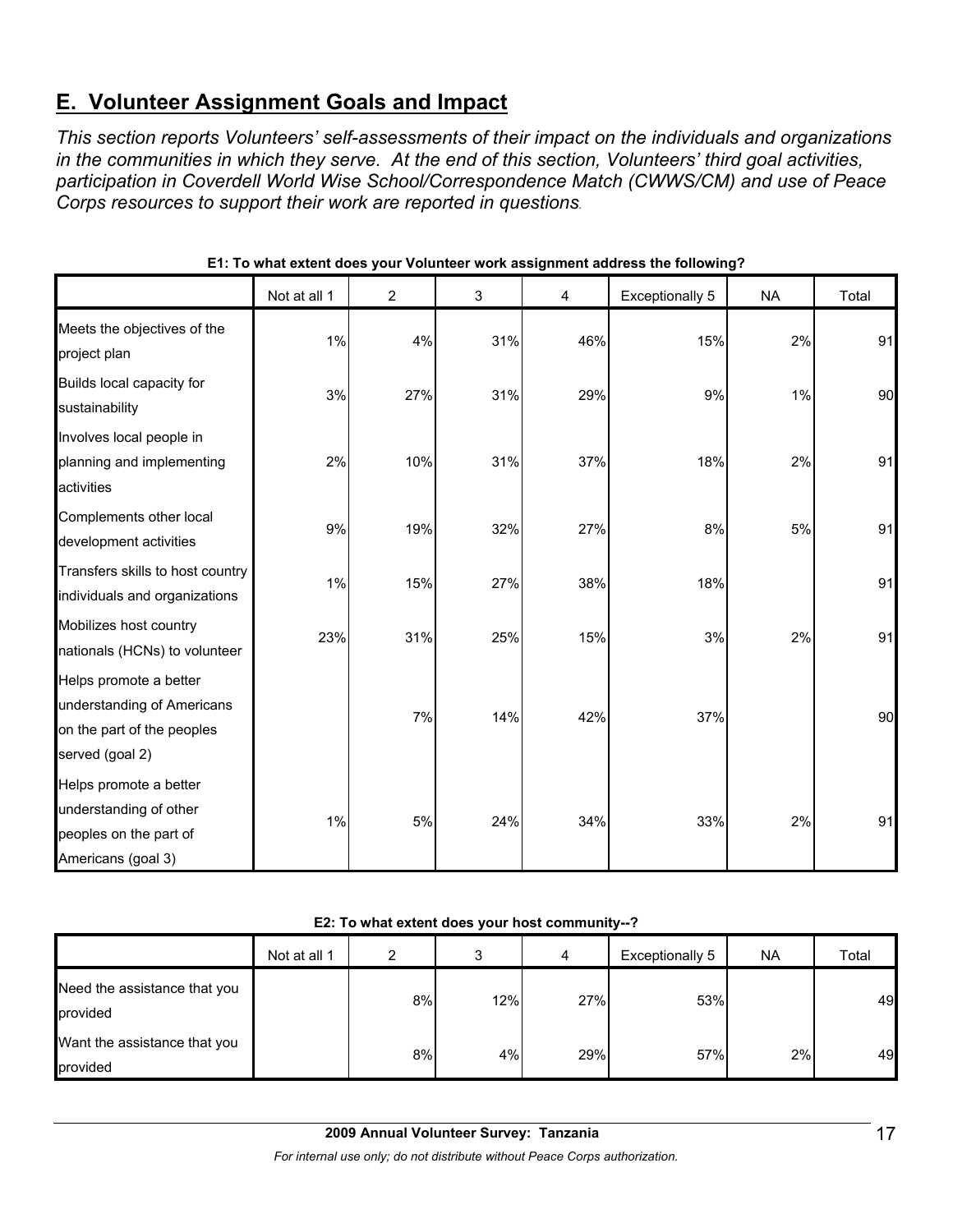|                                                                  | None 1 | $\overline{2}$ | 3   | 4   | Exceptional 5 | NA  | Total |
|------------------------------------------------------------------|--------|----------------|-----|-----|---------------|-----|-------|
| Ability to access information<br>(e.g., library, Internet, etc.) | 21%    | 26%            | 25% | 18% | 8%            | 2%  | 92    |
| Leadership skills                                                | 13%    | 14%            | 29% | 32% | 10%           | 2%  | 92    |
| Planning and management                                          | 8%     | 22%            | 30% | 28% | 10%           | 2%  | 92    |
| Problem solving/critical thinking                                | 7%     | 12%            | 34% | 37% | 10%           | 1%  | 92    |
| Self-esteem                                                      | 13%    | 10%            | 28% | 32% | 14%           | 3%  | 92    |
| <b>Technical skills</b>                                          | 2%     | 22%            | 21% | 43% | 12%           |     | 92    |
| Use of local resources                                           | 10%    | 17%            | 34% | 28% | 10%           | 1%  | 92    |
| Use of external resources (e.g.,<br>grants, international NGOs)  | 21%    | 22%            | 25% | 28% | 3%            | 1%  | 92    |
| Better understanding of<br>Americans                             |        | 3%             | 13% | 39% | 45%           |     | 92    |
| Other: Please specify below                                      | 4%     |                |     |     |               | 96% | 28    |

**E3: How much impact does your assignment have on the capacities of your host counterparts/community partners?**

#### **E3: How much impact does your assignment have on the capacities of your host**

| counterparts/community partners? Other (specify) |  |  |
|--------------------------------------------------|--|--|

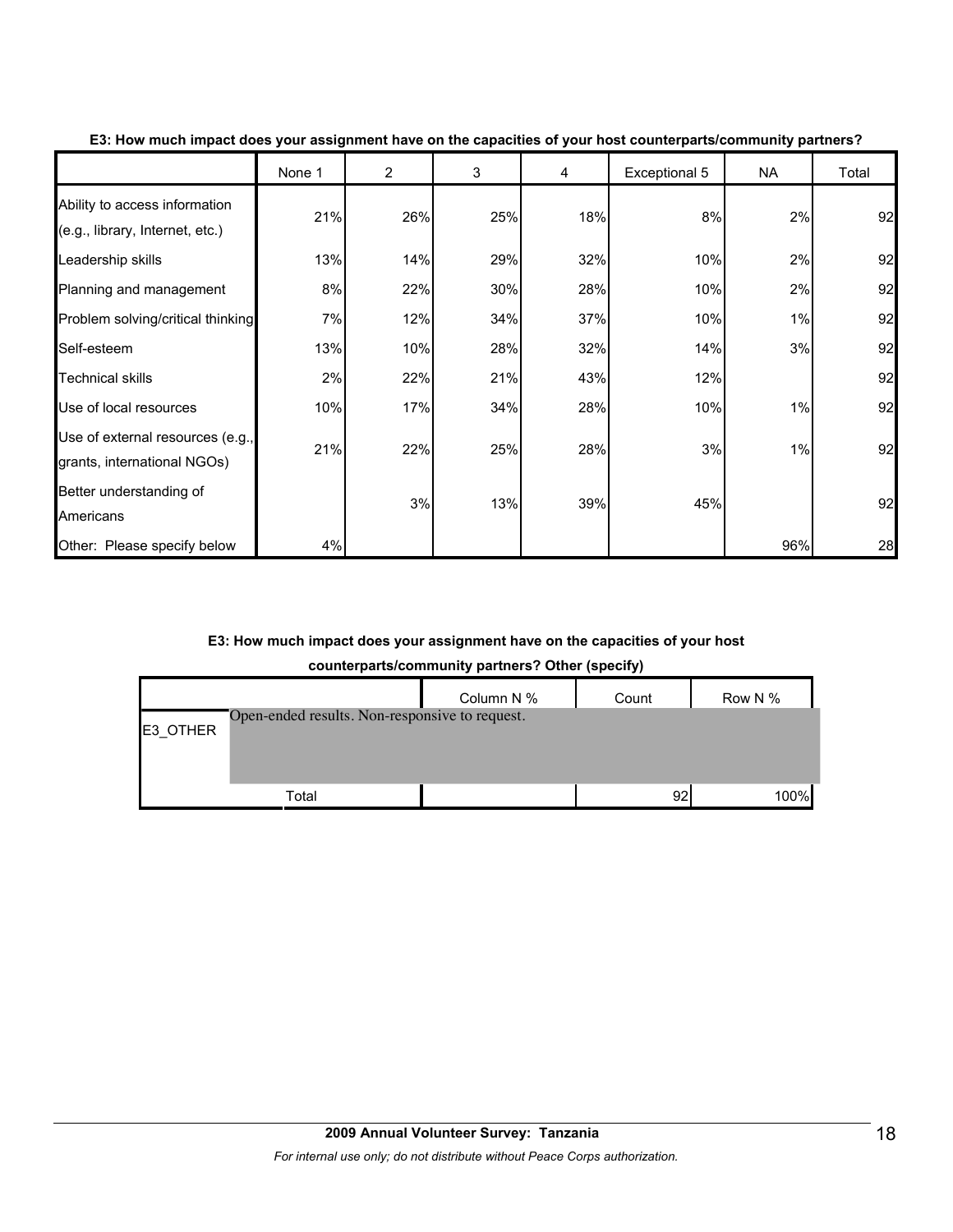|                                                                  | None 1 | $\overline{2}$ | 3   | 4   | Exceptional 5 | <b>NA</b> | Total |
|------------------------------------------------------------------|--------|----------------|-----|-----|---------------|-----------|-------|
| Ability to access information<br>(e.g., library, Internet, etc.) | 22%    | 21%            | 29% | 16% | 10%           | 2%        | 92    |
| Leadership skills                                                | 3%     | 23%            | 26% | 37% | 8%            | 2%        | 91    |
| Planning and management                                          | 8%     | 32%            | 30% | 25% | 3%            | 2%        | 92    |
| Problem solving/critical thinking                                | 4%     | 9%             | 27% | 37% | 23%           |           | 92    |
| Self-esteem                                                      | 5%     | 10%            | 28% | 33% | 23%           | 1%        | 92    |
| <b>Technical skills</b>                                          | 3%     | 17%            | 26% | 38% | 15%           |           | 92    |
| Use of local resources                                           | 10%    | 25%            | 32% | 21% | 12%           | 1%        | 92    |
| Use of external resources (e.g.,<br>grants, international NGOs)  | 34%    | 21%            | 21% | 18% | 2%            | 4%        | 92    |
| Better understanding of<br>Americans                             |        | 7%             | 15% | 37% | 41%           |           | 91    |
| Other: Please specify below                                      |        |                | 4%  | 12% |               | 84%       | 25    |

#### **E4: How much impact does your assignment have on the capacities of your host individuals with whom you work?**

#### **E4: How much impact does your assignment have on the capacities of your host individuals with**

**whom you work? Other (specify)**

|          |                                                | Column N % | Count | Row N % |
|----------|------------------------------------------------|------------|-------|---------|
| E4_OTHER | Open-ended results. Not responsive to request. |            |       |         |
|          |                                                |            |       |         |
|          |                                                |            |       |         |
|          | Total                                          |            | 92    | 100%    |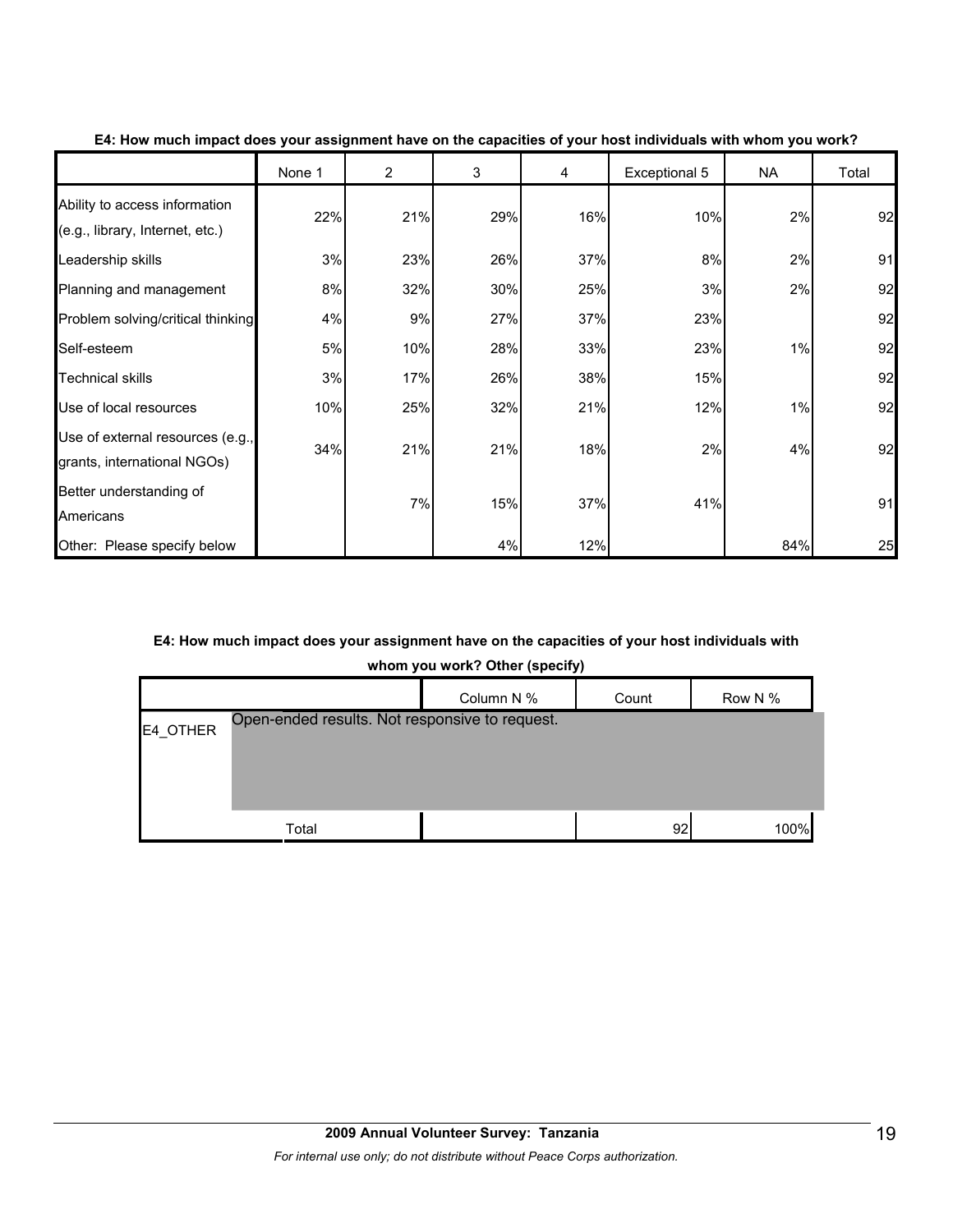|                                                              | None 1 | $\overline{2}$ | 3   | 4   | Exceptional 5 | <b>NA</b> | Total |
|--------------------------------------------------------------|--------|----------------|-----|-----|---------------|-----------|-------|
| Identifying and prioritizing<br>organizational needs         | 13%    | 22%            | 26% | 18% | 12%           | 9%        | 91    |
| Leadership                                                   | 15%    | 22%            | 26% | 18% | 9%            | 10%       | 91    |
| Management                                                   | 18%    | 15%            | 29% | 22% | 7%            | 10%       | 91    |
| Monitoring and evaluation                                    | 16%    | 23%            | 26% | 18% | 8%            | 9%        | 91    |
| Planning and implementing<br>organizational activities       | 10%    | 16%            | 34% | 22% | 10%           | 8%        | 91    |
| Teamwork/participatory<br>decision-making                    | 14%    | 18%            | 21% | 30% | 9%            | 9%        | 91    |
| Use of local resources                                       | 11%    | 29%            | 24% | 18% | 10%           | 8%        | 90    |
| Ability to mobilize, manage,<br>and sustain local volunteers | 25%    | 23%            | 24% | 12% | 5%            | 10%       | 91    |
| Other: Please specify below                                  | 9%     |                | 6%  | 3%  | 3%            | 78%       | 32    |

#### **E5: To what extent does your assignment enhance the capacities of organizations with whom you work?**

#### **E5: To what extent does your assignment enhance the capacities of organizations with whom you work? Other (specify)**

|          |                                                |            |       | $\ddot{\phantom{a}}$<br>. . |
|----------|------------------------------------------------|------------|-------|-----------------------------|
|          |                                                | Column N % | Count | Row N %                     |
| E5_OTHER | Open-ended results. Not responsive to request. |            |       |                             |
|          |                                                |            |       |                             |
|          |                                                |            |       |                             |
|          |                                                |            |       |                             |
|          |                                                |            |       |                             |
|          |                                                |            |       |                             |
|          | Total                                          |            | 92    | 100%                        |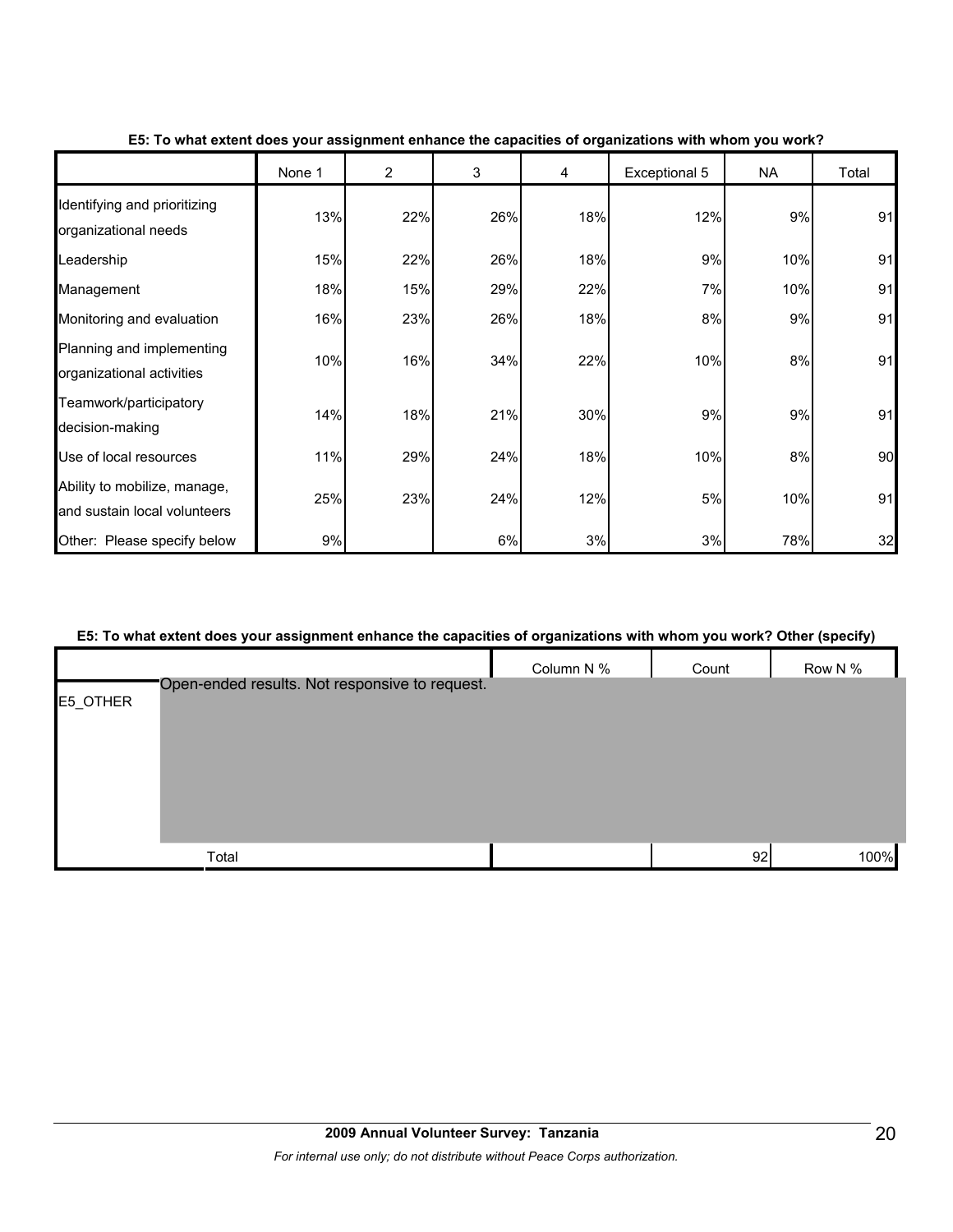|                                       | Not at all 1 | 2   | 3   | 4   | Exceptionally 5 | <b>NA</b> | Total |
|---------------------------------------|--------------|-----|-----|-----|-----------------|-----------|-------|
| Your counterpart/community<br>partner | 3%           | 15% | 22% | 43% | 16%             |           | 92    |
| Another institution/organization      | 17%          | 23% | 33% | 12% | 7%              | 9%        | 92    |
| Members of your host<br>community     | 5%           | 16% | 36% | 35% | 8%              |           | 92    |
| Other: Please specify below           |              |     |     |     | 4%              | 96%       | 25    |

**E6: How effective have you been in transferring knowledge and skills to help the following persons or groups build their capacities?**

#### **E7: To what extent have HC individuals gained a better understanding of Americans? Includes "Too early to**

**tell."**

|    | Not at all | Minimally | Moderately | Considerably | Exceptionally | Too early to tell | Total |
|----|------------|-----------|------------|--------------|---------------|-------------------|-------|
| E7 | 0%         | 3%        | 21%        | 49%          | 26%           | 1%                | 92    |

#### **E7: To what extent have HC individuals gained a better understanding of Americans? Excludes "Too early to**

**tell."**

|     | Not at all | Minimally | Moderately | <b>Considerably</b> | Exceptionally | Total |
|-----|------------|-----------|------------|---------------------|---------------|-------|
| IE7 |            | 3%        | 21%        | 49%                 | 26%           | Q1    |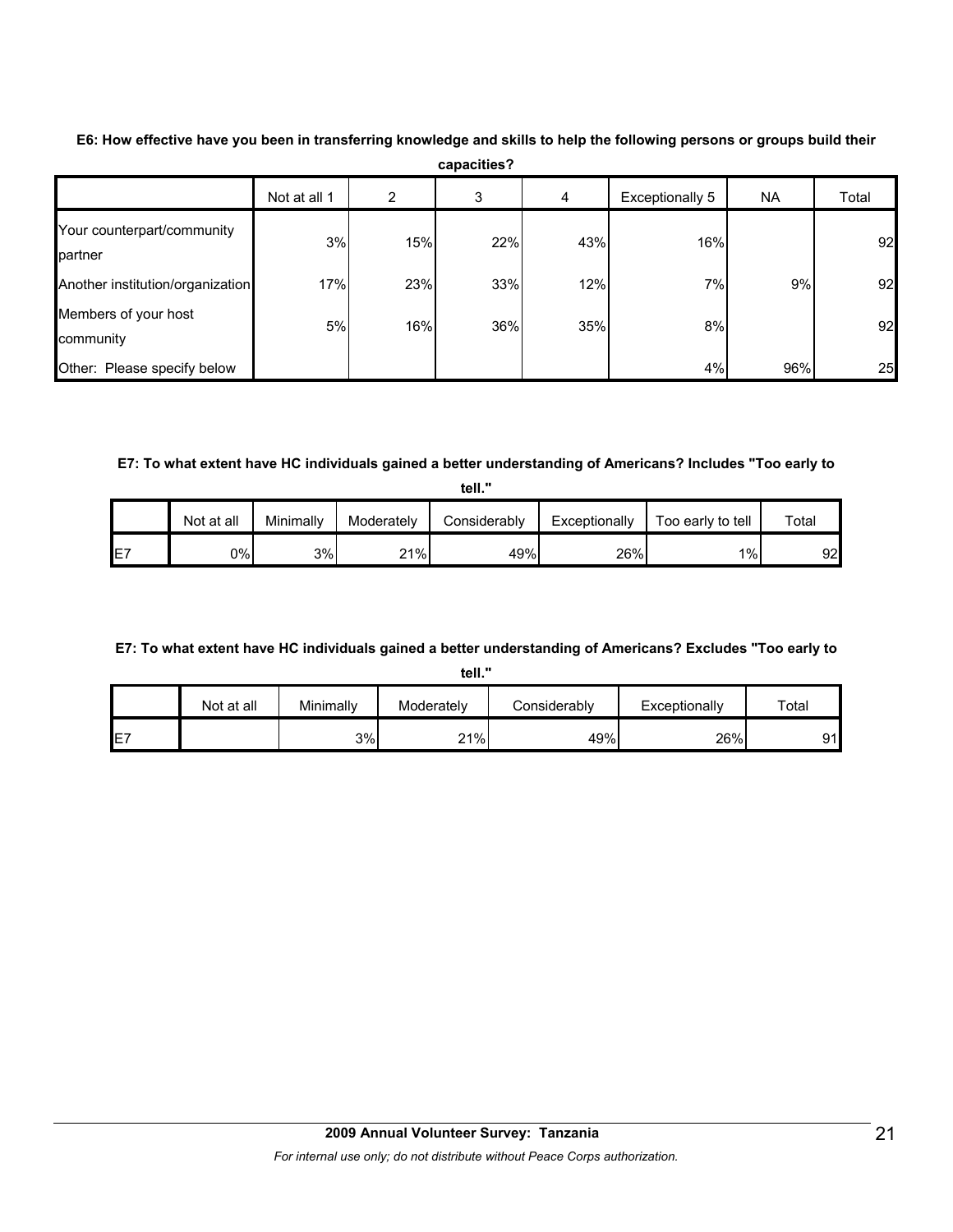|               |                                                              | <b>PCV Responses</b> | % Doing This | <b>Total PCVs</b><br>Responding |
|---------------|--------------------------------------------------------------|----------------------|--------------|---------------------------------|
| \$E9Goal3Acts | Electronic updates                                           | 78                   | 88%          |                                 |
|               | <b>Hosting American visitors</b>                             | 66                   | 74%          |                                 |
|               | Hard copy/paper update                                       | 48                   | 54%          |                                 |
|               | Personal website or blog                                     | 46                   | 52%          |                                 |
|               | Enrollment in the CWWS/CMS<br>program                        | 34                   | 38%          |                                 |
|               | Pen pal program/letter exchange                              | 25                   | 28%          |                                 |
|               | While on home leave, spoke at a<br>school or community group | 10                   | 11%          |                                 |
|               | Podcasted/created a slide show or<br>video posted online     | 5                    | 6%           |                                 |
|               | Other please specify                                         | 4                    | 4%           |                                 |
|               | Peace Corps Week activities                                  | 3                    | 3%           |                                 |
|               | Total                                                        |                      |              | 89                              |

#### **E9. In which of the following third goal activities have you participated during your PC service?**

Percents may total to more than 100% since Volunteers were asked to "Mark all that apply."

#### **E9: When asked about third goal activities, Volunteer answered "No involvement in third goal activities."**

|                                                                                                                                                                                                                                                                              | Have done third goal activities | No third goal activities | Total |
|------------------------------------------------------------------------------------------------------------------------------------------------------------------------------------------------------------------------------------------------------------------------------|---------------------------------|--------------------------|-------|
| Peace Corps' third goal is to "help promote a<br>better understanding of other peoples on the part<br>of Americans." In which of the following third goal<br>activities, including your contact with family and<br>friends, have you participated during your Peace<br>Corps | 98%                             | 2%                       | 92    |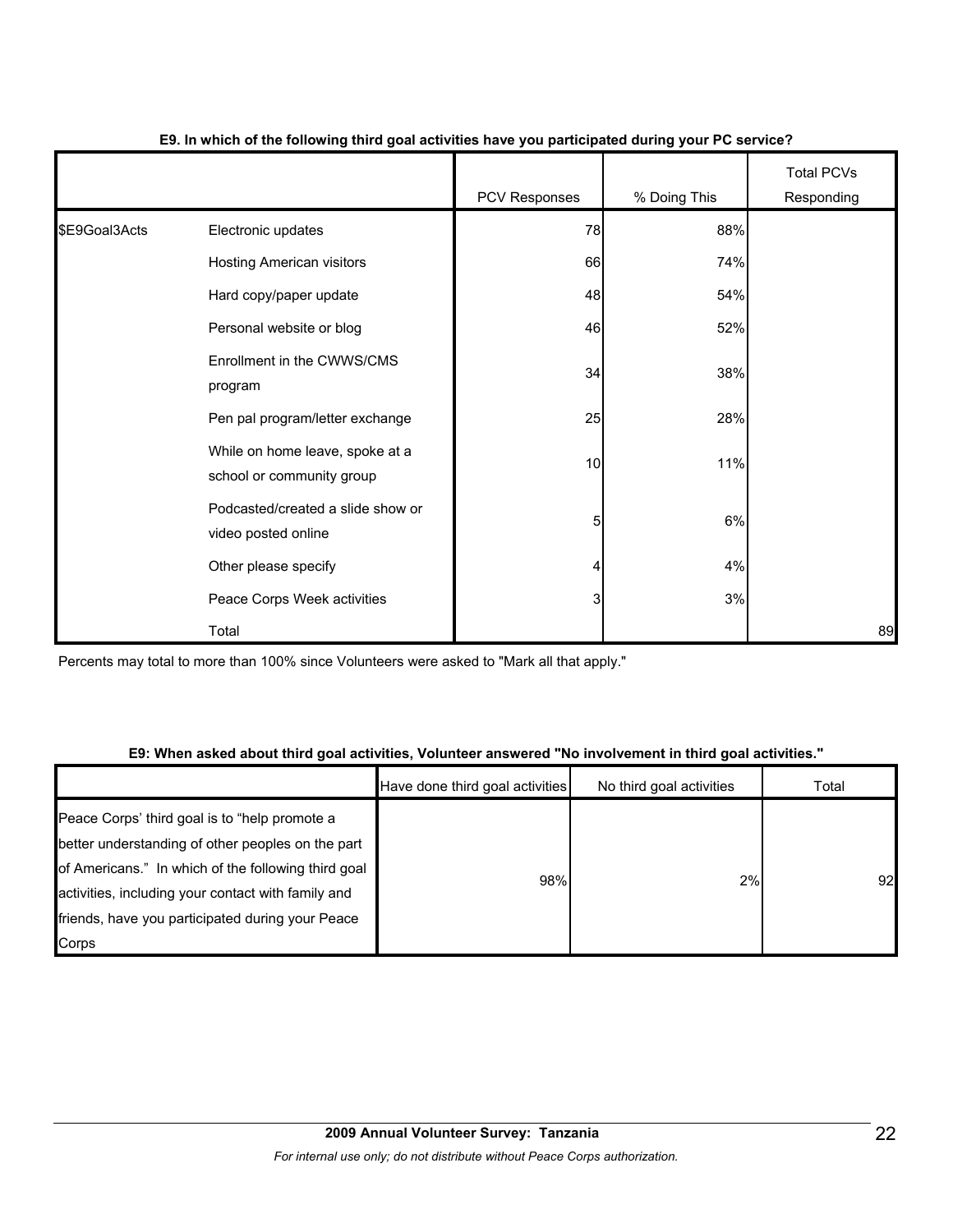|      | I have not participated in | I have participated in<br>CWWS/CM & would | I have participated in<br>CWWS/CM and would NOT |       |
|------|----------------------------|-------------------------------------------|-------------------------------------------------|-------|
|      | CWWS/CM.                   | recommend it                              | recommend it                                    | Total |
| IE10 | 57%                        | 27%                                       | 15%                                             | 91    |

#### **E10: Would you recommend participation in the CWWS CMS to other Volunteers?**

**E11: To what extent have Americans gained a better understanding of HCNs? Includes "Too early to tell."**

|                 | Not at all | Minimally | Moderately       | Considerably | Exceptionally | Too early to tell | Total |
|-----------------|------------|-----------|------------------|--------------|---------------|-------------------|-------|
| E <sub>11</sub> | 0%I        | 6%        | <sup>27%</sup> 1 | 43%          | 21%           | 3%                | 90    |

#### **E11: To what extent have Americans gained a better understanding of HCNs? Excludes "Too early to tell."**

|                          | Not at all | Minimally | Moderately | Considerablyٽ | Exceptionally | Total |
|--------------------------|------------|-----------|------------|---------------|---------------|-------|
| <b>E11</b><br><b>⊢</b> ⊧ |            | 6%        | 28%        | 45%           | 22%           | 87    |

#### **E12: Which of the following resources have been useful to you in your third goal activities?**

|                                                                                | Yes |
|--------------------------------------------------------------------------------|-----|
| Coverdell World Wise Schools staff (Useful)                                    | 14  |
| Contact with other Peace Corps staff in Washington, D.C. (Useful)              | 6   |
| Information at staging (Useful)                                                | 38  |
| Information from your post sent to you before departure (Useful)               | 38  |
| Internet (Useful)                                                              | 66  |
| Invitation kits (Useful)                                                       | 43  |
| Material in staging packet (Useful)                                            | 36  |
| Peace Corps staff at post (e.g., World Wise School contact) (Useful)           | 32  |
| Recruiting (Useful)                                                            | 22  |
| Resources available from Coverdell World Wise Schools (Useful)                 | 8   |
| Resources available on Peace Corps website (e.g., third goal section) (Useful) | 25  |
| Training on third goal (Useful)                                                | 23  |
| Other: Please specify below (Useful)                                           | 3   |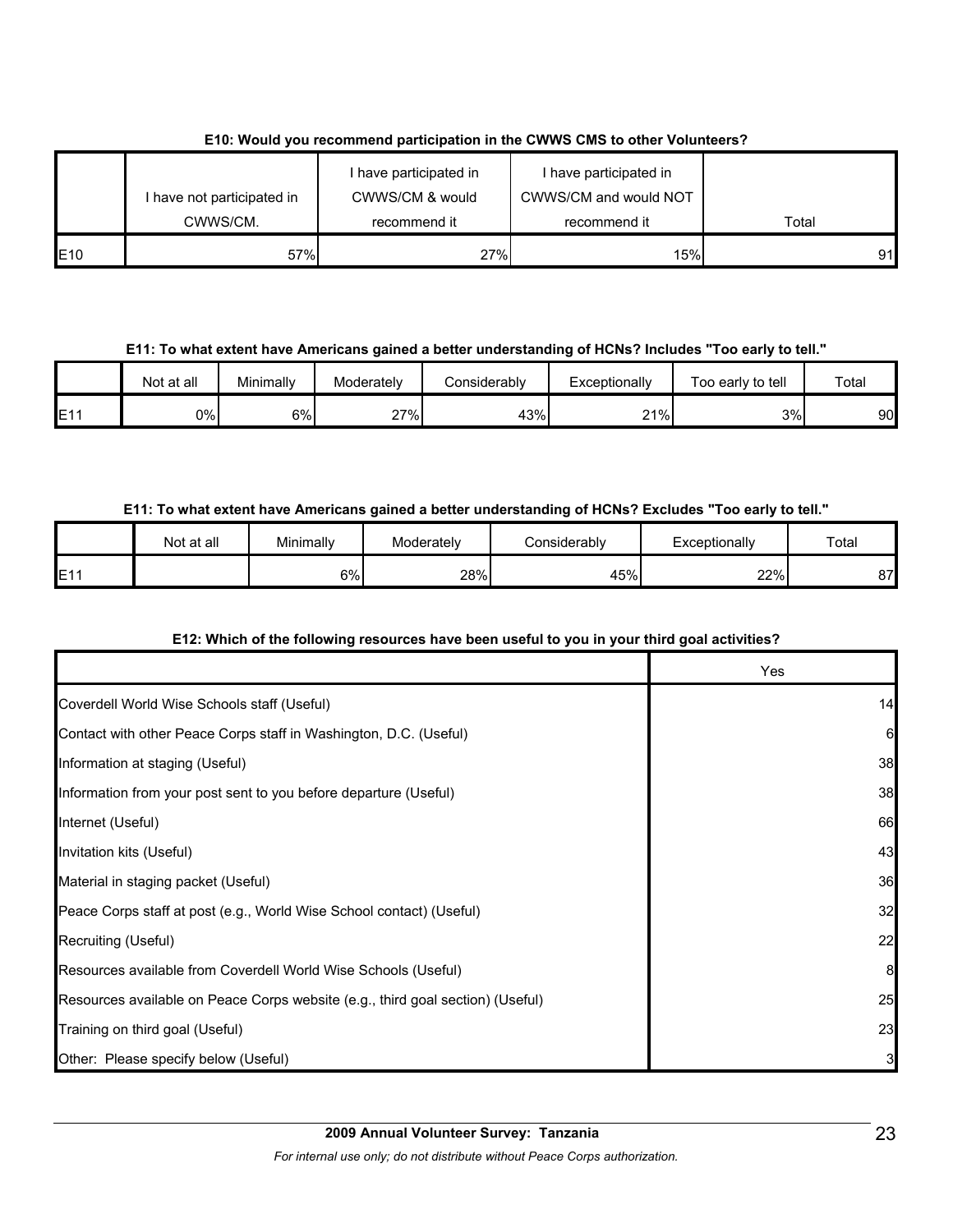|                                                                                          | Yes |
|------------------------------------------------------------------------------------------|-----|
| Coverdell World Wise Schools staff (Would be helpful)                                    | 37  |
| Contact with other Peace Corps staff in Washington, D.C. (Would be helpful)              | 24  |
| Information at staging (Would be helpful)                                                |     |
| Information from your post sent to you before departure (Would be helpful)               | 20  |
| Internet (Would be helpful)                                                              | 18  |
| Invitation kits (Would be helpful)                                                       | 10  |
| Material in staging packet (Would be helpful)                                            | 7   |
| Peace Corps staff at post (e.g., World Wise School contact) (Would be helpful)           | 17  |
| Recruiting (Would be helpful)                                                            | 10  |
| Resources available from Coverdell World Wise Schools (Would be helpful)                 | 17  |
| Resources available on Peace Corps website (e.g., third goal section) (Would be helpful) | 21  |
| Training on third goal (Would be helpful)                                                | 20  |
| Other: Please specify below (Would/will be helpful)                                      |     |

#### **E12: Which of the following resources would/will be helpful to you in your third goal activities?**

# Column N % Count Row N % E12\_OTHER Total 92 100% Open-ended results. Non-responsive to request.

#### **E12: Other useful/helpful resources? Other (specify)**

#### **E13: Do you know about the Peace Corps Partnership Program (PCPP)?**

|     | No  | Yes, but I haven't used it. | Yes, I have used it. | ™otal |
|-----|-----|-----------------------------|----------------------|-------|
| E13 | י ‰ | 66%                         | 27%                  | 91    |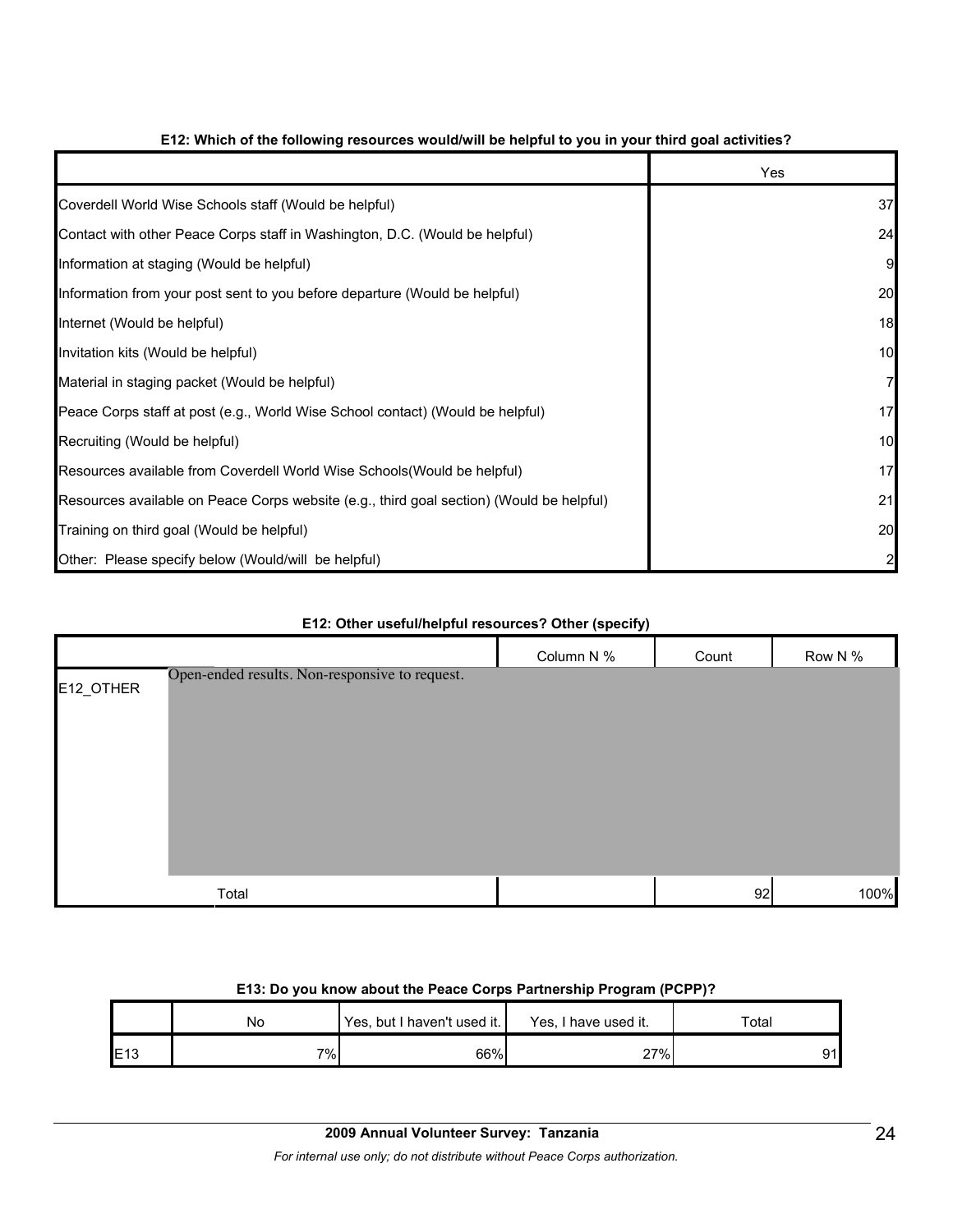# **F. Peace Corps Support**

*This section reports Volunteers' assessments of in-country Peace Corps.* 

|                 | Not at all | Poorly | Adequately | Well | Verv well | Total |
|-----------------|------------|--------|------------|------|-----------|-------|
| IF <sub>1</sub> |            | 25%    | 25%        | 50%  |           | 41    |



**F1 (PCVs at post 9+ months): How prepared for your arrival were the host people with whom you work?**

F1: When you arrived at your community, how prepared for your arrival were the host people with whom you work?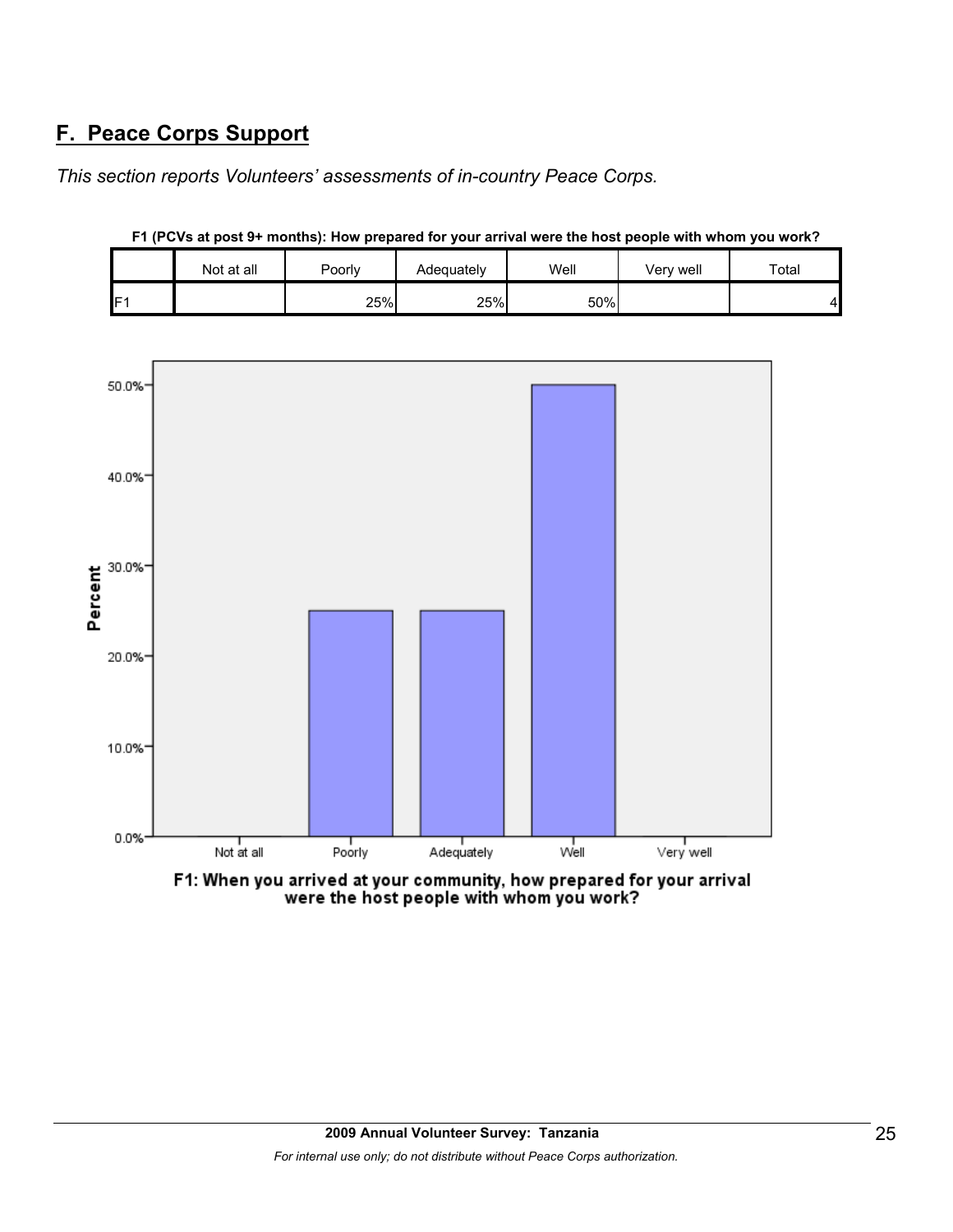|     | Not at all | Minimally | Adequately | Considerably | Exceptionally | Not Used | $\tau$ otal |
|-----|------------|-----------|------------|--------------|---------------|----------|-------------|
| IF2 | 6%         | 13%       | 28%        | 27%          | 24%           | 2%       | 89          |

**F2: How satisfied are you with the health care you received from your PCMO(s)?**

**F3: How satisfied are you with the following support provided by in-country PC staff?**

|                             | Not at all 1 | $\overline{2}$ | 3   | 4   | Completely 5 | NA. | Total |
|-----------------------------|--------------|----------------|-----|-----|--------------|-----|-------|
| Administrative/logistical   | 3%           | 16%            | 33% | 34% | 13%          |     | 90    |
| Cross-cultural              | 1%           | 11%            | 29% | 31% | 23%          | 4%  | 90    |
| Emotional                   | 2%           | 21%            | 36% | 16% | 9%           | 15% | 91    |
| Feedback on my work reports | 18%          | 25%            | 21% | 18% | 2%           | 16% | 91    |
| Job assignment              | 2%           | 19%            | 24% | 34% | 19%          | 1%  | 90    |
| Language learning           |              | 2%             | 12% | 41% | 43%          | 2%  | 91    |
| Medical                     | 6%           | 18%            | 29% | 28% | 20%          |     | 90    |
| Safety and security         |              | 2%             | 22% | 37% | 39%          |     | 90    |
| Site selection/preparation  | 3%           | 8%             | 22% | 44% | 22%          |     | 89    |
| <b>Technical skills</b>     | 2%           | 23%            | 45% | 22% | 3%           | 5%  | 88    |

#### **F4: How satisfied are you with the Peace Corps allocation of time and resources to mental health/adjustment**

**issues?**

|                 |                        |     |     |     | Completely satisfied |       |
|-----------------|------------------------|-----|-----|-----|----------------------|-------|
|                 | Not at all satisfied 1 |     |     |     |                      | Total |
| IF <sub>4</sub> | 3%                     | 15% | 35% | 27% | 20%                  | 89    |

**F5: What level of PC support have you received to help cope with stress from issues such as HIV/AIDS, food insecurity, etc. in your community? (Including PCVs w/no need for support)**

|                 | No support | Minimal support | Adequate support | Considerable<br>support | Exceptional<br>support | NA/I have no<br>need for support | Total |
|-----------------|------------|-----------------|------------------|-------------------------|------------------------|----------------------------------|-------|
| IF <sub>5</sub> | 4%         | 8%              | 18%              | 12%                     | 7%I                    | 52%                              | 91    |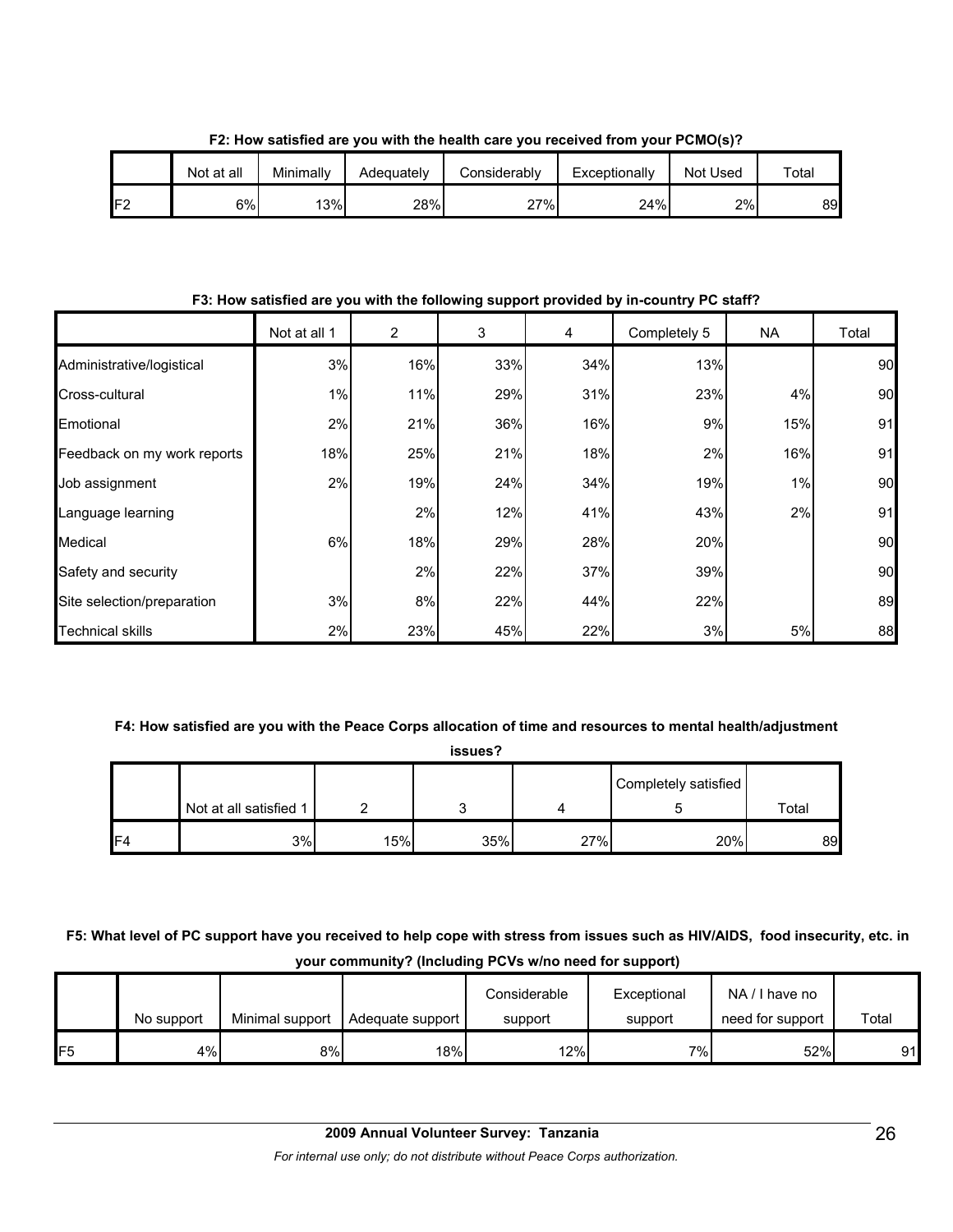#### **F5: What level of PC support have you received to help cope with stress from issues such as HIV/AIDS, food insecurity, etc. in your community? (Excluding PCVs w/no need for support)**

|                 |            |                 |                  | Considerable | Exceptional |       |
|-----------------|------------|-----------------|------------------|--------------|-------------|-------|
|                 | No support | Minimal support | Adequate support | support      | support     | Total |
| IF <sub>5</sub> | 9%l        | 16%             | 36%              | 25%          | 14%         | 44    |

#### **F6: How would you rate your interaction with the Country Director in terms of the following?**

|                                    | Not adequate | Adequate | Total |
|------------------------------------|--------------|----------|-------|
| Responsiveness to my issues        | 9%           | 91%      | 88    |
| Informative content                | 9%           | 91%      | 90    |
| My comfort level discussing issues | 18%          | 82%      | 90    |
| Adequacy of visits                 | 32%          | 68%      | 88    |

#### **F6b: How would you rate your interaction with the PTO/SRPTC in terms of the following?**

|                                    | Not adequate | Adequate | Total |
|------------------------------------|--------------|----------|-------|
| Responsiveness to my issues        | 5%           | 95%      | 84    |
| Informative content                | 6%           | 94%      | 87    |
| My comfort level discussing issues | 8%           | 92%      | 87    |
| Adequacy of visits                 | 22%          | 78%      | 83    |

#### **F6c: How would you rate your interaction with the APCD/Program Manager in terms of the following?**

|                                    | Not adequate | Adequate | Total |
|------------------------------------|--------------|----------|-------|
| Responsiveness to my issues        | 8%           | 92%      | 87    |
| Informative content                | 11%          | 89%      | 89    |
| My comfort level discussing issues | 11%          | 89%      | 89    |
| Adequacy of visits                 | 25%          | 75%      | 88    |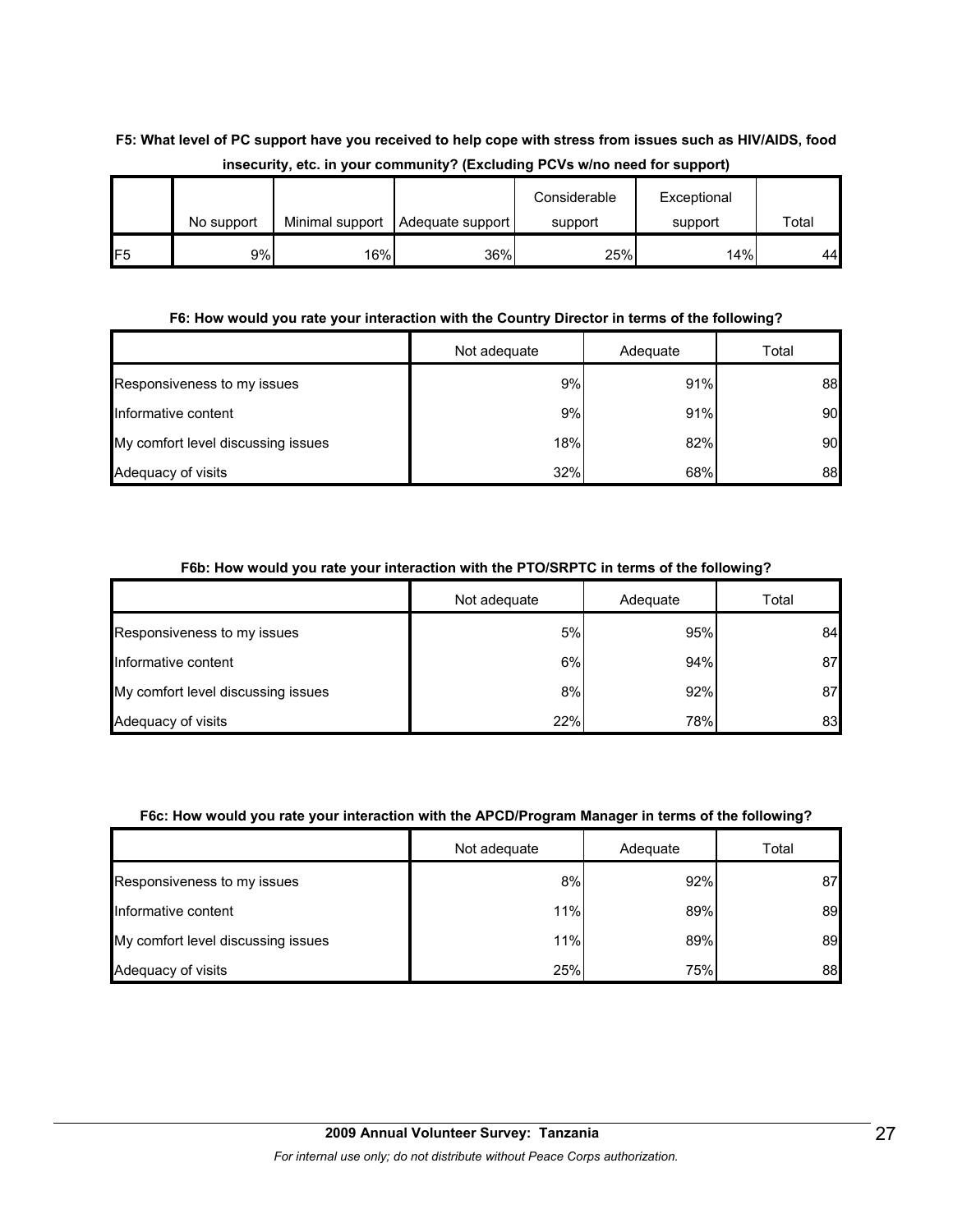|                                    | Not adequate | Adequate | Total |
|------------------------------------|--------------|----------|-------|
| Responsiveness to my issues        | 19%          | 81%      | 90    |
| Informative content                | 20%          | 80%      | 91    |
| My comfort level discussing issues | 12%          | 88%      | 90    |
| Adequacy of visits                 | 11%          | 89%      | 87    |

#### **F6d: How would you rate your interaction with the PCMO in terms of the following?**

#### **F6e: How would you rate your interaction with the Safety and Security Coordinator in terms of the**

**following?**

|                                    | Not adequate | Adequate | Total |
|------------------------------------|--------------|----------|-------|
| Responsiveness to my issues        | 2%           | 98%      | 89    |
| Informative content                | 4%           | 96%      | 90    |
| My comfort level discussing issues | 6%           | 94%      | 90    |
| Adequacy of visits                 | $7\%$        | 93%      | 88    |

#### **F6f: How would you rate your interaction with the Training Manager in terms of the following?**

|                                    | Not adequate | Adequate | Total |
|------------------------------------|--------------|----------|-------|
| Responsiveness to my issues        | $1\%$        | 99%      | 85    |
| Informative content                | 1%           | 99%      | 88    |
| My comfort level discussing issues | 1%           | 99%      | 88    |
| Adequacy of visits                 | 13%          | 87%      | 82    |

#### **F6g: How would you rate your interaction with administrative staff in terms of the following?**

|                                    | Not adequate | Adequate | Total |
|------------------------------------|--------------|----------|-------|
| Responsiveness to my issues        | 12%          | 88%      | 86    |
| Informative content                | 16%          | 84%      | 86    |
| My comfort level discussing issues | 9%           | 91%      | 86    |
| Adequacy of visits                 | 17%          | 83%      | 83    |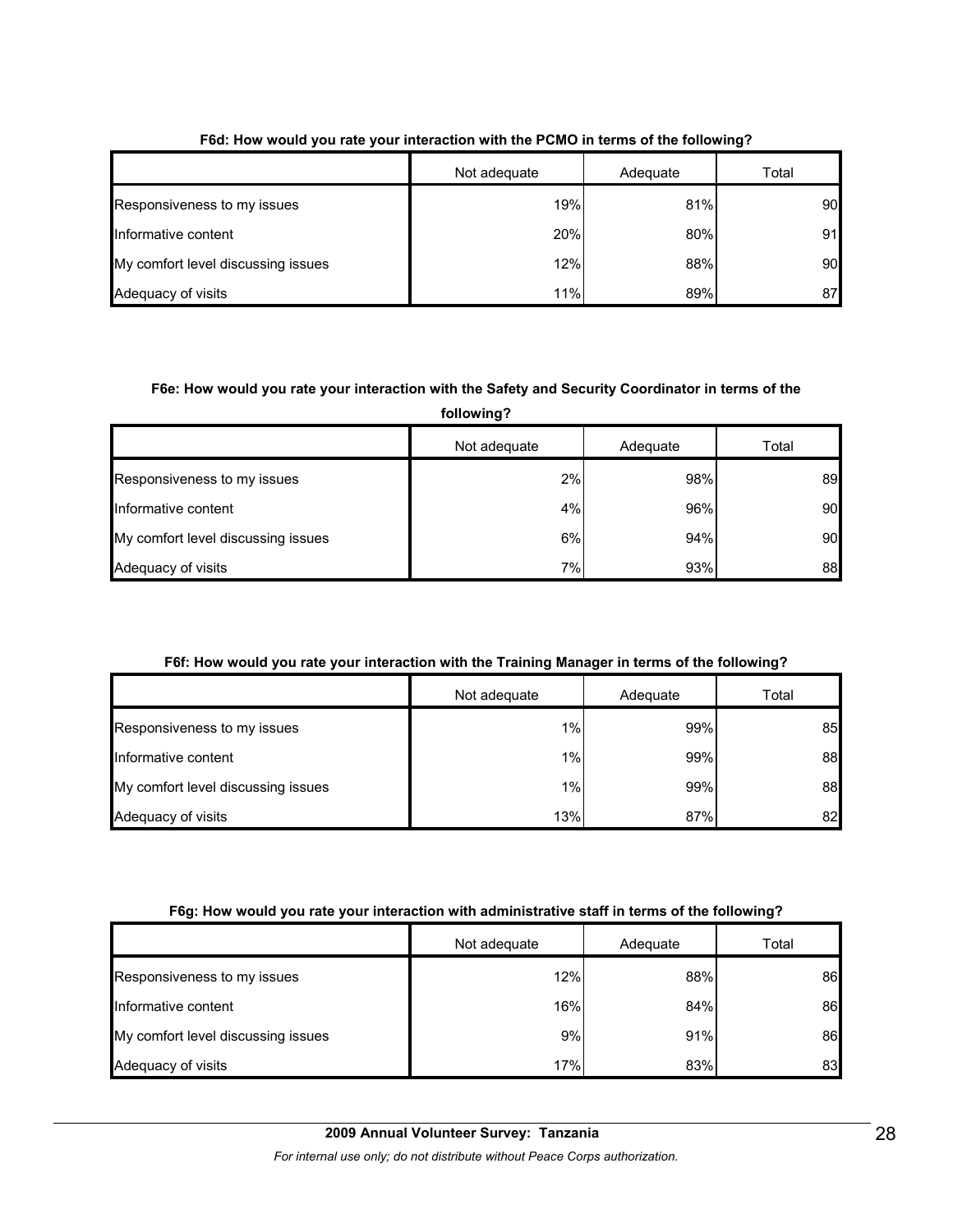|                                    | Not adequate | Adequate | Total |
|------------------------------------|--------------|----------|-------|
| Responsiveness to my issues        | 30%          | 70%      | 10    |
| Informative content                | 25%          | 75%      | 8     |
| My comfort level discussing issues | 25%          | 75%      | 8     |
| Adequacy of visits                 | 40%          | 60%      | 10    |

#### **F6h: How would you rate your interaction with other post staff (please specify) in terms of the following?**

#### **F7: To what extent is your CD aware of Volunteer issues and concerns through interactions with**

**Volunteers?**

|                 | Not at all | Minimally | Adequately | Considerably | Completely | Total |
|-----------------|------------|-----------|------------|--------------|------------|-------|
| IF <sub>7</sub> |            | 10%       | 40%        | 46%          | 3%         | 89    |

|                | ., י                               |      |                |
|----------------|------------------------------------|------|----------------|
| Most effective | Text messaging                     | 51%  | 46             |
|                | Cellphone (voice)                  | 36%  | 33             |
|                | In-person visits                   | 5%   | 5 <sub>l</sub> |
|                | Email/ Internet                    | 4%   | $\overline{4}$ |
|                | Telephone at residence or work     | 2%   | $\overline{a}$ |
|                | CB radio                           | 1%   | 11             |
|                | Other. Please specify              |      |                |
|                | Telephone not at residence or work |      |                |
|                | Letters                            |      |                |
|                | Total                              | 100% | 91             |

#### **F8: What is the most effective way you use to communicate with PC staff?**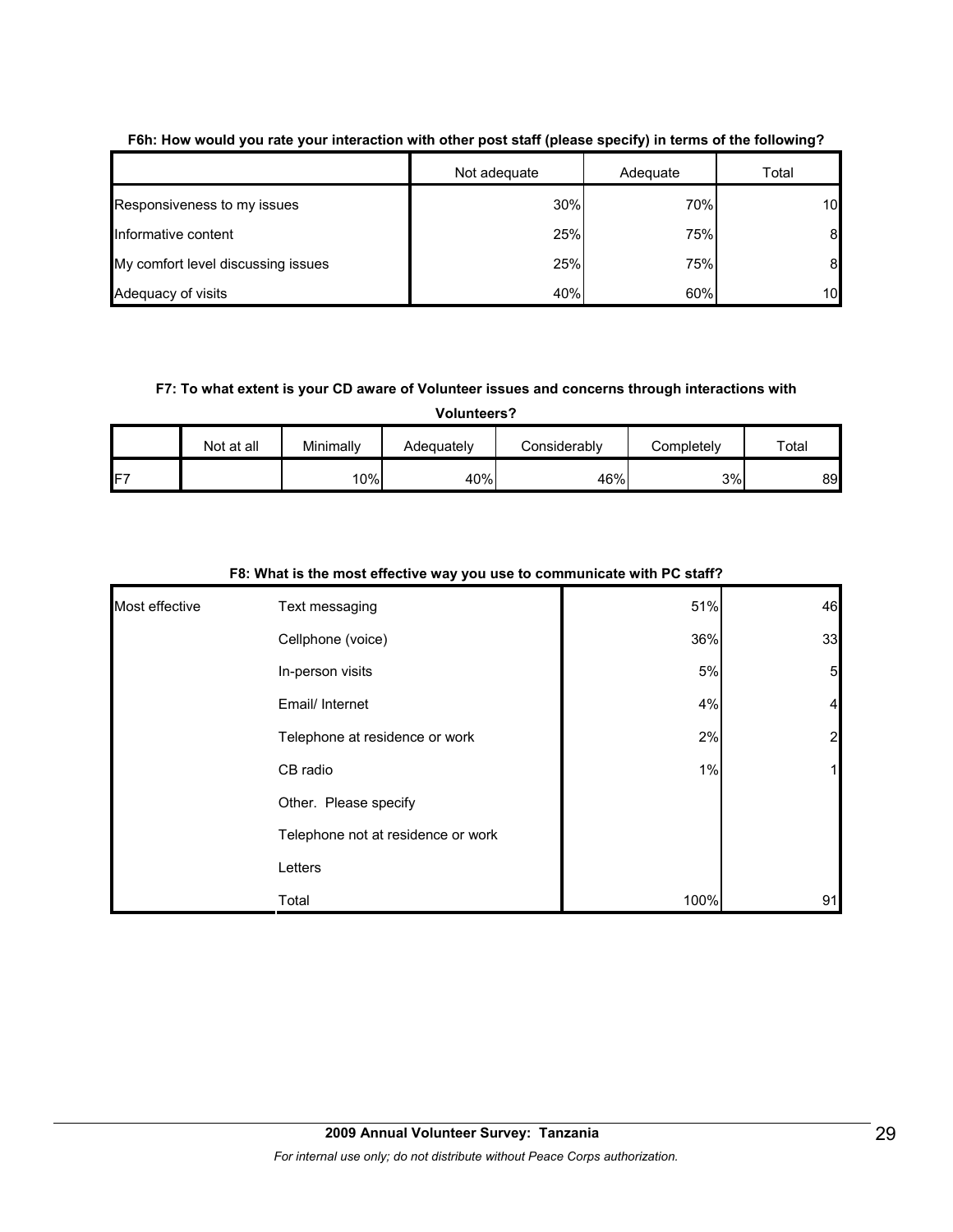| Second most effective | Cellphone (voice)                  | 33%  | 30             |
|-----------------------|------------------------------------|------|----------------|
|                       | Text messaging                     | 31%  | 28             |
|                       | Email/ Internet                    | 27%  | 25             |
|                       | In-person visits                   | 3%   | $\mathbf{3}$   |
|                       | Telephone at residence or work     | 2%   | $\overline{a}$ |
|                       | Letters                            | 2%   | $\overline{a}$ |
|                       | Telephone not at residence or work | 1%   | 1              |
|                       | Other. Please specify              |      |                |
|                       | CB radio                           |      |                |
|                       | Total                              | 100% | 91             |

#### **F8: What is the second most effective way you use to communicate with PC staff?**

#### **F8: What is the third most effective way you use to communicate with PC staff?**

| (C11_THREE) Third most effective | Email/ Internet                    | 49%  | 45 |
|----------------------------------|------------------------------------|------|----|
|                                  | Letters                            | 15%  | 14 |
|                                  | In-person visits                   | 12%  | 11 |
|                                  | Cellphone (voice)                  | 11%  | 10 |
|                                  | Text messaging                     | 10%  | 9  |
|                                  | Other. Please specify              | 1%   |    |
|                                  | Telephone at residence or work     | 1%   |    |
|                                  | Telephone not at residence or work |      |    |
|                                  | CB radio                           |      |    |
|                                  | Total                              | 100% | 91 |

#### **F9: How do you rate the effectiveness of your communication resources for contacting in-country PC staff?**

|     | Very poor | Poor | Adequate | Good | Excellent | Total |
|-----|-----------|------|----------|------|-----------|-------|
| IF9 |           | 14%  | 38%      | 34%  | 13%       | 90    |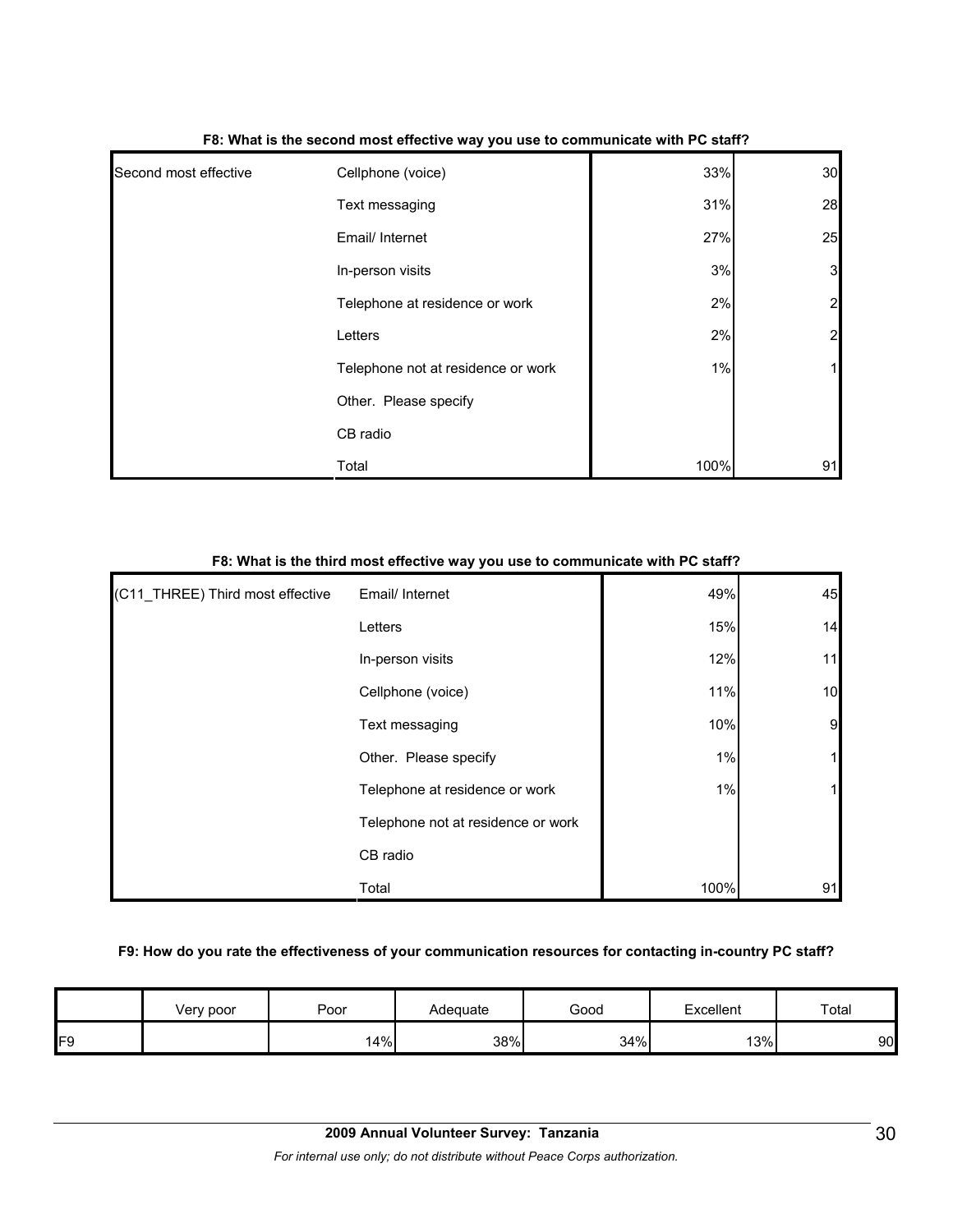# **G. Your Safety and Security**

*This section reports on how safe and informed about their safety Volunteers feel. Their experiences with reported and unreported crimes are summarized.* 

|                                                  |                 |            | Adequately |              |           |       |
|--------------------------------------------------|-----------------|------------|------------|--------------|-----------|-------|
|                                                  | Not at All Safe | Often Safe | Safe       | Usually Safe | Very Safe | Total |
| Where you live                                   | 1%              | 1%         | 13%        | 18%          | 67%       | 91    |
| Where you work                                   |                 | 2%         | 8%         | 13%          | 77%       | 91    |
| When you travel in-country                       | 1%              | 16%        | 34%        | 41%          | 8%        | 91    |
| City where main Peace Corps<br>office is located | 3%              | 32%        | 37%        | 20%          | 8%        | 91    |

#### **G1: How safe do you feel...?**

#### **G2: Please indicate the number of times you experienced the following types of discrimination/harassment.**

|                    | Never | Once | 2-5 times | 6-10 times | 11-25 times | $26+$ times | Total |
|--------------------|-------|------|-----------|------------|-------------|-------------|-------|
| Age                | 79.2% | 3.9% | 10.4%     | 3.9%       | 2.6%        |             | 77    |
| Anti-American      | 76.6% | 6.5% | 13.0%     | 3.9%       |             |             | 77    |
| <b>Disability</b>  | 98.7% |      | 1.3%      |            |             |             | 76    |
| Gender             | 62.8% | 2.6% | 14.1%     | 2.6%       | 2.6%        | 15.4%       | 78    |
| Racial/color       | 51.3% | 1.3% | 6.4%      | 3.8%       | 6.4%        | 30.8%       | 78    |
| Religious          | 92.1% | 1.3% | 3.9%      | 1.3%       |             | 1.3%        | 76    |
| Sexual (verbal)    | 61.5% | 5.1% | 10.3%     | 3.8%       | 3.8%        | 15.4%       | 78    |
| Sexual (physical)  | 90.9% | 3.9% | 2.6%      |            |             | 2.6%        | 77    |
| Sexual orientation | 98.7% |      | 1.3%      |            |             |             | 75    |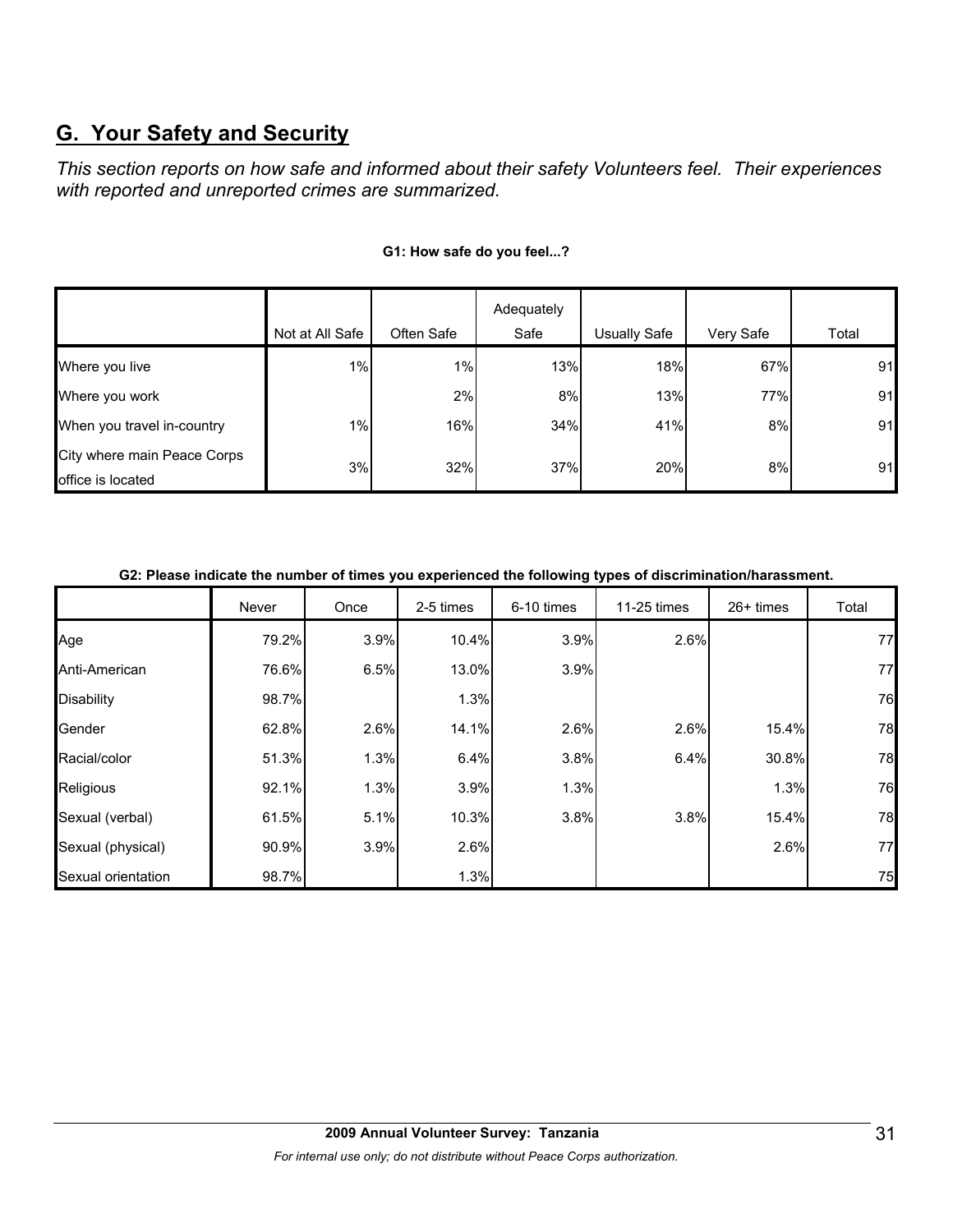|                    | Never  | Once  | 2-5 times | 6-10 times | 11-25 times | 26+ times | Total          |
|--------------------|--------|-------|-----------|------------|-------------|-----------|----------------|
| Age                | 100.0% |       |           |            |             |           | 13             |
| Anti-American      | 100.0% |       |           |            |             |           | 18             |
| <b>Disability</b>  | 100.0% |       |           |            |             |           | 11             |
| Gender             | 89.3%  |       | 7.1%      | 3.6%       |             |           | 28             |
| Racial/color       | 94.3%  | 2.9%  |           |            |             | 2.9%      | 35             |
| Religious          | 100.0% |       |           |            |             |           | $\overline{4}$ |
| Sexual (verbal)    | 96.6%  | 3.4%  |           |            |             |           | 29             |
| Sexual (physical)  | 85.7%  | 14.3% |           |            |             |           | 7              |
| Sexual orientation | 100.0% |       |           |            |             |           |                |

**G2: Please indicate the number of times you reported discrimination/harassment events to PC.**

#### **G3: Please indicate the number of times you experienced the following types of crimes.**

|                    | Never  | Once  | 2-5 times | 6-10 times | 11-25 times | 26+ times | Total |
|--------------------|--------|-------|-----------|------------|-------------|-----------|-------|
| <b>Burglary</b>    | 73.2%  | 22.0% | 4.9%      |            |             |           | 82    |
| <b>Theft</b>       | 46.4%  | 29.8% | 23.8%     |            |             |           | 84    |
| Robbery            | 90.1%  | 8.6%  | 1.2%      |            |             |           | 81    |
| Physical assault   | 88.9%  | 9.9%  | 1.2%      |            |             |           | 81    |
| Aggravated assault | 97.5%  | 2.5%  |           |            |             |           | 80    |
| Sexual assault     | 95.0%  | 5.0%  |           |            |             |           | 80    |
| Rape               | 100.0% |       |           |            |             |           | 80    |

#### **G3: Please indicate the number of times you reported the following crimes to Peace Corps.**

|                    | Never | Once   | 2-5 times | 6-10 times | 11-25 times | 26+ times | Total          |
|--------------------|-------|--------|-----------|------------|-------------|-----------|----------------|
| <b>Burglary</b>    | 45.5% | 50.0%  | 4.5%      |            |             |           | 22             |
| <b>Theft</b>       | 60.5% | 30.2%  | 9.3%      |            |             |           | 43             |
| Robbery            | 25.0% | 75.0%  |           |            |             |           | 8              |
| Physical assault   | 33.3% | 66.7%  |           |            |             |           | 9              |
| Aggravated assault |       | 100.0% |           |            |             |           | 2              |
| Sexual assault     | 75.0% | 25.0%  |           |            |             |           | $\overline{4}$ |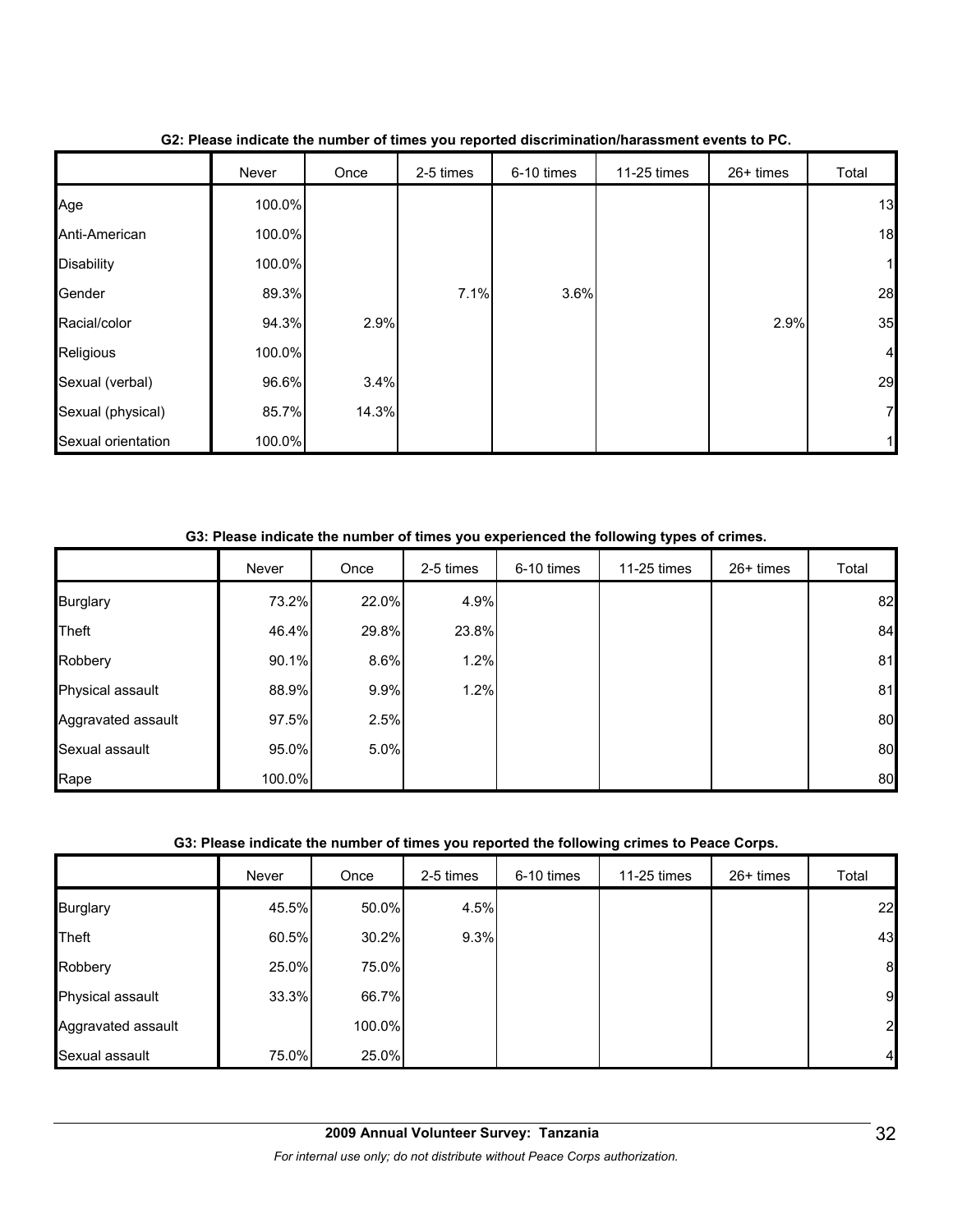|            |                                                             | .             | $\cdot$ $\cdot$   |                                 |
|------------|-------------------------------------------------------------|---------------|-------------------|---------------------------------|
|            |                                                             | PCV Responses | % Reason Not Rptd | <b>Total PCVs</b><br>Responding |
| \$NoRpBurg | I felt it was too minor or common to<br>report              |               | 64%               |                                 |
|            | did not think the PC could help                             |               | 36%               |                                 |
|            | It might hurt my relationship with the<br>community         |               | 18%               |                                 |
|            | Other                                                       |               | 18%               |                                 |
|            | I believed it could result in changing<br>sites             |               | 9%                |                                 |
|            | Concerns of a possible breach in<br>confidentiality         |               |                   |                                 |
|            | Reporting might result in disciplinary<br>action against me |               |                   |                                 |
|            | Total                                                       |               |                   | 11                              |

#### **G4a: If you did not report your experience with burglary, please your reason(s) for not reporting.**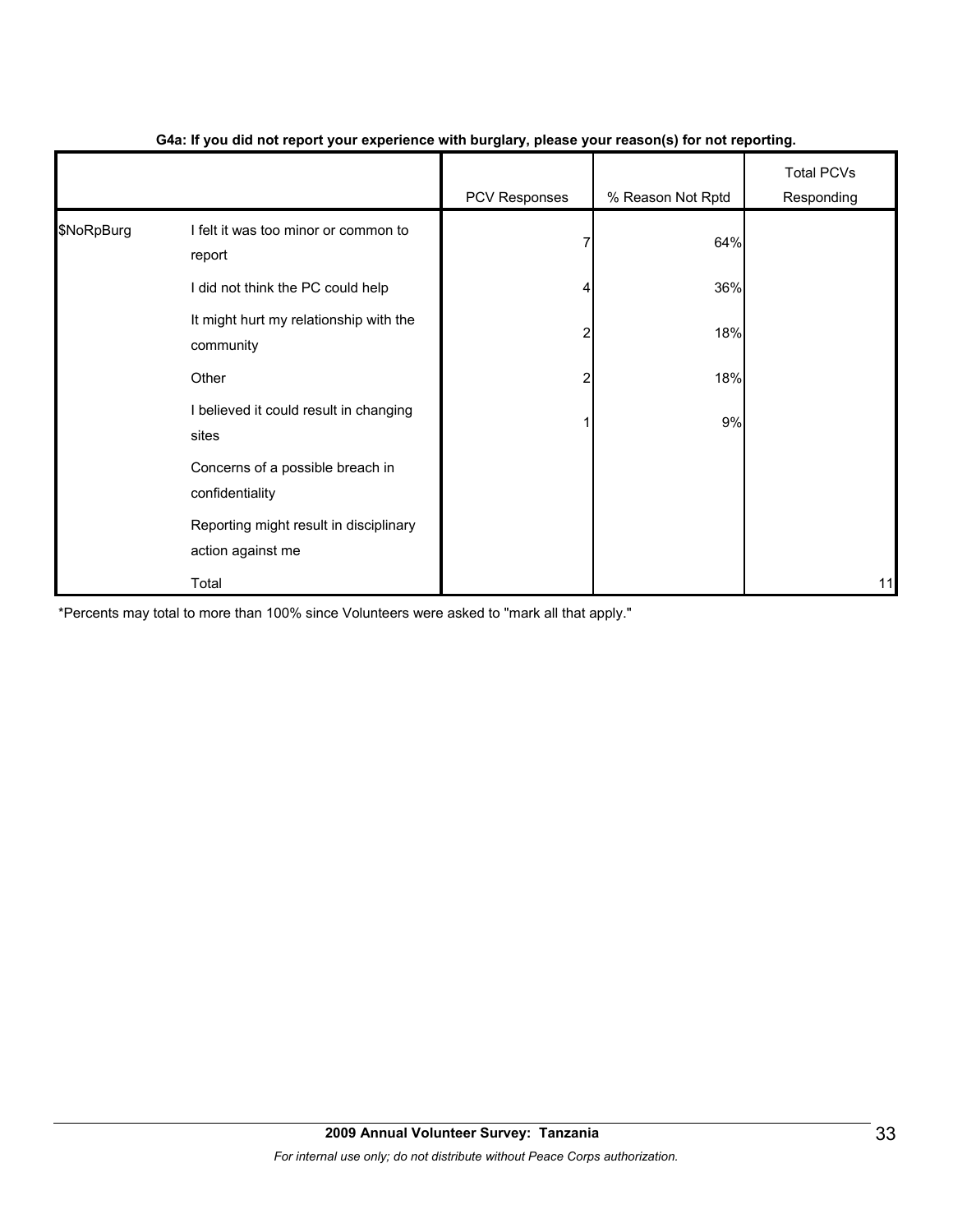|             |                                                             | - 1           | $\mathbf{v}$      |                                 |
|-------------|-------------------------------------------------------------|---------------|-------------------|---------------------------------|
|             |                                                             | PCV Responses | % Reason Not Rptd | <b>Total PCVs</b><br>Responding |
| \$NoRpTheft | I felt it was too minor or common to<br>report              | 25            | 71%               |                                 |
|             | I did not think the PC could help                           | 19            | 54%               |                                 |
|             | Other                                                       | 3             | 9%                |                                 |
|             | Reporting might result in disciplinary<br>action against me | 2             | 6%                |                                 |
|             | Concerns of a possible breach in<br>confidentiality         |               | 3%                |                                 |
|             | I believed it could result in changing<br>sites             |               |                   |                                 |
|             | It might hurt my relationship with the<br>community         |               |                   |                                 |
|             | Total                                                       |               |                   | 35                              |

#### **G4b: If you did not report your experience with theft, please your reason(s) for not reporting.**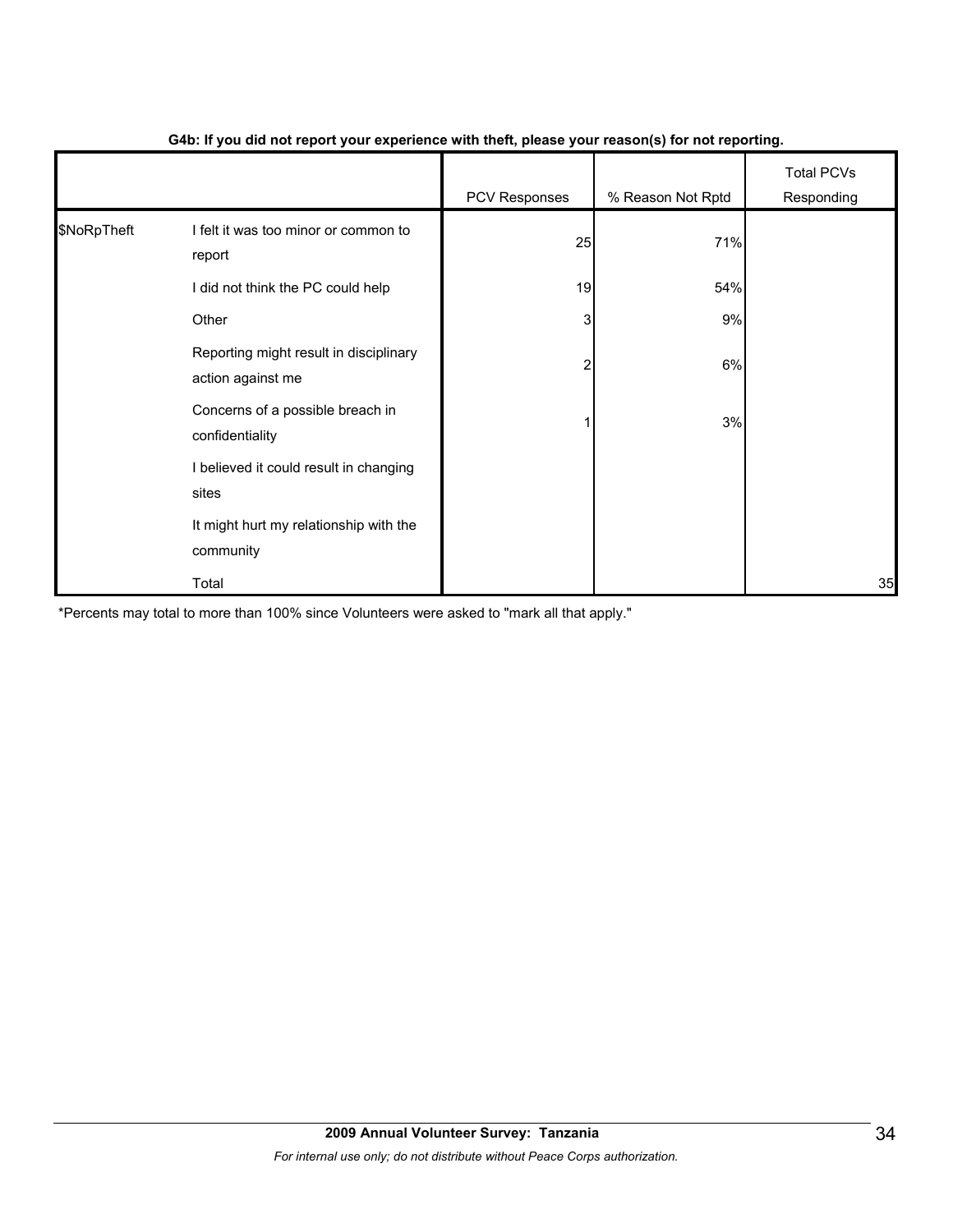|            |                                                             | PCV Responses | % Reason Not Rptd | <b>Total PCVs</b><br>Responding |
|------------|-------------------------------------------------------------|---------------|-------------------|---------------------------------|
| \$NoRpRobb | Other                                                       |               | 67%               |                                 |
|            | I did not think the PC could help                           |               | 33%               |                                 |
|            | Reporting might result in disciplinary<br>action against me |               | 33%               |                                 |
|            | I believed it could result in changing<br>sites             |               |                   |                                 |
|            | I felt it was too minor or common to<br>report              |               |                   |                                 |
|            | Concerns of a possible breach in<br>confidentiality         |               |                   |                                 |
|            | It might hurt my relationship with the<br>community         |               |                   |                                 |
|            | Total                                                       |               |                   | 3                               |

#### **G4c: If you did not report your experience with robbery, please your reason(s) for not reporting.**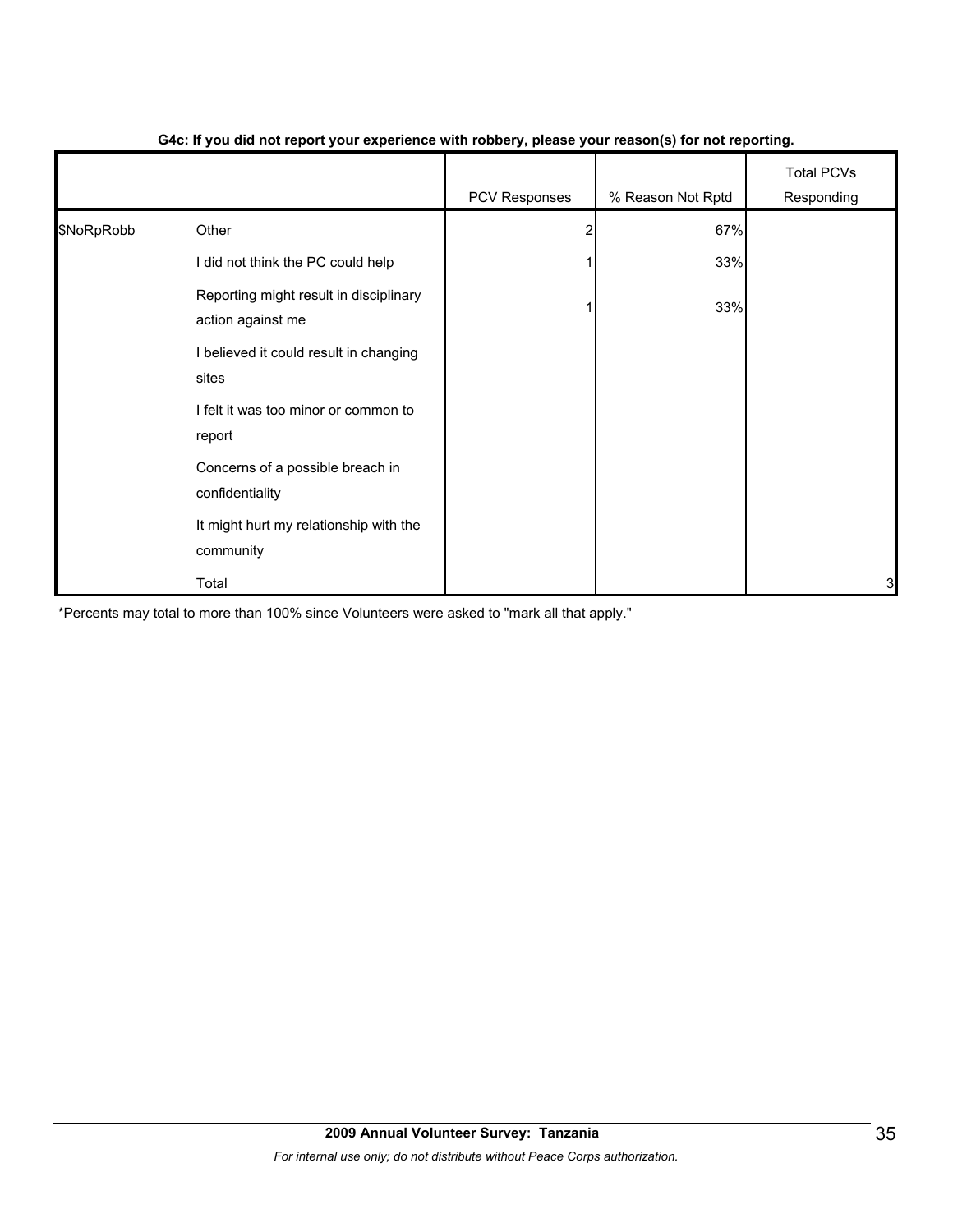|            |                                                             | - 1           | $\mathbf{v}$      |                                 |
|------------|-------------------------------------------------------------|---------------|-------------------|---------------------------------|
|            |                                                             | PCV Responses | % Reason Not Rptd | <b>Total PCVs</b><br>Responding |
| \$NoRpPhAs | I felt it was too minor or common to<br>report              | Δ             | 80%               |                                 |
|            | I did not think the PC could help                           |               | 40%               |                                 |
|            | Other                                                       |               | 20%               |                                 |
|            | I believed it could result in changing<br>sites             |               |                   |                                 |
|            | Concerns of a possible breach in<br>confidentiality         |               |                   |                                 |
|            | Reporting might result in disciplinary<br>action against me |               |                   |                                 |
|            | It might hurt my relationship with the<br>community         |               |                   |                                 |
|            | Total                                                       |               |                   | 5                               |

#### **G4d: If you did not report your experience with physical assault, please your reason(s) for not reporting.**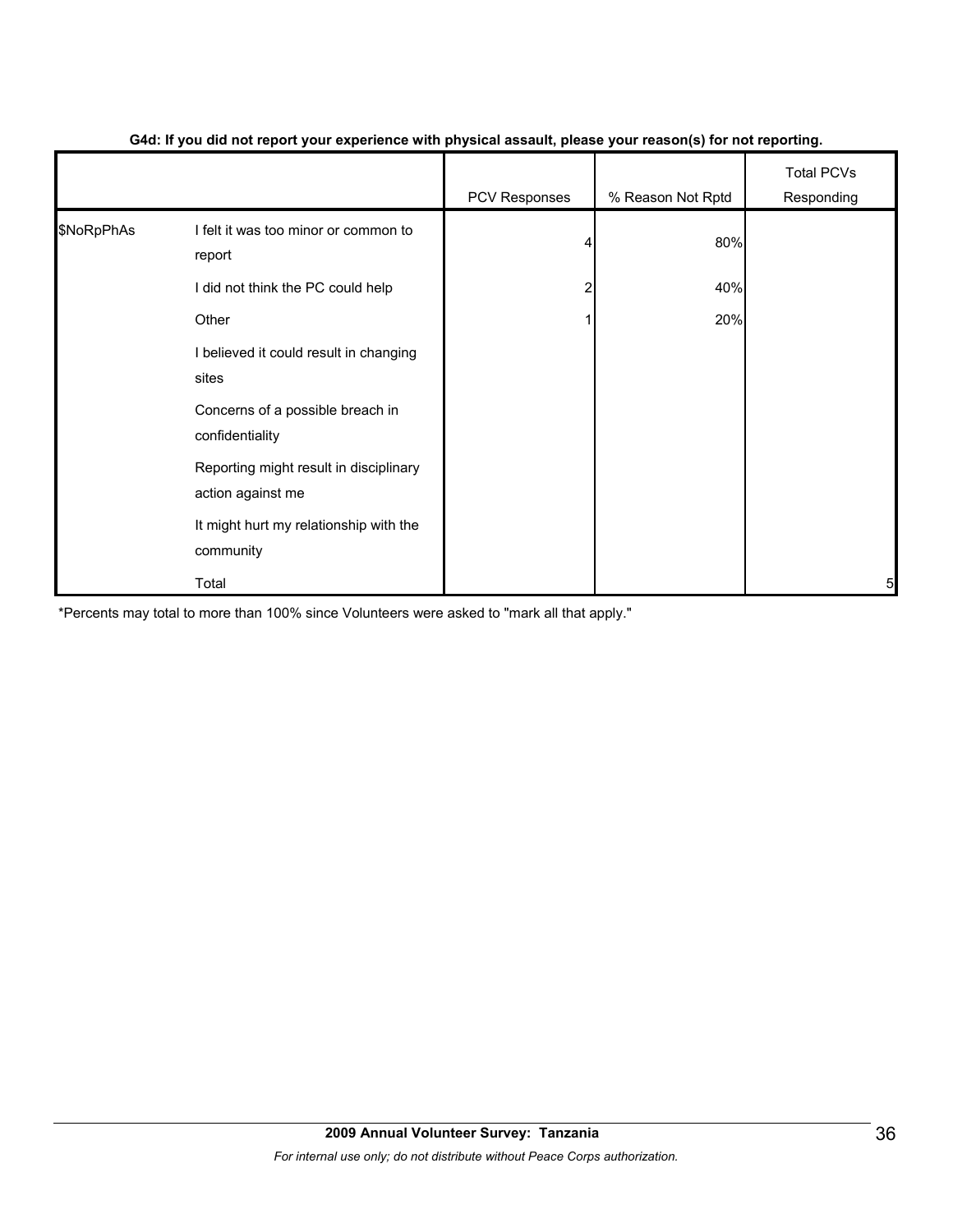|            |                                                             | PCV Responses | % Reason Not Rptd | <b>Total PCVs</b><br>Responding |
|------------|-------------------------------------------------------------|---------------|-------------------|---------------------------------|
| \$NoRpAgAs | Other                                                       |               | 100%              |                                 |
|            | I did not think the PC could help                           |               |                   |                                 |
|            | I believed it could result in changing<br>sites             |               |                   |                                 |
|            | I felt it was too minor or common to<br>report              |               |                   |                                 |
|            | Concerns of a possible breach in<br>confidentiality         |               |                   |                                 |
|            | Reporting might result in disciplinary<br>action against me |               |                   |                                 |
|            | It might hurt my relationship with the<br>community         |               |                   |                                 |
|            | Total                                                       |               |                   |                                 |

#### **G4: If you did not report your experience with aggravated assault, please your reason(s) for not reporting.**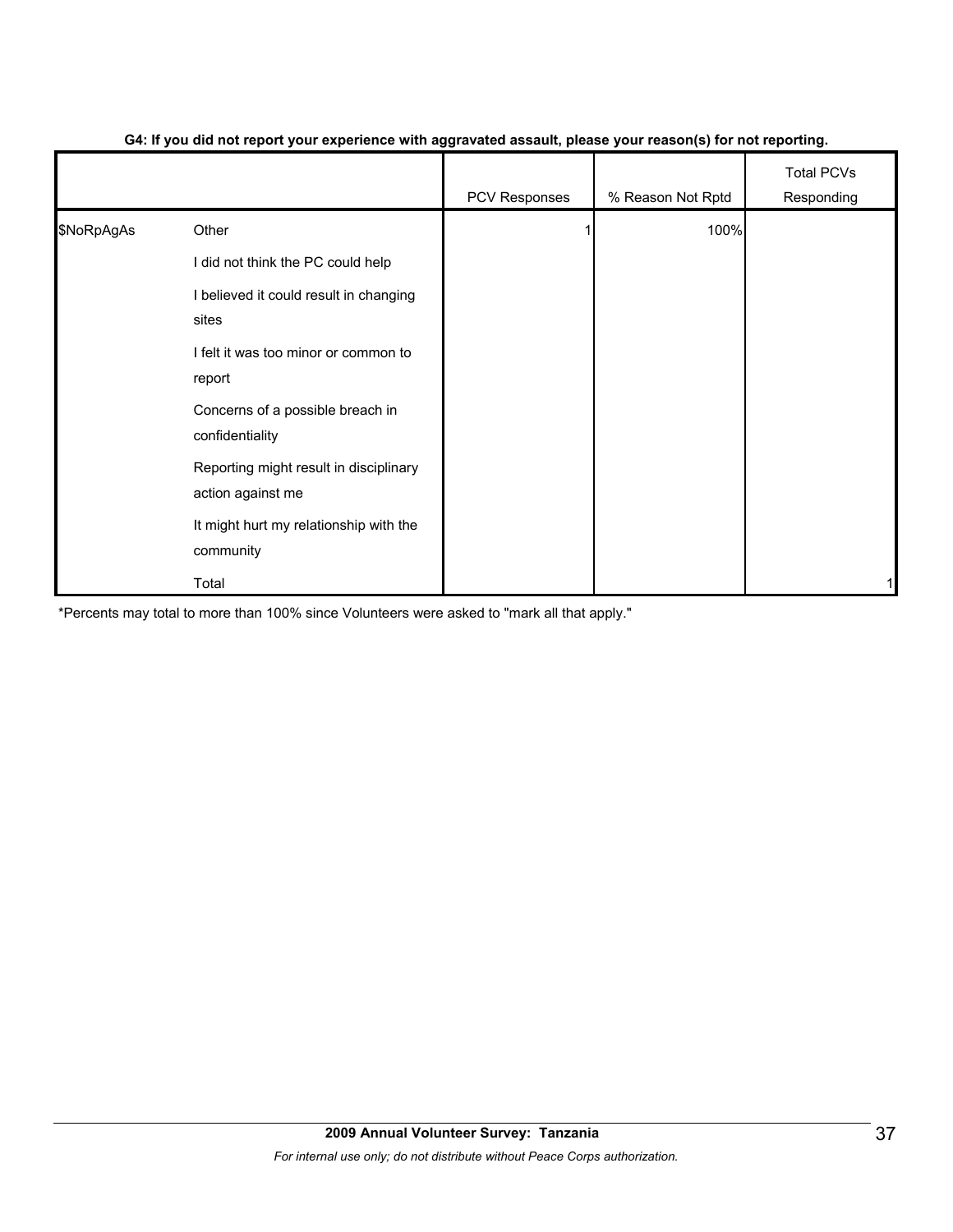|            |                                                             | $\cdot$ .     | $\cdot$           |                                 |
|------------|-------------------------------------------------------------|---------------|-------------------|---------------------------------|
|            |                                                             | PCV Responses | % Reason Not Rptd | <b>Total PCVs</b><br>Responding |
| \$NoRpSxAs | I did not think the PC could help                           |               | 50%               |                                 |
|            | Other                                                       |               | 50%               |                                 |
|            | I believed it could result in changing<br>sites             |               | 25%               |                                 |
|            | I felt it was too minor or common to<br>report              |               | 25%               |                                 |
|            | Reporting might result in disciplinary<br>action against me |               | 25%               |                                 |
|            | Concerns of a possible breach in<br>confidentiality         |               |                   |                                 |
|            | It might hurt my relationship with the<br>community         |               |                   |                                 |
|            | Total                                                       |               |                   | 4                               |

#### **G4e: If you did not report your experience with sexual assault, please your reason(s) for not reporting.**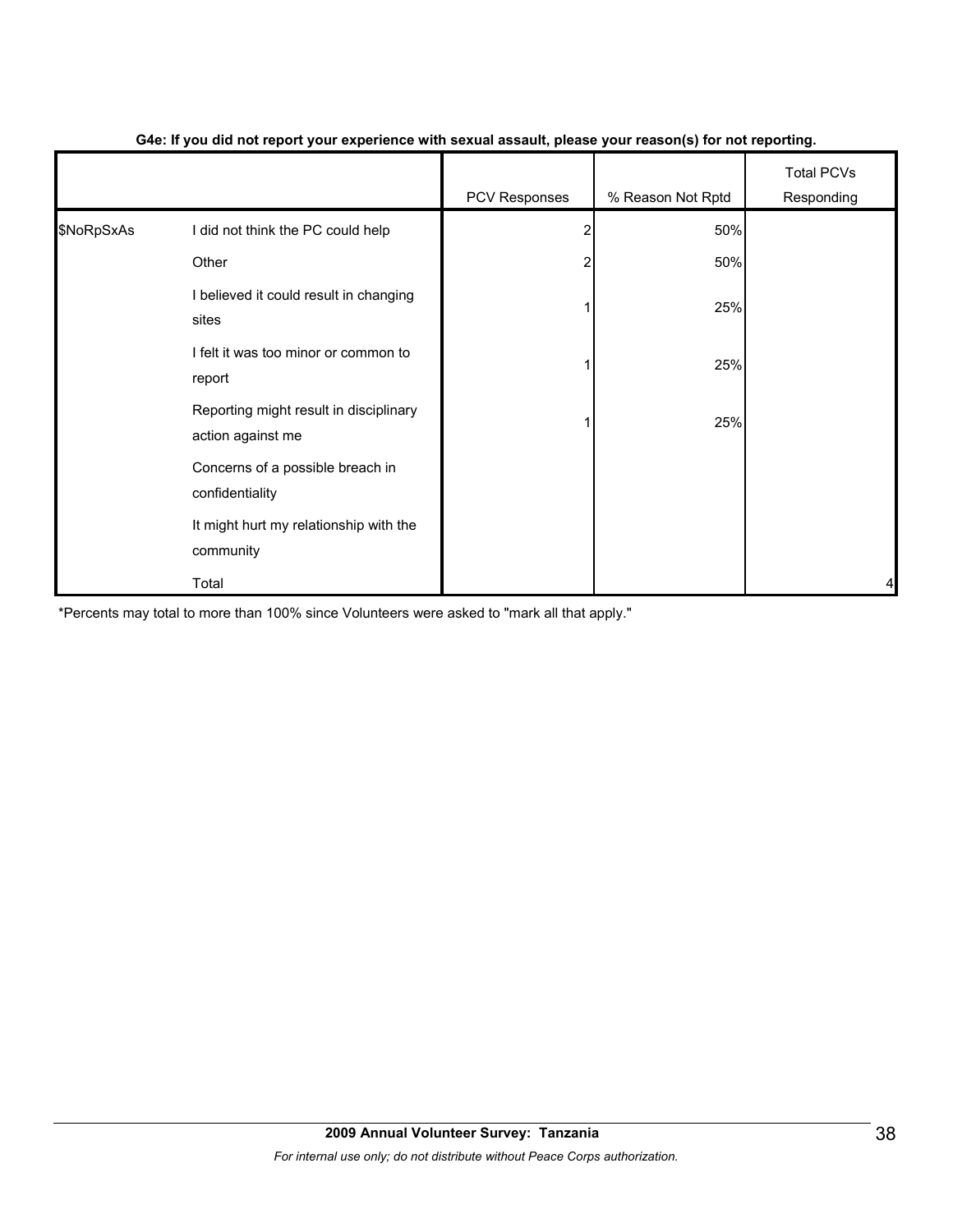|            |                                                             | $\blacksquare$ | $\mathbf{v}$      |                                 |
|------------|-------------------------------------------------------------|----------------|-------------------|---------------------------------|
|            |                                                             | PCV Responses  | % Reason Not Rptd | <b>Total PCVs</b><br>Responding |
| \$NoRpRape | Other                                                       |                | 100%              |                                 |
|            | I did not think the PC could help                           |                |                   |                                 |
|            | I believed it could result in changing<br>sites             |                |                   |                                 |
|            | I felt it was too minor or common to<br>report              |                |                   |                                 |
|            | Concerns of a possible breach in<br>confidentiality         |                |                   |                                 |
|            | Reporting might result in disciplinary<br>action against me |                |                   |                                 |
|            | It might hurt my relationship with the<br>community         |                |                   |                                 |
|            | Total                                                       |                |                   | 1                               |

#### **G4f: If you did not report your experience with rape, please your reason(s) for not reporting.**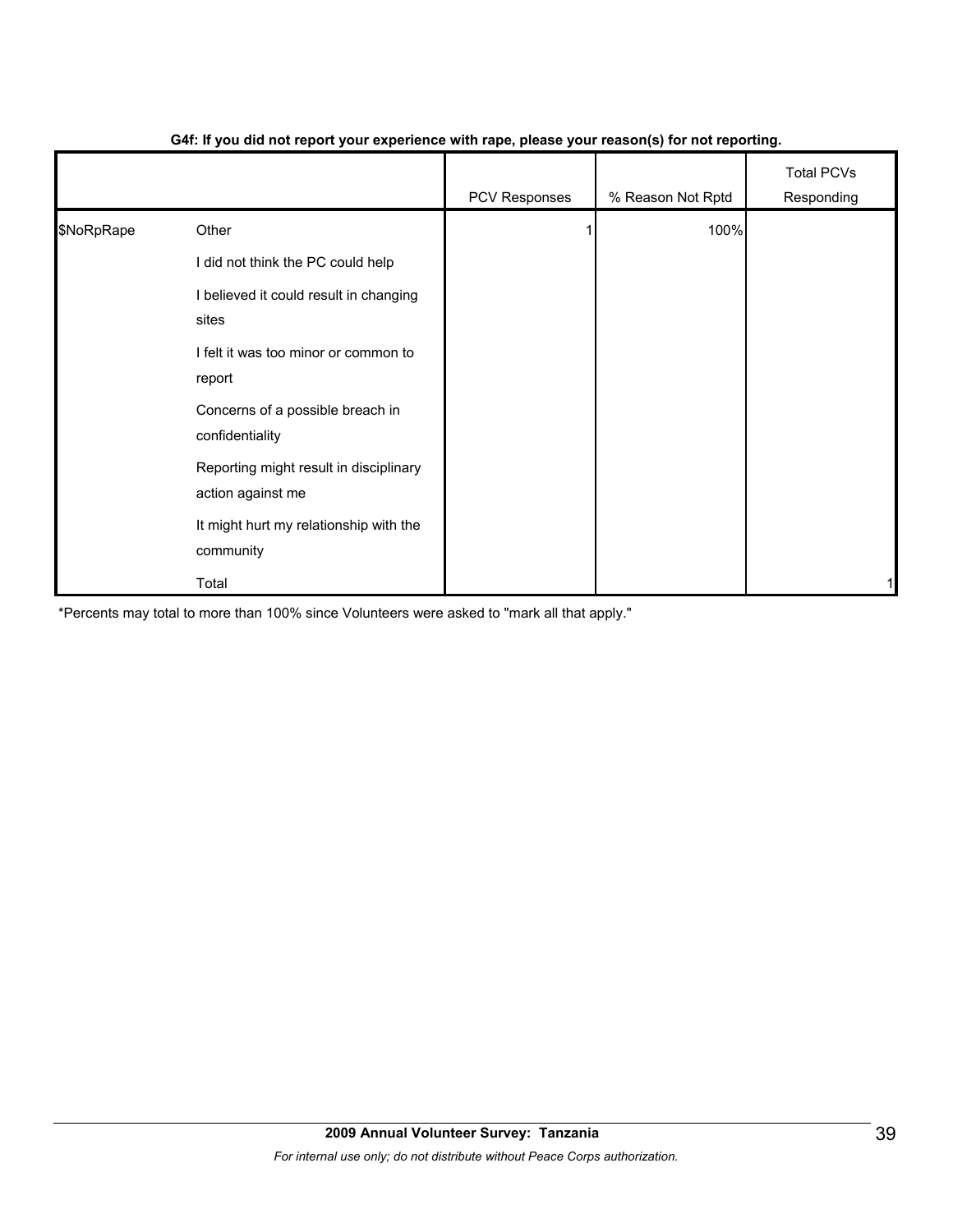# **H. Volunteers Working in HIV/AIDS**

*This section reports Volunteers' involvement in HIV/AIDS and their perceived effectiveness of their HIV/AIDS related activities.* 

#### **H1: Which of the following best describes your involvement in HIV/AIDS activities?**

|    |                     |                       | Involved in HIV/AIDS |                     |       |
|----|---------------------|-----------------------|----------------------|---------------------|-------|
|    |                     | HIV/AIDS work is part | efforts, not         | Not involved in any |       |
|    | HIV/AIDS work is my | of my secondary       | primary/secondary    | HIV/AIDS related    |       |
|    | primary assignment. | activities.           | work                 | activities          | Total |
| H1 | 30%                 | 48%                   | 16%                  | 5%                  | 91    |

#### **H2: How well has PC training prepared you to undertake your HIV/AIDS activities?**

|                | Not at all | Poorly | Adequately | Well | Very well | <b>NA</b> | Total |
|----------------|------------|--------|------------|------|-----------|-----------|-------|
| H <sub>2</sub> | $1\%$      | 8%l    | 26%        | 35%  | 27%       | 2%        | 85    |

#### **H3: In working with HC individuals or groups, how would you rate the effectiveness of your specific HIV/AIDS activities? (Including the "Don't Know" responses)**

|                 |                  | Sometimes |                 | Almost always |            |       |
|-----------------|------------------|-----------|-----------------|---------------|------------|-------|
|                 | Seldom effective | effective | Often effective | effective     | Don't know | Total |
| IH <sub>3</sub> | 2%               | 31%       | 44%             | 12%           | 12%        | 85    |

#### **H3: In working with HC individuals or groups, how would you rate the effectiveness of your specific HIV/AIDS activities? (Excluding the "Don't Know" responses)**

|            | Seldom effective | Sometimes effective | Often effective | Almost always<br>effective | $\tau$ otal |
|------------|------------------|---------------------|-----------------|----------------------------|-------------|
| <b>IH3</b> | 3%               | 35%                 | 49%             | 13%                        | 75          |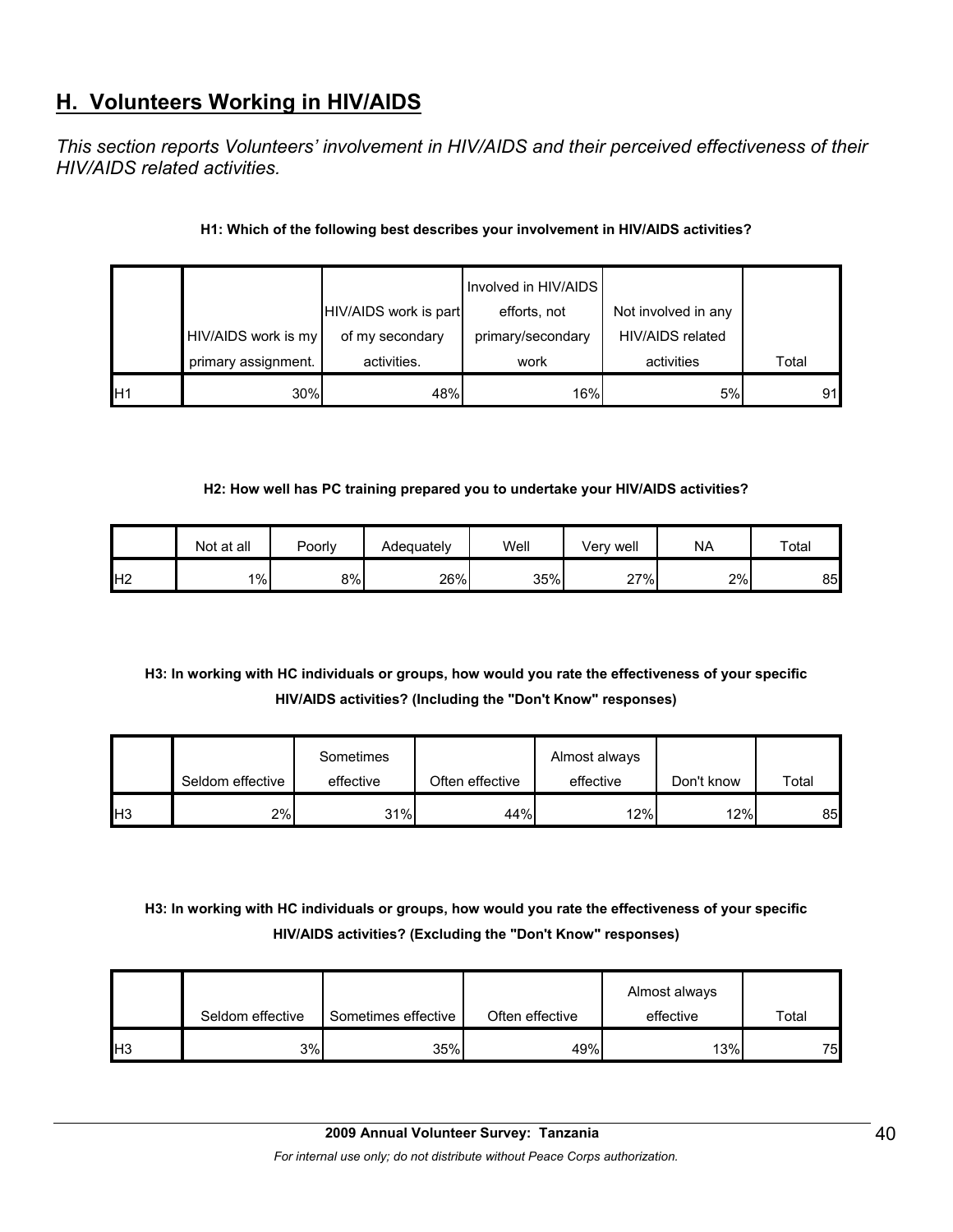# **I. Your Life in the Peace Corps**

*This section reports on Volunteers' descriptions of and adjustments to their living conditions, including stress factors and how Volunteers cope with stress* 

|    | Never lived with a host | Yes, I lived with a host |                      | Yes, both during PST |       |
|----|-------------------------|--------------------------|----------------------|----------------------|-------|
|    | country individual or   | country individual or    | Yes, in my community | and later in my      |       |
|    | family                  | family only              | (not during PST).    | community.           | Total |
| 11 | 3%                      | 90%                      |                      | 7%                   | 90    |

#### **I1: Have you lived with a host country individual or family?**

#### **I2: How often do you interact with HCNs in community/family social events?**

|    | Dailv | Several times a<br>week | Weeklv | Several times a<br>month | Monthly | Less than once a<br>month | Total |
|----|-------|-------------------------|--------|--------------------------|---------|---------------------------|-------|
| 12 | 36%   | 18%                     | 20%    | ו%17                     | 6%      | 3%                        | 89    |

#### **I3: How well can you communicate in the language used by most people in your community?**

|     | Not at all | Poorly | Adequately | Well | Very well | Total |
|-----|------------|--------|------------|------|-----------|-------|
| ll3 |            | $7\%$  | 35%        | 31%  | 27%       | 88    |

#### **I4: Do you have the following at your worksite?**

|                      | Never | Sometimes or more often | Total |
|----------------------|-------|-------------------------|-------|
| Electricity          | 42%   | 58%                     | 90    |
| <b>Running water</b> | 56%   | 44%                     | 88    |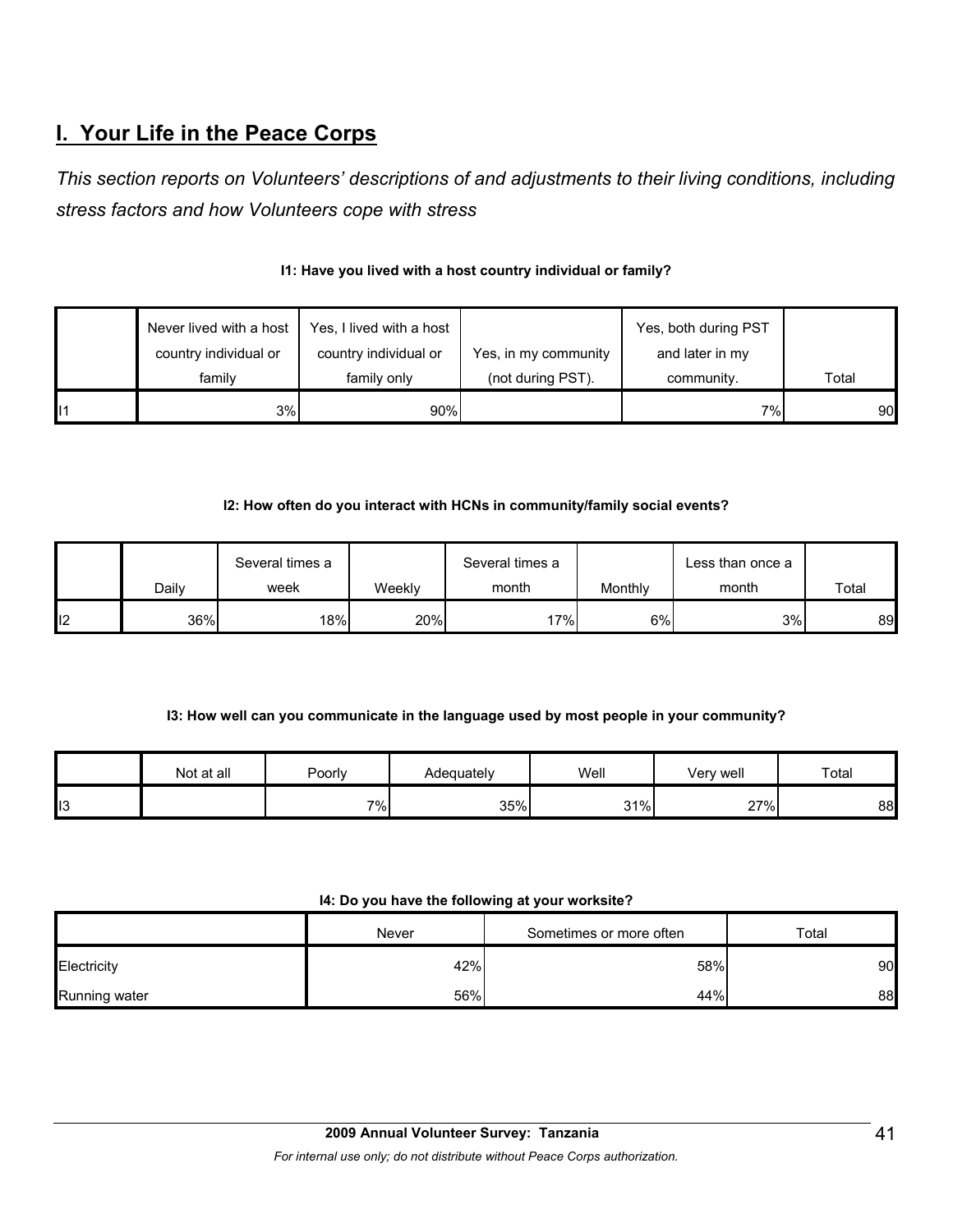#### **I4: Do you have the following at your residence?**

|               | Never | Sometimes or more often | $\tau$ otal |
|---------------|-------|-------------------------|-------------|
| Electricity   | 49%   | 51%                     | 86          |
| Running water | 57%   | 43%                     | 82          |

#### **I5: How well do your PC experiences match the expectations you had before you became a Volunteer?**

|    | Not at all | Minimally | Moderately | Considerablv | Exceptionally | Total |
|----|------------|-----------|------------|--------------|---------------|-------|
| 15 | 2%         | 14%       | 40%        | 39%          | 6%            | 88    |

#### **I7: To what extent do the following create stress and/or emotional health issues for you?**

|                                                                                                        | Not at all  |                |             |     | Exceptionally |           |       |
|--------------------------------------------------------------------------------------------------------|-------------|----------------|-------------|-----|---------------|-----------|-------|
|                                                                                                        | stressful 1 | $\overline{c}$ | $\mathsf 3$ | 4   | stressful 5   | <b>NA</b> | Total |
| <b>Cultural issues</b>                                                                                 | 8%          | 14%            | 40%         | 28% | 10%           |           | 90    |
| Dealing with violence in<br>country (e.g., civil unrest,<br>domestic violence, corporal<br>punishment) | 27%         | 21%            | 27%         | 16% | 7%            | 3%        | 90    |
| Health/medical problems                                                                                | 22%         | 38%            | 25%         | 9%  | 4%            | 1%        | 89    |
| Issues including family,<br>friends, loved ones in U.S.                                                | 17%         | 28%            | 36%         | 10% | 9%            | 1%        | 90    |
| Isolation/loneliness                                                                                   | 16%         | 28%            | 30%         | 21% | 4%            | 1%        | 90    |
| Local language                                                                                         | 17%         | 33%            | 28%         | 13% | 9%            |           | 90    |
| Primary assignment                                                                                     | 9%          | 17%            | 36%         | 27% | 11%           |           | 89    |
| Romantic relationships in-<br>country                                                                  | 40%         | 18%            | 12%         | 9%  | 1%            | 20%       | 90    |
| Interactions with other<br><b>Volunteers</b>                                                           | 47%         | 31%            | 17%         | 4%  | 1%            |           | 90    |
| Interactions with PC Staff                                                                             | 31%         | 30%            | 28%         | 8%  | 3%            |           | 90    |
| Safety and security                                                                                    | 38%         | 32%            | 23%         | 6%  | 1%            |           | 90    |
| Other: Please specify below                                                                            |             | 8%             | 8%          | 8%  | 25%           | 50%       | 12    |

**2009 Annual Volunteer Survey: Tanzania** 

*For internal use only; do not distribute without Peace Corps authorization.*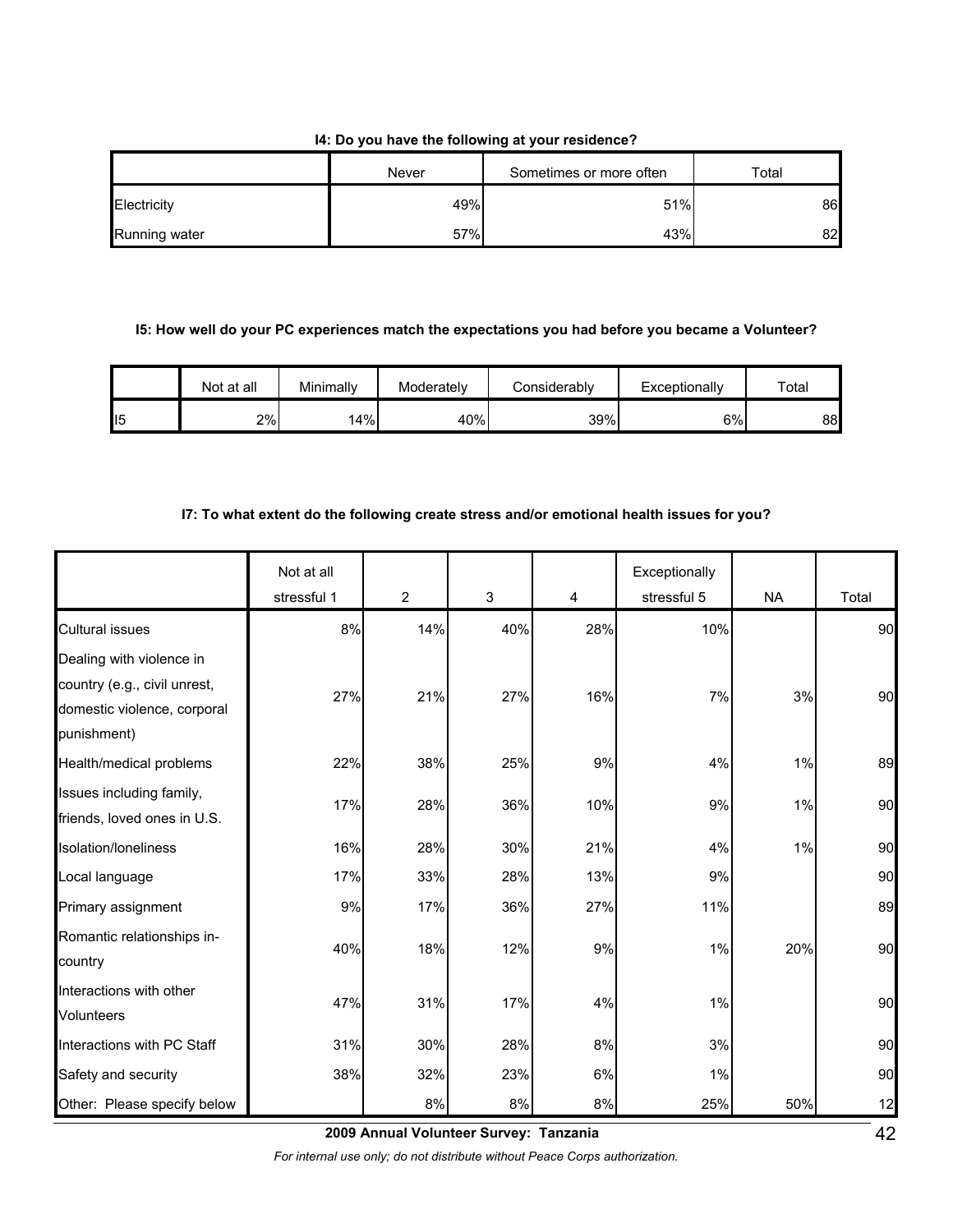|                |                                               | <b>PCV Responses</b> | % Using This Stress<br>Reducer | <b>Total PCVs</b><br>Responding |
|----------------|-----------------------------------------------|----------------------|--------------------------------|---------------------------------|
| \$18LessStress | Talk with PCVs outside my community           | 67                   | 77%                            |                                 |
|                | Pursue personal hobbies                       | 66                   | 76%                            |                                 |
|                | Talk with friends and family in US            | 60                   | 69%                            |                                 |
|                | Do sports                                     | 56                   | 64%                            |                                 |
|                | Talk with PCVs in my community                | 55                   | 63%                            |                                 |
|                | Leave the community for a time                | 54                   | 62%                            |                                 |
|                | Talk with co-workers or friends (not<br>PCVs) | 50                   | 57%                            |                                 |
|                | Get involved in other projects                | 48                   | 55%                            |                                 |
|                | Pray                                          | 29                   | 33%                            |                                 |
|                | Meditate                                      | 26                   | 30%                            |                                 |
|                | Do other activity (specify)                   | 12                   | 14%                            |                                 |
|                | Talk with my host family                      | 7                    | 8%                             |                                 |
|                | Talk with PC in-country staff                 | 6                    | 7%                             |                                 |
|                | Talk with Office of Special Services<br>staff |                      | 1%                             |                                 |
|                | Total                                         |                      |                                | 87                              |

#### **I8: Please mark all of the typical ways in which you cope with stress.**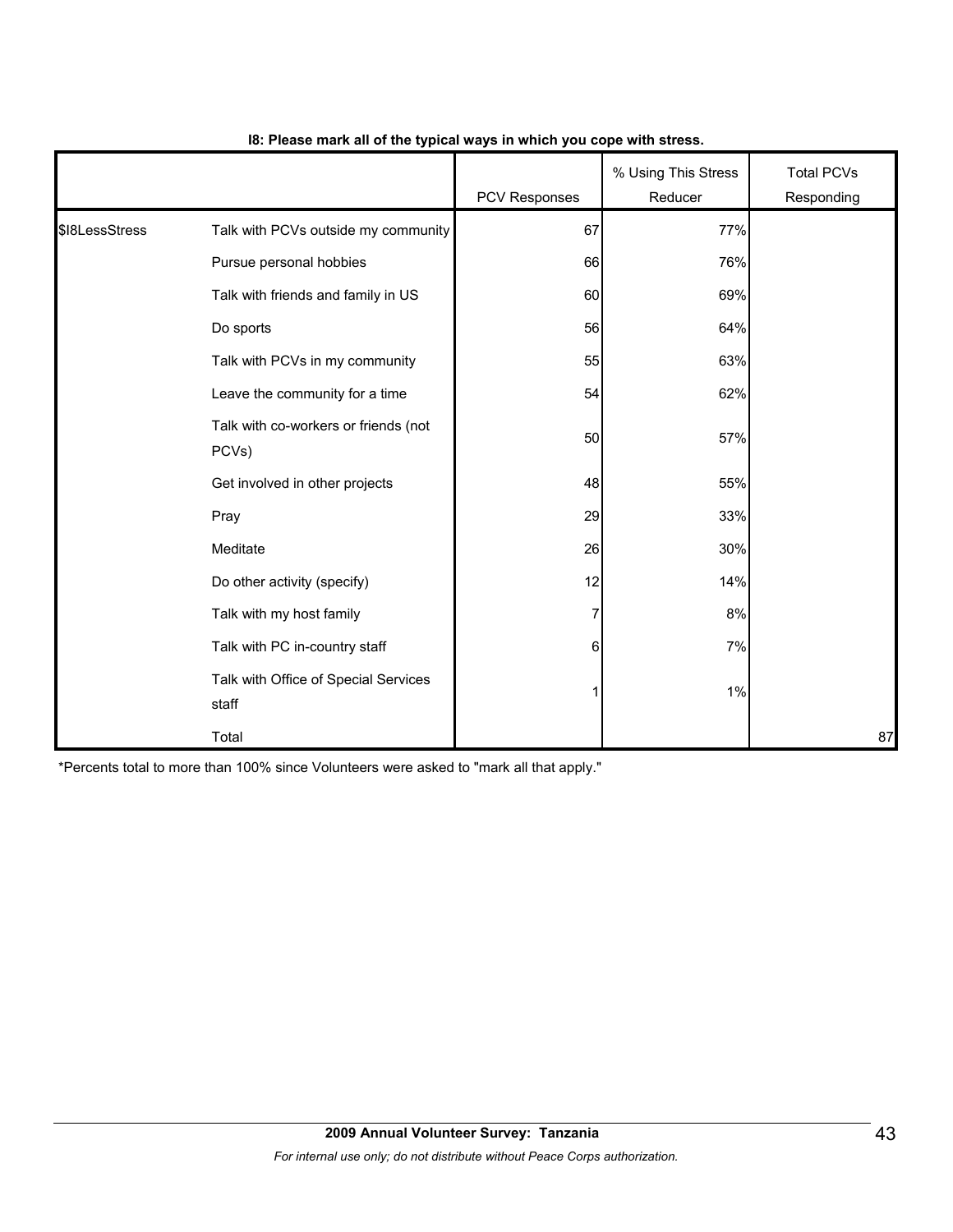#### **I8: Others I talk with to reduce stress**

|                      |                                                | Percent | Number |
|----------------------|------------------------------------------------|---------|--------|
| <b>I8.OTHRS.TEXT</b> | Open-ended results. Non-responsive to request. |         |        |
|                      | Total                                          | 100%    | 92     |

#### **I8: Other activities to reduce stress**

|                         |                                                | Percent | Number |
|-------------------------|------------------------------------------------|---------|--------|
| <b>I8.OTHRACT.TEXT2</b> | Open-ended results. Non-responsive to request. |         |        |
|                         |                                                |         |        |
|                         |                                                |         |        |
|                         |                                                |         |        |
|                         |                                                |         |        |
|                         |                                                |         |        |
|                         |                                                |         |        |
|                         |                                                |         |        |
|                         |                                                |         |        |
|                         |                                                |         |        |
|                         |                                                |         |        |
|                         |                                                |         |        |
|                         |                                                |         |        |
|                         |                                                |         |        |
|                         |                                                |         |        |
|                         |                                                |         |        |
|                         |                                                |         |        |
|                         | Total                                          | 100%    | 92     |
|                         |                                                |         |        |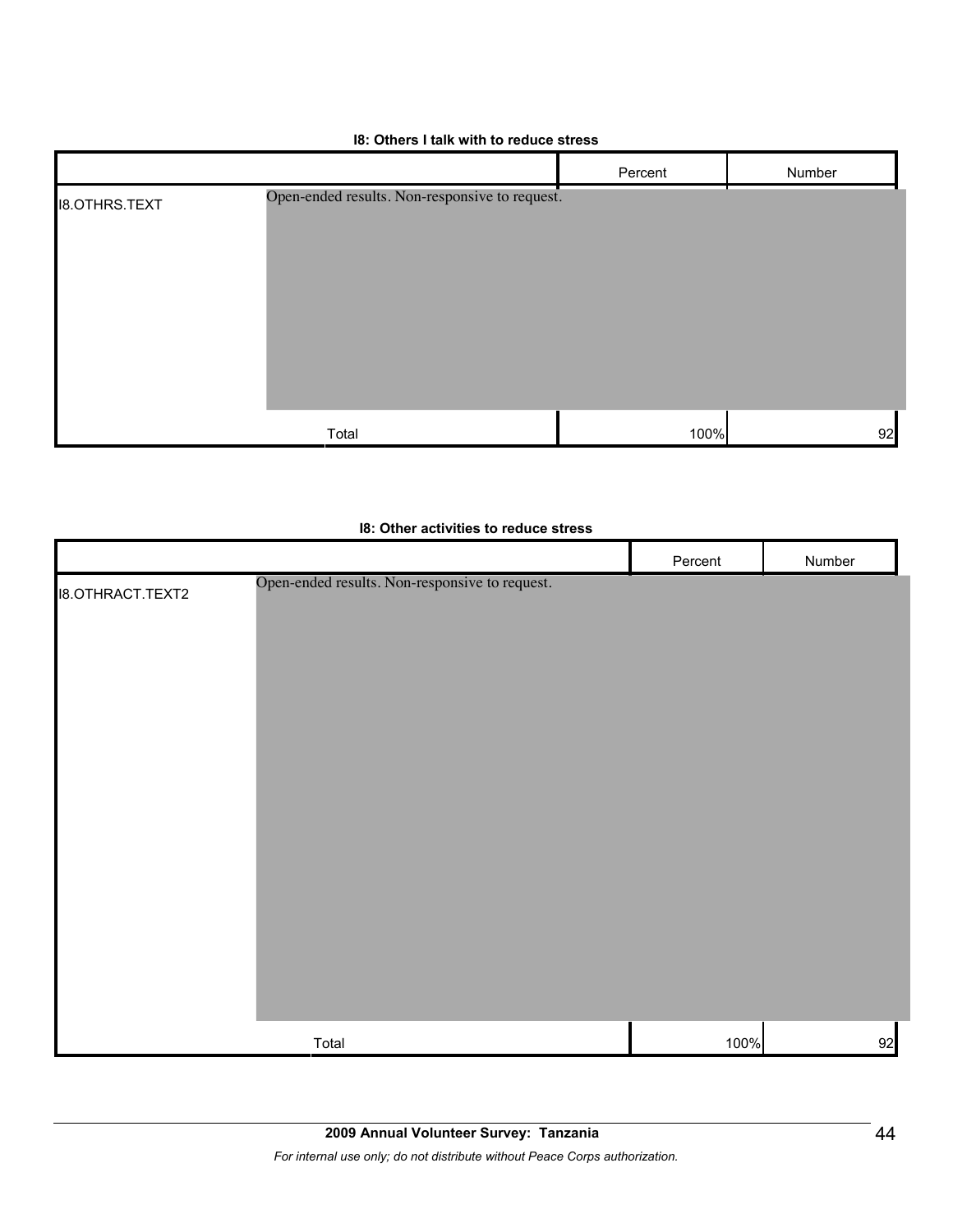#### **I8: When asked about ways of coping with stress, Volunteers who answered "No stress"**

|                    | No  | Yes, I have no stress | $\tau$ otal     |
|--------------------|-----|-----------------------|-----------------|
| <b>IB.NOSTRESS</b> | 97% | 3%                    | 92 <sup>1</sup> |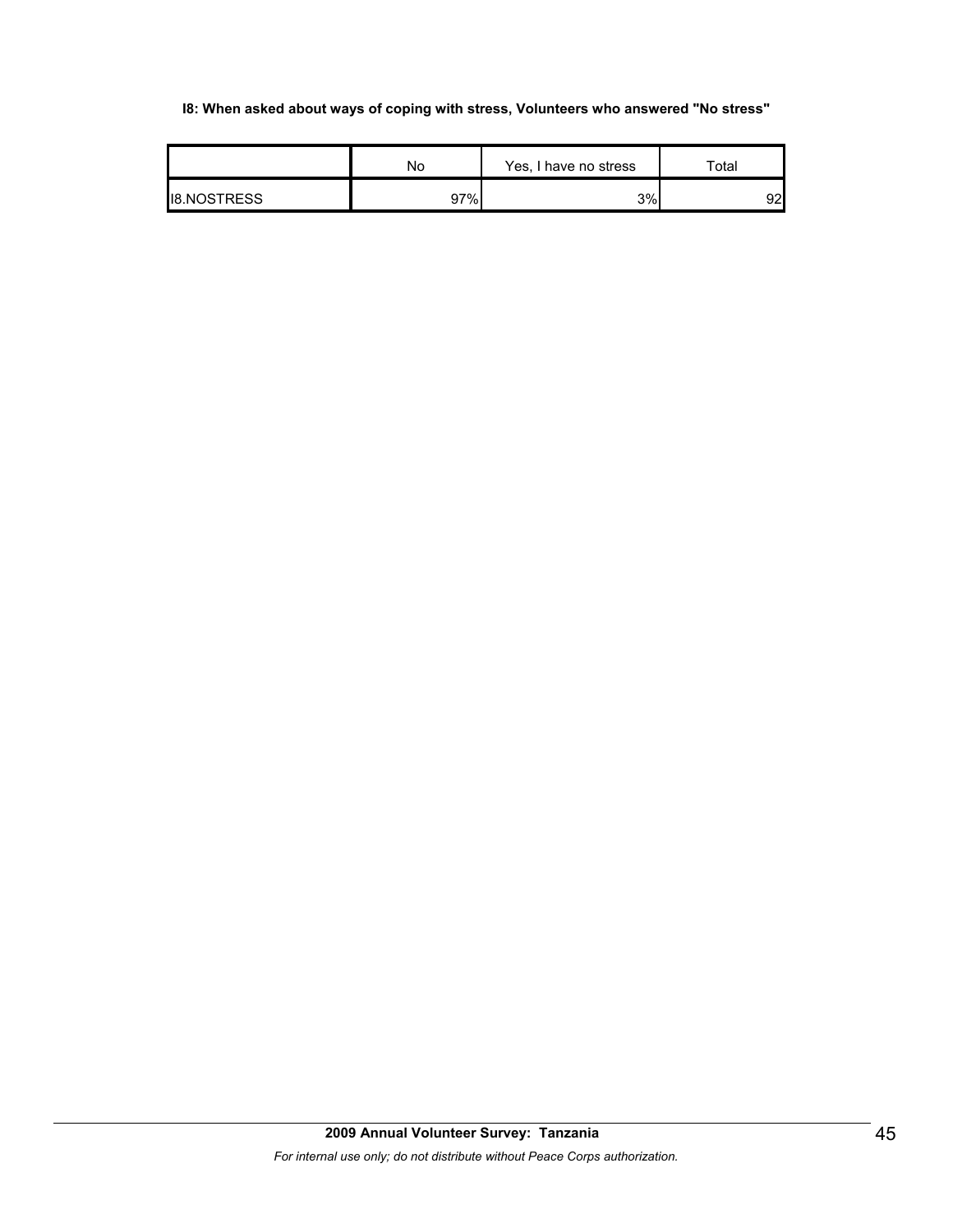# **J. Overall Assessment of Peace Corps Service**

*This section reports Volunteers' level of satisfaction with their Peace Corps service and their expectations about completing their service.* 

|     | Not at all | Minimally | Moderately | Considerablv | Exceptionally | $\tau$ otal |
|-----|------------|-----------|------------|--------------|---------------|-------------|
| J1A |            | 3%        | 13%        | 56%          | 28%           | 90          |





service?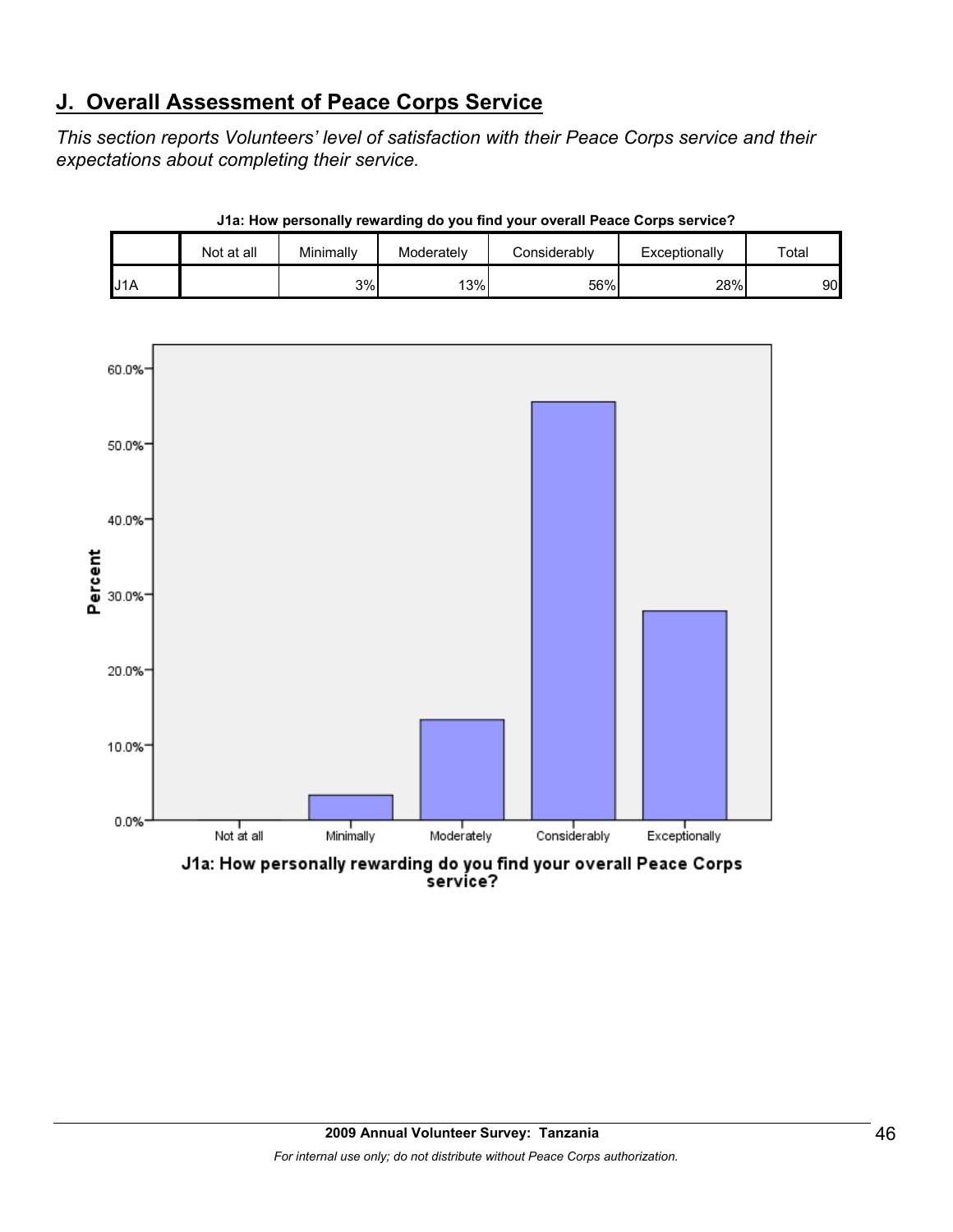





J1b: How personally rewarding do you find your community involvement?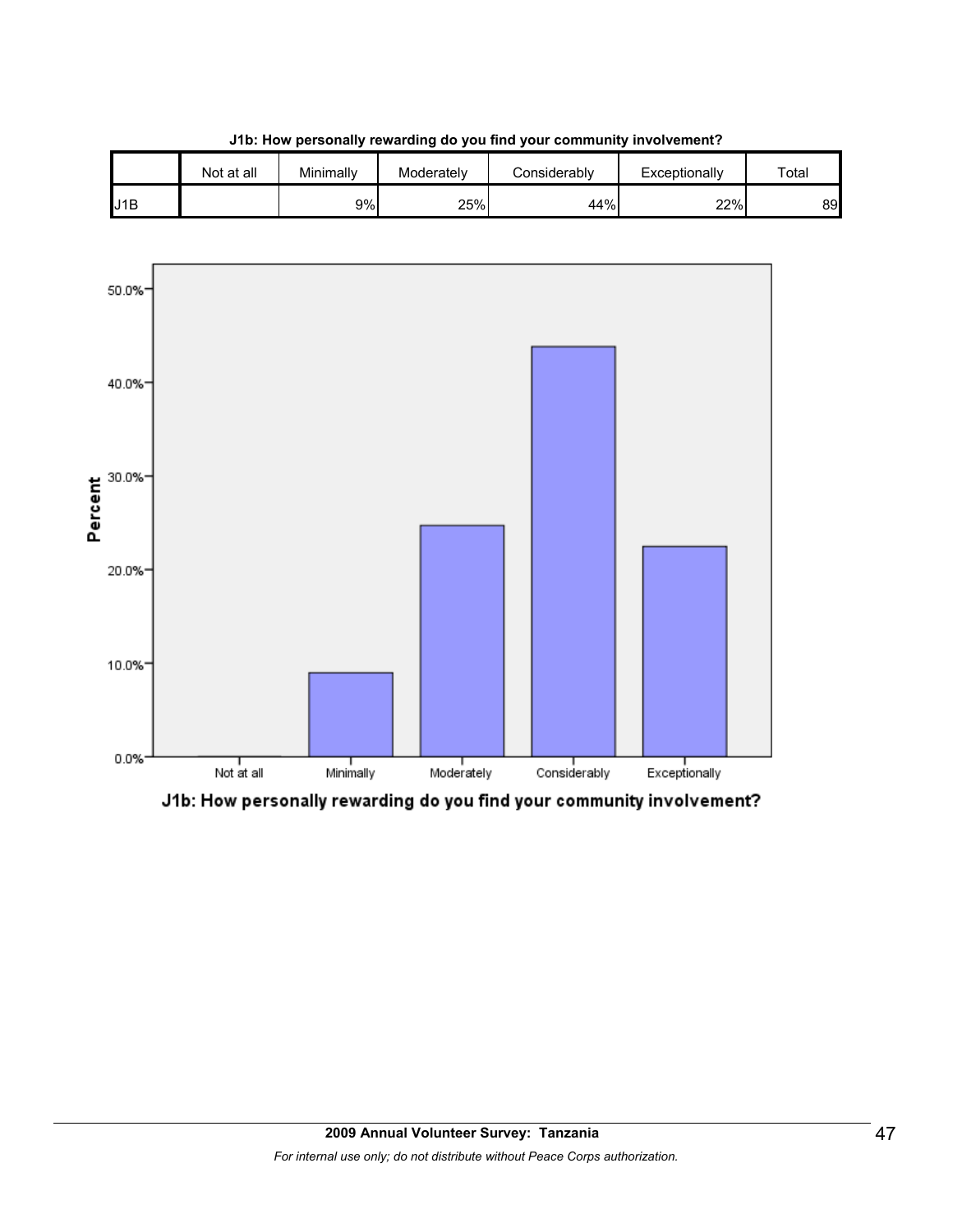

**J1c: How personally rewarding do you find your experience with other Volunteers?**



J1c: How personally rewarding do you find your experience with other<br>Volunteers?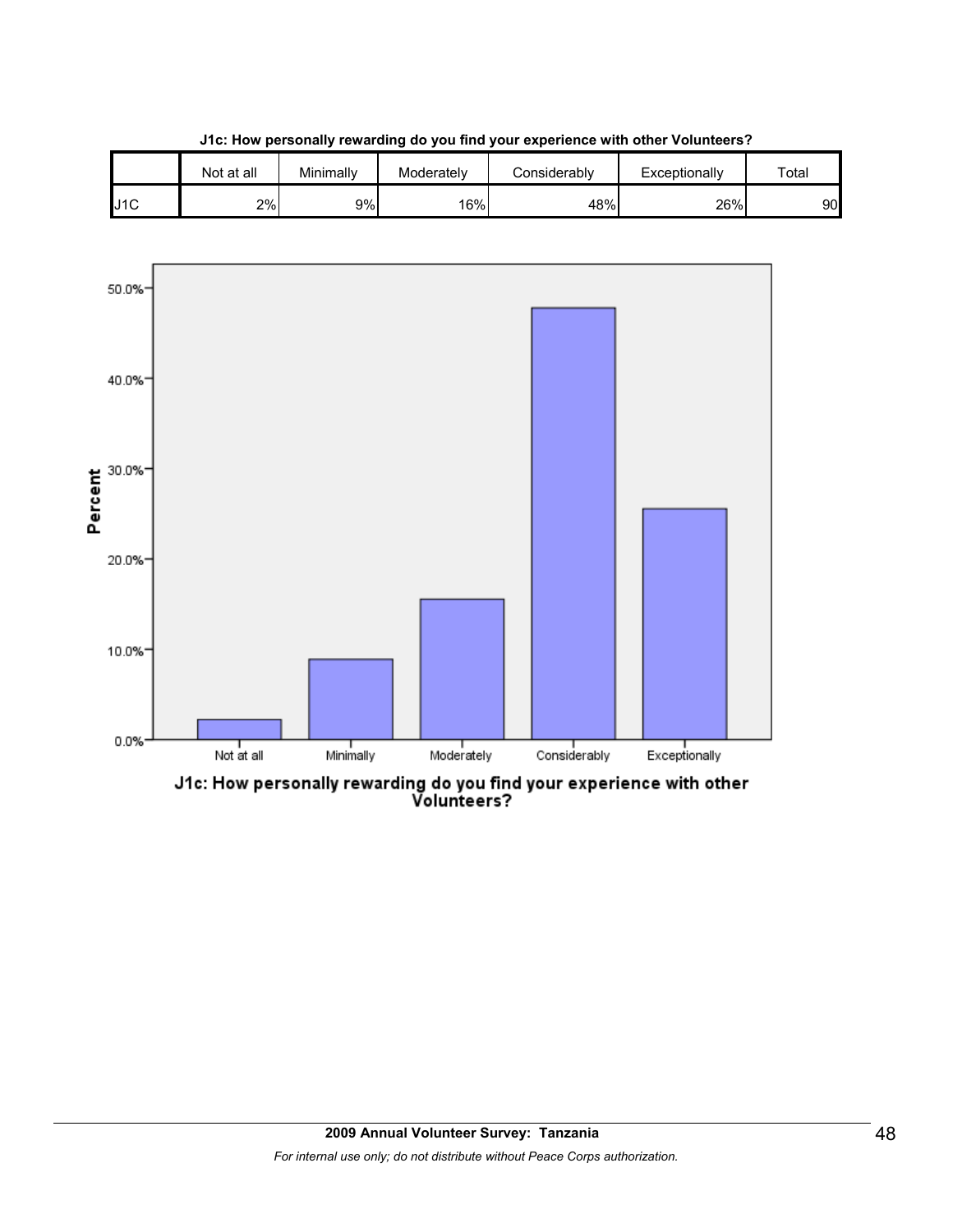



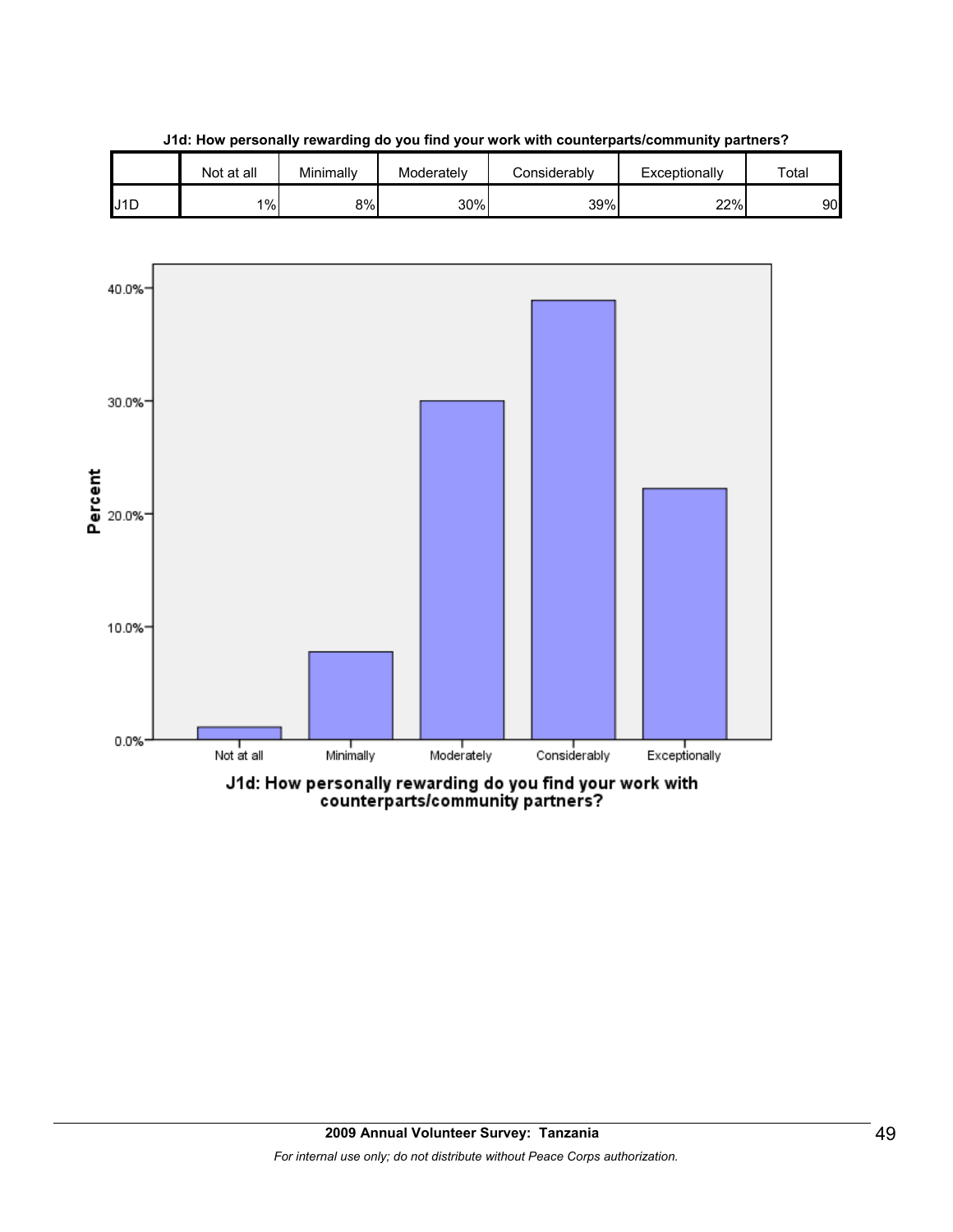

**J1e: How personally rewarding do you find your experience with other HCNs?**

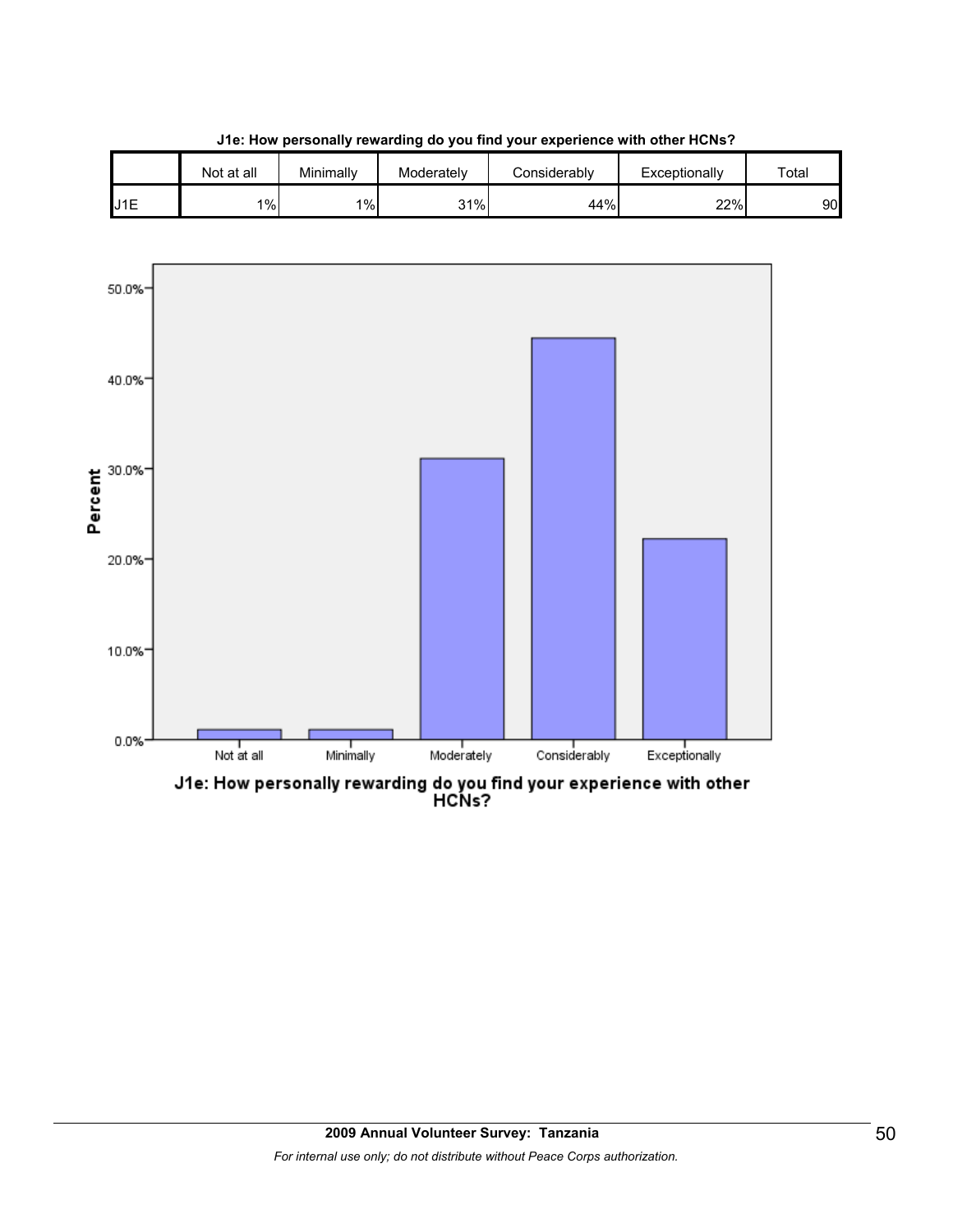

**J2a (PCVs at post 9 months+ months): Please rate how well you think you achieved Goal 1.**

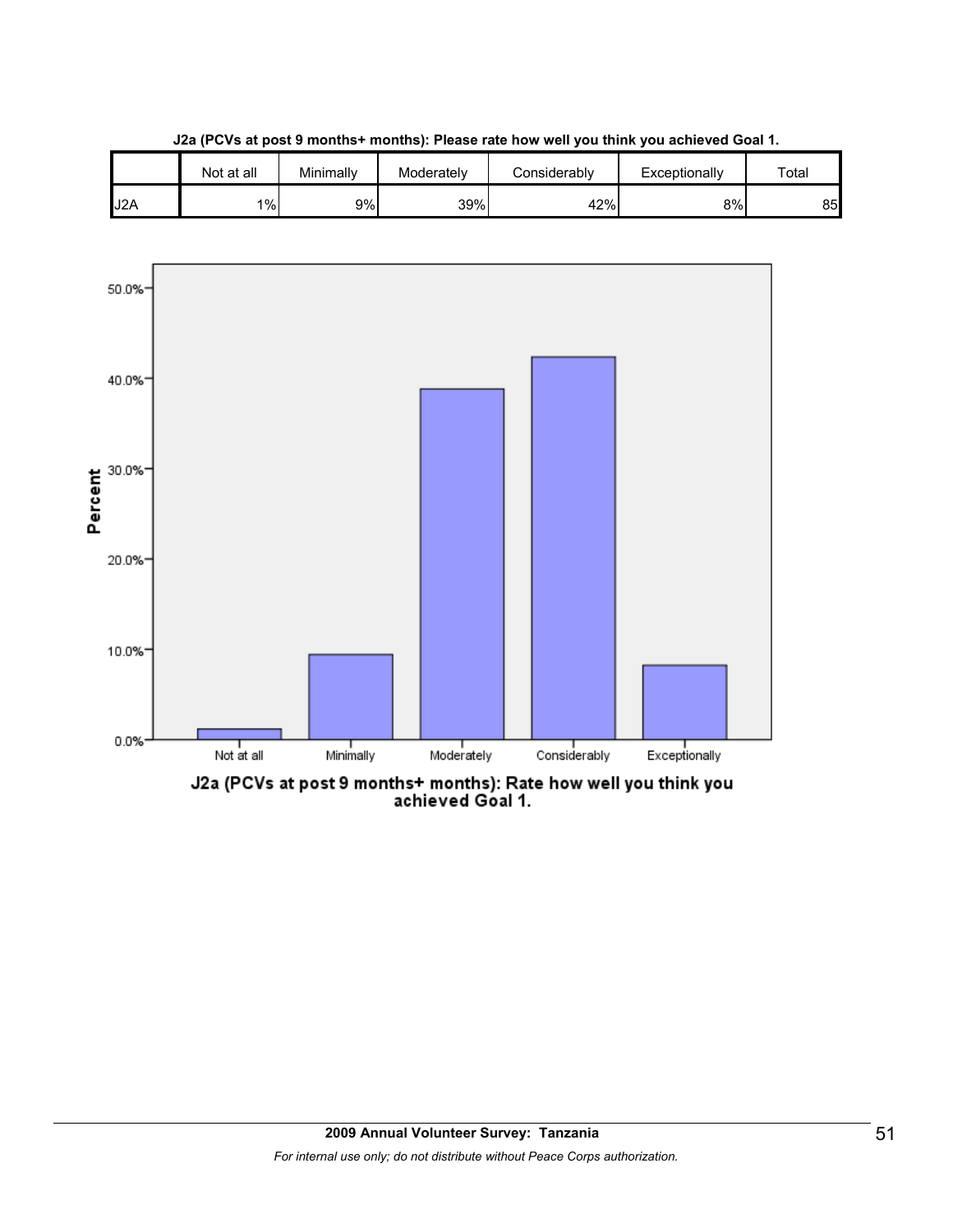

**J2b: (PCVs at post 9 months+ months): Please rate how well you think you achieved Goal 2.**



J2b (PCVs at post 9 months+ months): Rate how well you think you<br>achieved Goal 2.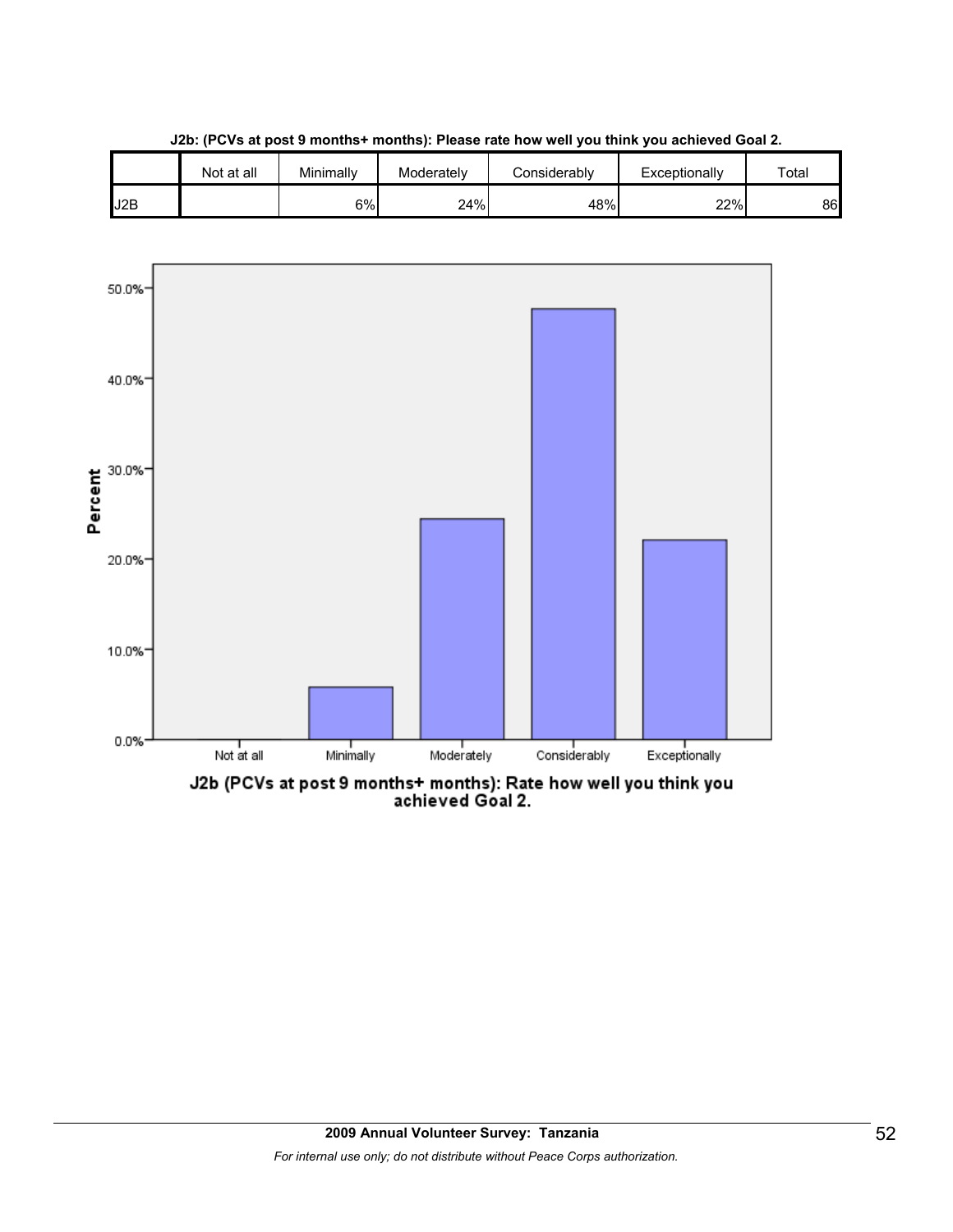

**J2c (PCVs at post 9 months+ months): Please rate how well you think you achieved Goal 3.**



J2c (PCVs at post 9 months+ months): Please rate how well you think you<br>achieved Goal 3.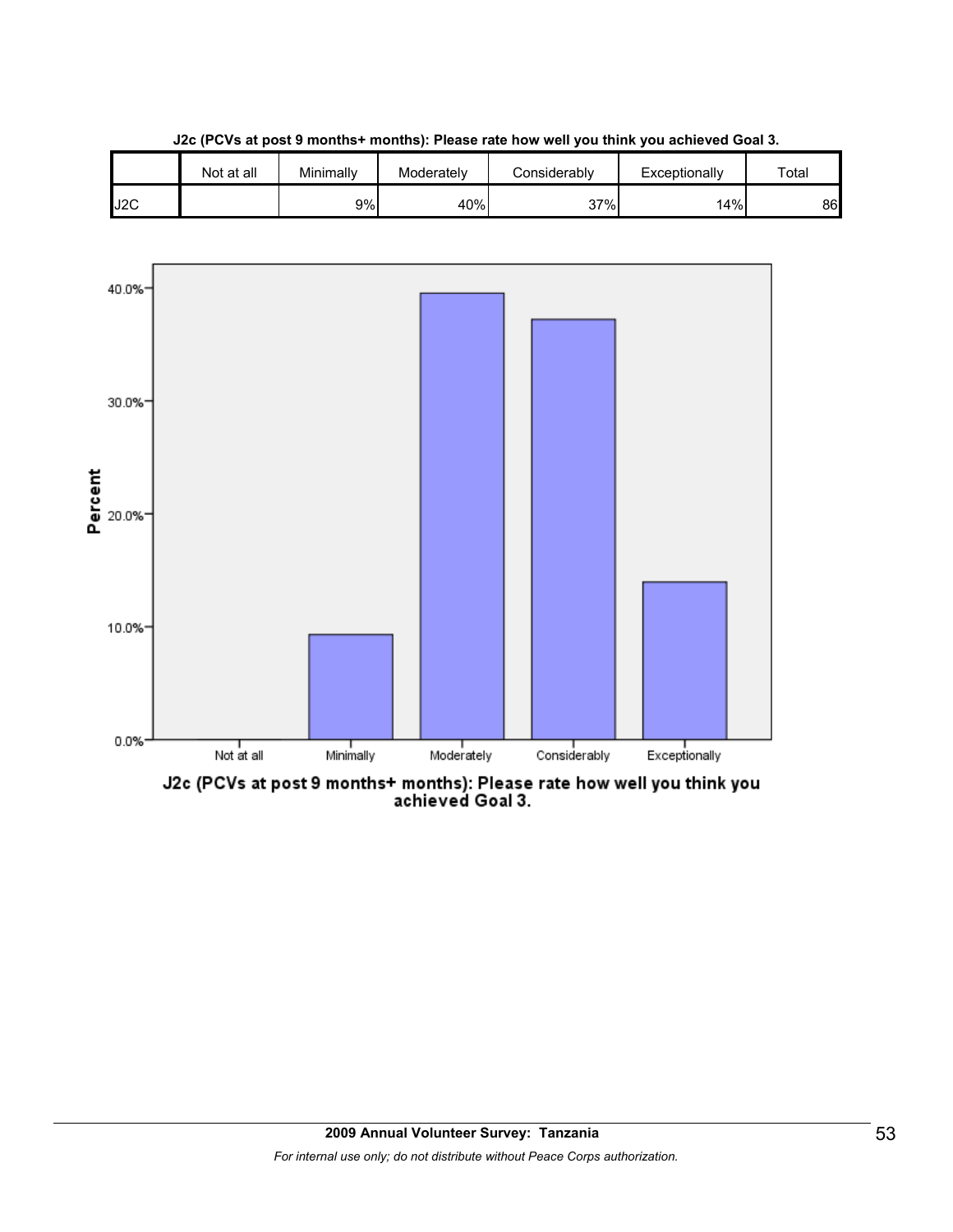No | Not likely | Possibly | Probably | Definitely | Total J3 3% 1% 7% 18% 71% 90

**J3: Today, would you make the same decision to join the Peace Corps?**

**J4: Would you recommend Peace Corps service to others you think are qualified?**

|    | No | Not likely | Possibly | Probably | Definitely | $\tau$ otal |
|----|----|------------|----------|----------|------------|-------------|
| J4 | 1% | 1%         | 9%       | 16%      | 73%        | 90          |

**J5: Do you intend to complete your Peace Corps service?**

|                       | No | Not sure | Yes | Might extend | $\tau$ otal |
|-----------------------|----|----------|-----|--------------|-------------|
| $\overline{ }$<br>IJ5 | 2% | 4%       | 67% | 27%          | 90          |

**J6: Would your host country benefit most if the Peace Corps program was---?**

|     |              |         | Refocused/rede |                  |          |       |
|-----|--------------|---------|----------------|------------------|----------|-------|
|     | Discontinued | Reduced | signed         | Maintained as is | Expanded | Total |
| IJ6 | 1%           | 1%      | 44%            | 13%              | 40%      | 90    |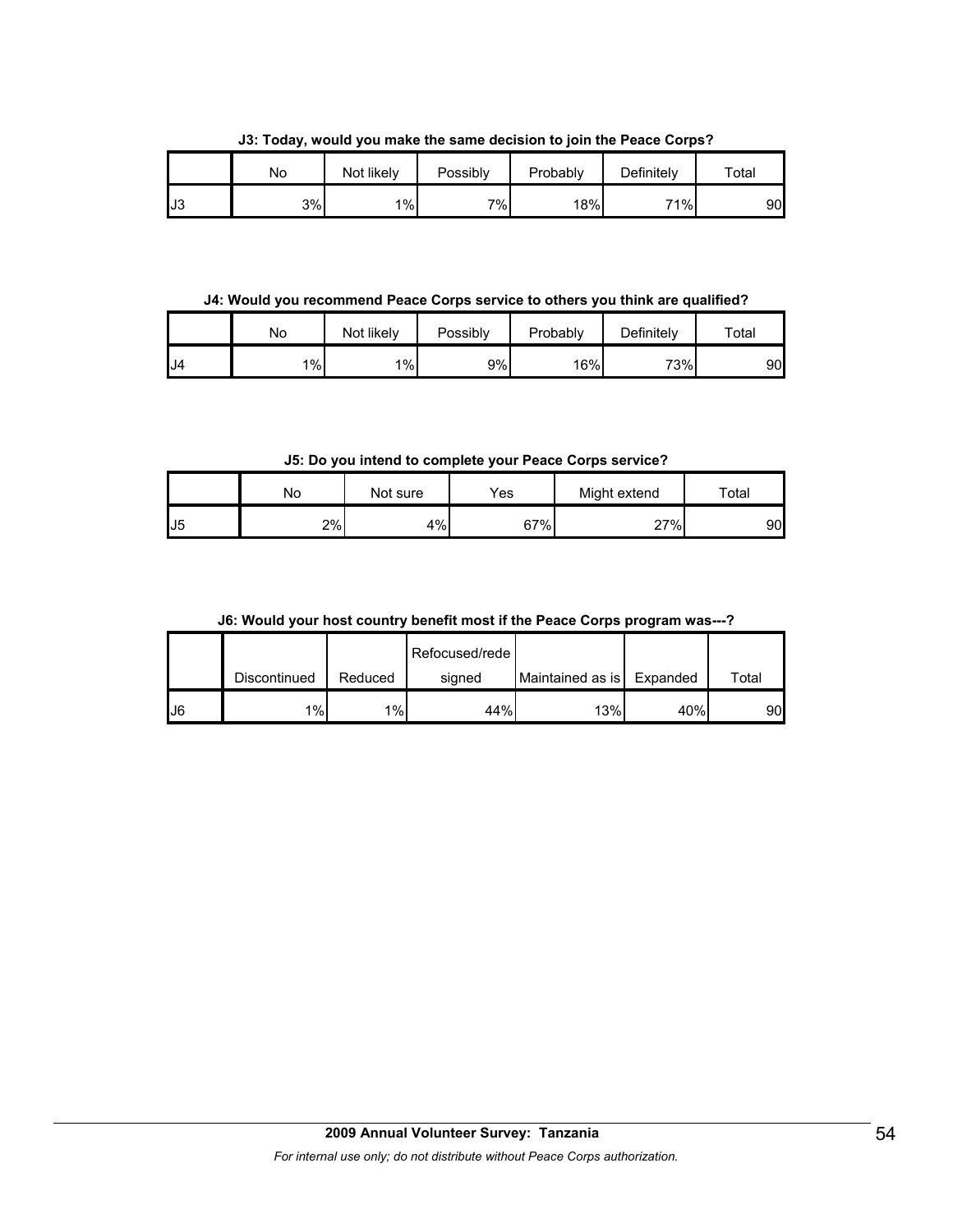# **K. Activities After Peace Corps Service**

*This section reports on Volunteers' plans for after they have completed their Peace Corps Service.* 

|               |                      | Government         |    |
|---------------|----------------------|--------------------|----|
| In the $U.S.$ | In your host country | In another country |    |
| 91%           | 18%                  | 27%                | 11 |

#### **K1a: What are your plans after your Peace Corps service? Work in government.**

\* Percent of cases was used. Percentages will be greater than 100 since Volunteers were asked to select all that applied.

#### **K1b: What are your plans after your Peace Corps service? Work in the private sector.**

| <b>Private Sector</b> |     |     |    |  |  |
|-----------------------|-----|-----|----|--|--|
| In the U.S.           | N   |     |    |  |  |
| 80%                   | 13% | 27% | 15 |  |  |

\* Percent of cases was used. Percentages will be greater than 100 since Volunteers were asked to select all that applied.

#### **K1c: What are your plans after your Peace Corps service? Work for an NGO.**

| <b>NGO</b>  |                      |                    |    |  |  |
|-------------|----------------------|--------------------|----|--|--|
| In the U.S. | In your host country | In another country | N  |  |  |
| 31%         | 77%                  | 54%                | 13 |  |  |

\* Percent of cases was used. Percentages will be greater than 100 since Volunteers were asked to select all that applied.

#### **K1d: What are your plans after your Peace Corps service? Work for PC Response.**

| Peace Corps Response |                      |                    |   |  |  |
|----------------------|----------------------|--------------------|---|--|--|
| In the U.S.          | In your host country | In another country | N |  |  |
| 71%                  | $0\%$                | 57%                |   |  |  |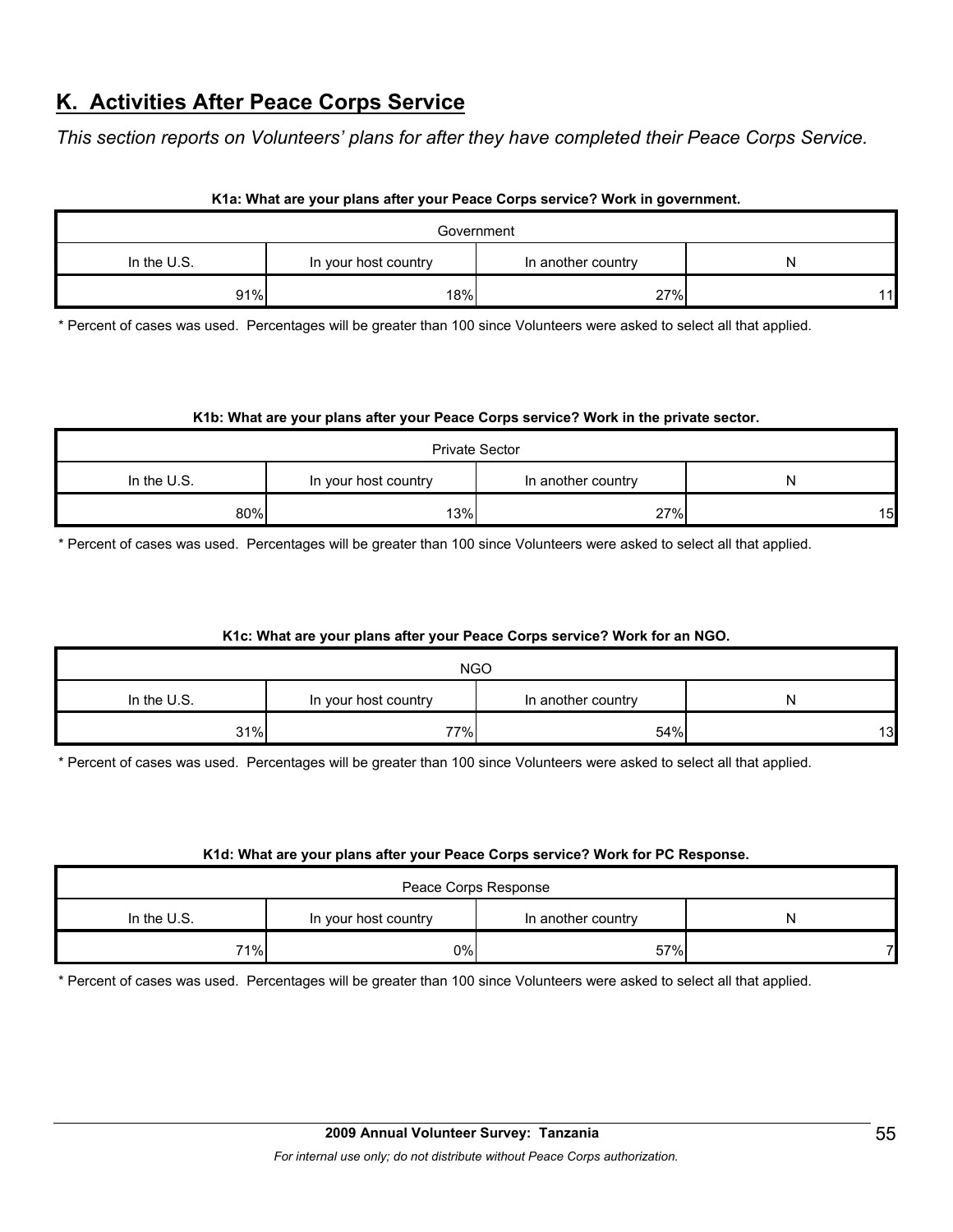#### **K1e: What are your plans after your Peace Corps service? Continue to participate in volunteer activities.**

| <b>Volunteer Activities</b> |    |     |    |  |
|-----------------------------|----|-----|----|--|
| In the $U.S.$               | N  |     |    |  |
| 100%                        | 8% | 23% | 13 |  |

\* Percent of cases was used. Percentages will be greater than 100 since Volunteers were asked to select all that applied.

#### **K1f: What are your plans after your Peace Corps service? Graduate school/academic credentialing.**

| Graduate School |                                            |     |    |  |
|-----------------|--------------------------------------------|-----|----|--|
| In the $U.S.$   | In your host country<br>In another country |     |    |  |
| 93%             | 3%                                         | 17% | 30 |  |

\* Percent of cases was used. Percentages will be greater than 100 since Volunteers were asked to select all that applied.

#### **K1g: What are your plans after your Peace Corps service? Travel.**

| Travel      |                      |                    |    |  |
|-------------|----------------------|--------------------|----|--|
| In the U.S. | In your host country | In another country | N  |  |
| 62%         | 38%                  | 71%                | 21 |  |

\* Percent of cases was used. Percentages will be greater than 100 since Volunteers were asked to select all that applied.

#### **K1h: What are your plans after your Peace Corps service? Other.**

| Other         |                                                 |     |   |
|---------------|-------------------------------------------------|-----|---|
| In the $U.S.$ | In another country<br>In your host country<br>N |     |   |
| 100%          | $0\%$                                           | 17% | 6 |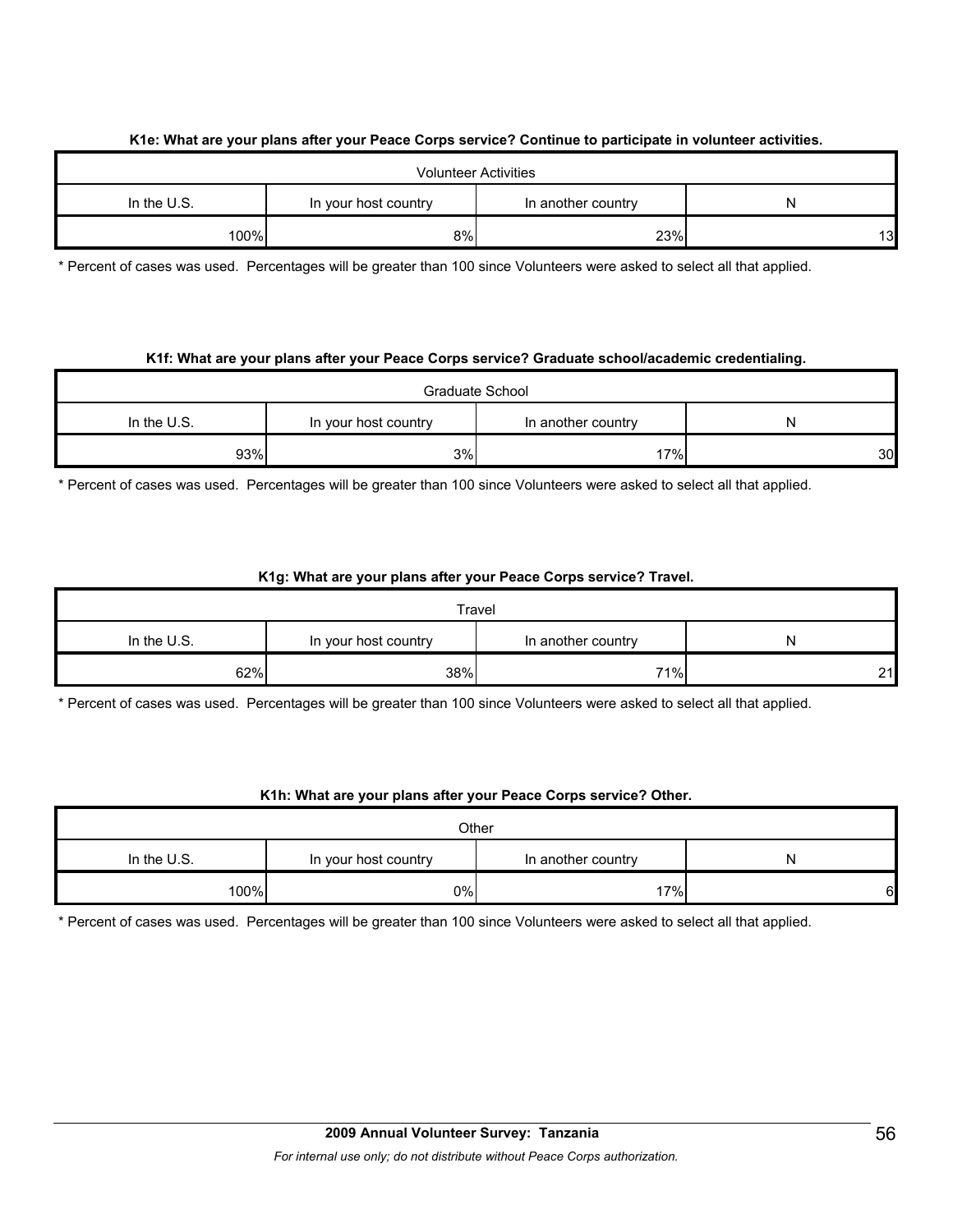#### **K2:How prepared do you feel to share your Peace Corps experience and knowledge of your host country with others in the United States when you return?**

|                                        | Not at all | Minimally | Moderately | Considerably | Total |
|----------------------------------------|------------|-----------|------------|--------------|-------|
| How prepared do you feel to share your | 0%         | 6%        | 23%        | 71%          |       |
| Peace Corps experience and             |            |           |            |              |       |
| knowledge of your host country with    |            |           |            |              |       |
| others in the United States when you   |            |           |            |              | 48    |
| $r$ return?                            |            |           |            |              |       |

#### **K3: How well do you feel Peace Corps has prepared you for life in the U. S. after you return?**

|                                    | Not at all | Minimally | Moderately | Considerably | Exceptionally | Total |
|------------------------------------|------------|-----------|------------|--------------|---------------|-------|
| How well do you feel Peace         | 12%        | 12%       | 40%        | 29%          | 6%            |       |
| Corps has prepared you for life in |            |           |            |              |               |       |
| the U. S. after your return?       |            |           |            |              |               | 48    |

#### **K6: Have your life/career goals changed because of your Peace Corps service?**

|                                                     | No  | Yes | $\tau$ otal |
|-----------------------------------------------------|-----|-----|-------------|
| Have your life/career goals changed because of your | 47% | 53% |             |
| Peace Corps service?                                |     |     | 45          |

#### **K7: How well informed are you about the following opportunities for returned Volunteers:**

|                                           | Not informed | Somewhat informed | Well informed | N  |
|-------------------------------------------|--------------|-------------------|---------------|----|
| Peace Corps Response                      | 47%          | 49%               | 4%            | 47 |
| Peace Corps' Fellows/USA program          | 28%          | 43%               | 28%           | 46 |
| Noncompetitive eligibility                | 15%          | 48%               | 37%           | 46 |
| RPCV Career Center in Washington,<br>D.C. | 53%          | 40%               | 6%            | 47 |
| <b>Returned Volunteer Services</b>        | 49%          | 47%               | 4%            | 47 |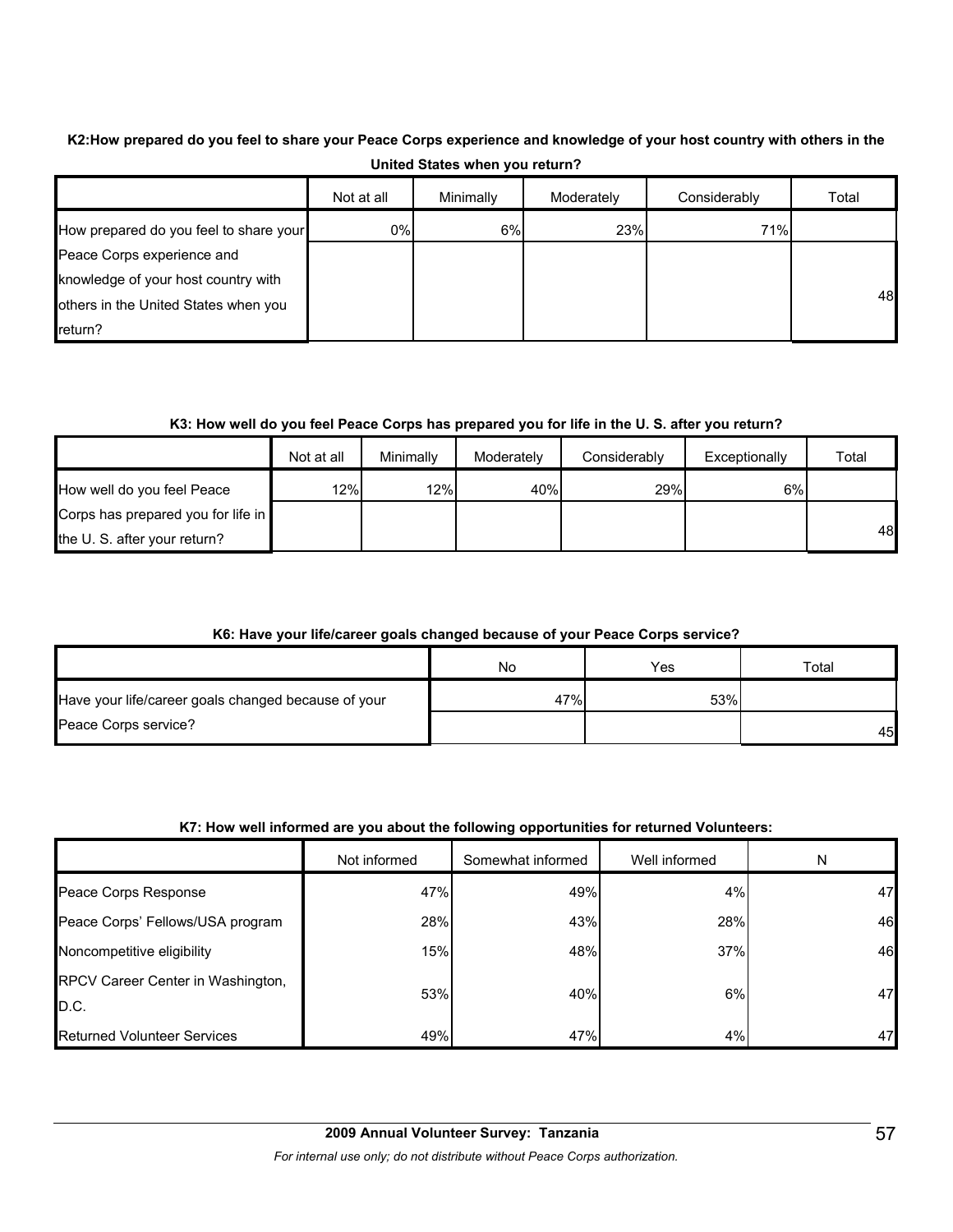| Learn about Fellows/USA program | PC Website                                 | 35%   |    |
|---------------------------------|--------------------------------------------|-------|----|
|                                 | From a recruiter                           | 24%   |    |
|                                 | At PST                                     | 14%   |    |
|                                 | Other                                      | 14%   |    |
|                                 | Mid-service mailing from PC                | 11%   |    |
|                                 | Word of mouth                              | 11%   |    |
|                                 | University website                         | 8%    |    |
|                                 | At IST                                     | 3%    |    |
|                                 | At COS Conference                          | 3%    |    |
|                                 | From staff in the host country's PC office | 3%    |    |
|                                 | Hotline                                    | $0\%$ |    |
|                                 | At post's information resource center      | $0\%$ |    |
|                                 | ${\sf N}$                                  |       | 37 |

**K8: How did you first learn about the Fellows/USA program?**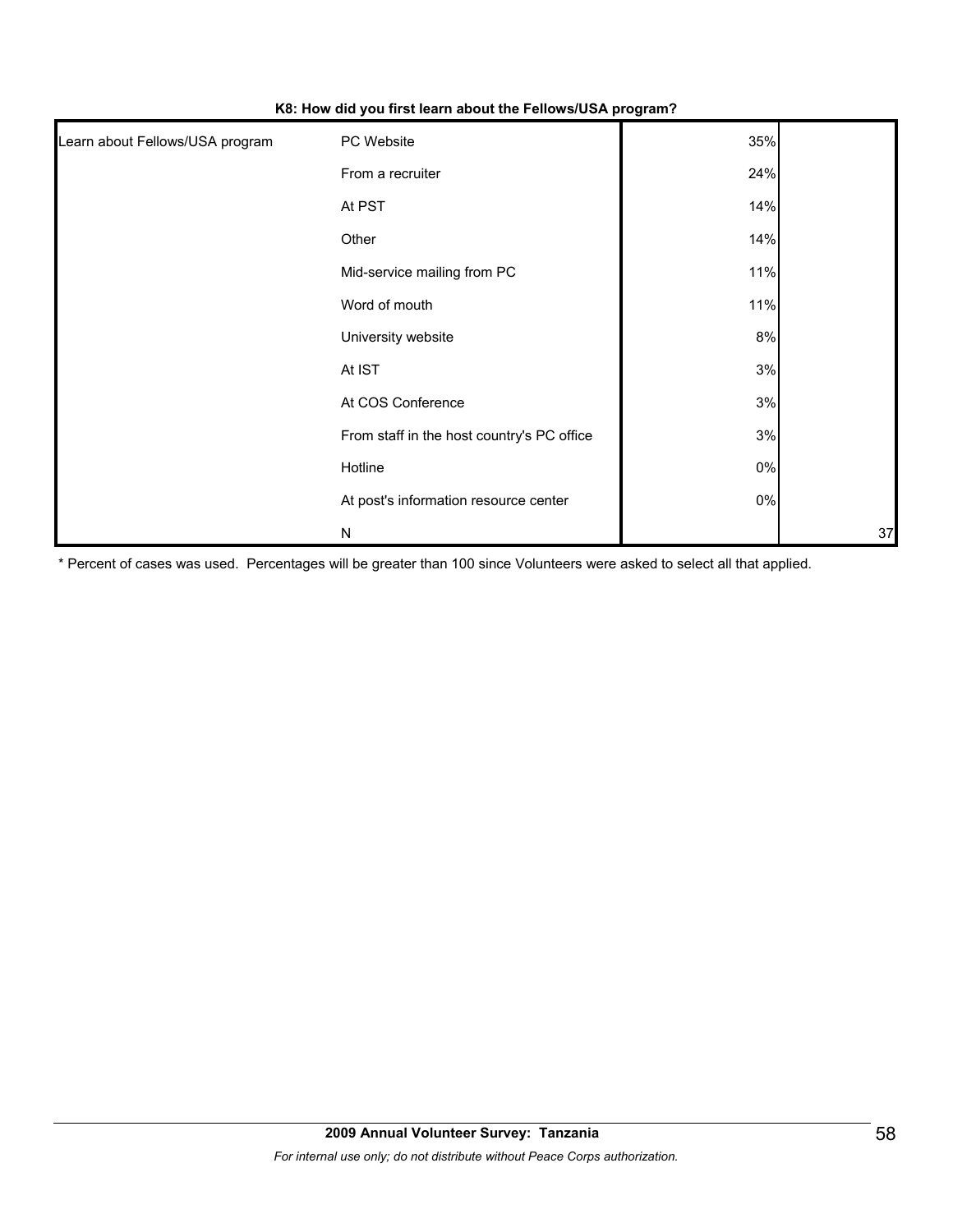| K <sub>9</sub> Resources | <b>RPCV Handbook</b>                                                   | 50% |    |
|--------------------------|------------------------------------------------------------------------|-----|----|
|                          | Electronic newsletter with job postings and career<br>advice           | 48% |    |
|                          | Access to free job bulletins                                           | 44% |    |
|                          | List of RPCVs willing to talk to me about their<br>careers             | 42% |    |
|                          | <b>Career Resource Manual</b>                                          | 40% |    |
|                          | Applying to federal government with RPCV<br>noncompetitive eligibility | 40% |    |
|                          | Connection with RPCVs through a mentoring<br>program                   | 38% |    |
|                          | RPCV job search webinars                                               | 35% |    |
|                          | RPCV career conferences                                                | 33% |    |
|                          | Guide to speaking about my PC service to others<br>(third goal)        | 31% |    |
|                          | <b>NOT SURE</b>                                                        | 27% |    |
|                          | Self-assessment software (SIGI 3)                                      | 19% |    |
|                          | Other                                                                  | 4%  |    |
|                          | ${\sf N}$                                                              |     | 48 |

#### **K9: Which of the following resources do you think will be helpful as you exit Peace Corps service?**